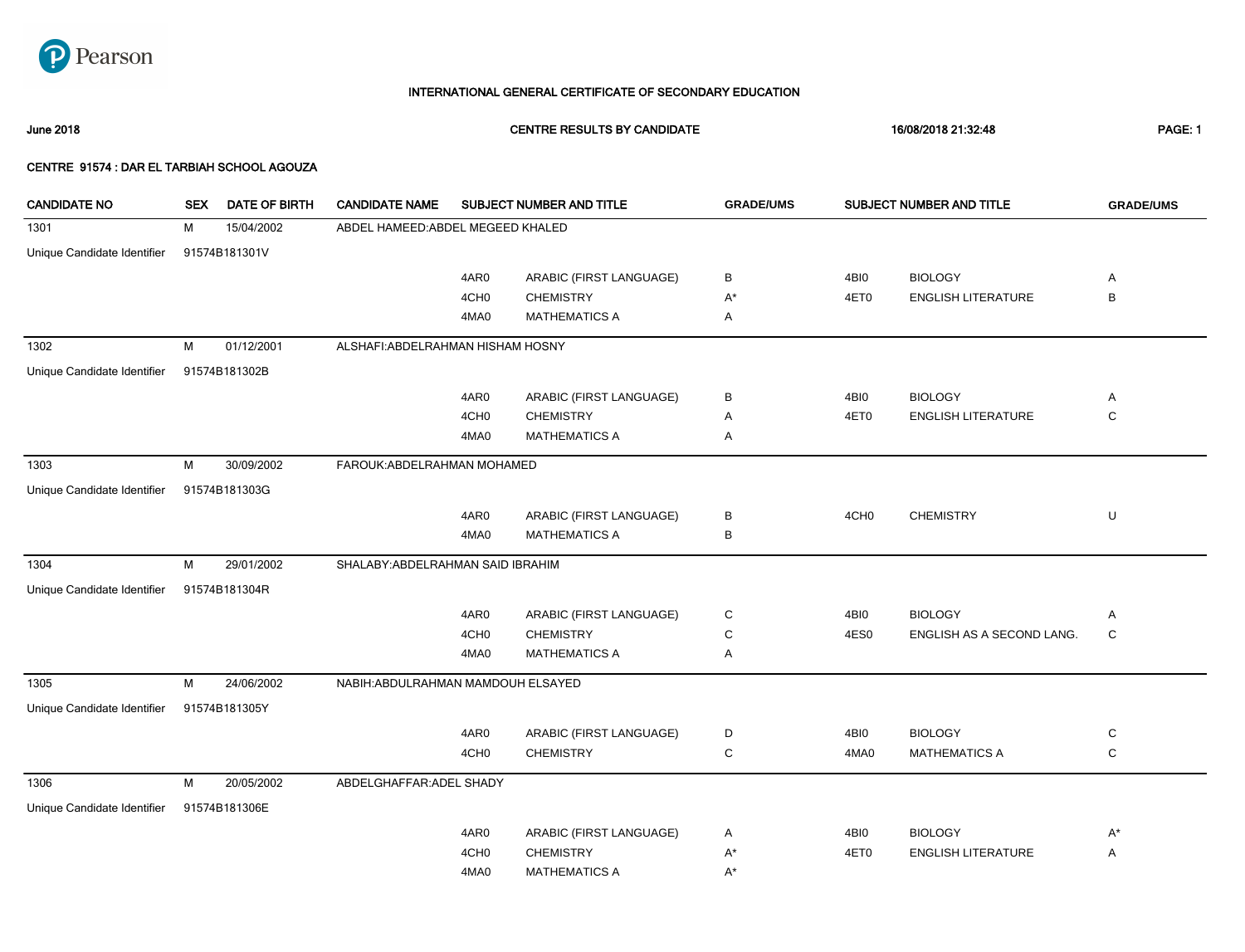

June 2018 CENTRE RESULTS BY CANDIDATE 16/08/2018 21:32:48 PAGE: 2

| <b>CANDIDATE NO</b>         | <b>SEX</b> | DATE OF BIRTH | <b>CANDIDATE NAME</b>                 |                  | SUBJECT NUMBER AND TITLE | <b>GRADE/UMS</b>   |      | SUBJECT NUMBER AND TITLE  | <b>GRADE/UMS</b> |
|-----------------------------|------------|---------------|---------------------------------------|------------------|--------------------------|--------------------|------|---------------------------|------------------|
| 1307                        | M          | 19/12/2001    | MORSY: ADHAM EHAB ANWAR               |                  |                          |                    |      |                           |                  |
| Unique Candidate Identifier |            | 91574B181307L |                                       |                  |                          |                    |      |                           |                  |
|                             |            |               |                                       | 4AR0             | ARABIC (FIRST LANGUAGE)  | Α                  | 4BI0 | <b>BIOLOGY</b>            | Α                |
|                             |            |               |                                       | 4CH <sub>0</sub> | <b>CHEMISTRY</b>         | В                  | 4ES0 | ENGLISH AS A SECOND LANG. | G                |
|                             |            |               |                                       | 4MA0             | <b>MATHEMATICS A</b>     | Α                  |      |                           |                  |
| 1308                        | M          | 14/06/2002    | <b>HUSSEIN:AHMED ATEF</b>             |                  |                          |                    |      |                           |                  |
| Unique Candidate Identifier |            | 91574B181308W |                                       |                  |                          |                    |      |                           |                  |
|                             |            |               |                                       | 4AR0             | ARABIC (FIRST LANGUAGE)  | В                  | 4BI0 | <b>BIOLOGY</b>            | $A^*$            |
|                             |            |               |                                       | 4CH <sub>0</sub> | <b>CHEMISTRY</b>         | A*                 | 4MA0 | <b>MATHEMATICS A</b>      | $A^*$            |
| 1309                        | M          | 18/06/2002    | ELZAYAT: AHMED EMAD MAHMOUD           |                  |                          |                    |      |                           |                  |
| Unique Candidate Identifier |            | 91574B181309C |                                       |                  |                          |                    |      |                           |                  |
|                             |            |               |                                       | 4AR0             | ARABIC (FIRST LANGUAGE)  | $A^*$              | 4BI0 | <b>BIOLOGY</b>            | $A^*$            |
|                             |            |               |                                       | 4CH <sub>0</sub> | <b>CHEMISTRY</b>         | $\mathsf{A}^\star$ | 4MA0 | <b>MATHEMATICS A</b>      | $A^*$            |
| 1310                        | M          | 08/09/2002    | AHMED: AHMED ESMAT GADELKARIM         |                  |                          |                    |      |                           |                  |
| Unique Candidate Identifier |            | 91574B181310W |                                       |                  |                          |                    |      |                           |                  |
|                             |            |               |                                       | 4BI0             | <b>BIOLOGY</b>           | $A^*$              | 4ES0 | ENGLISH AS A SECOND LANG. | B                |
|                             |            |               |                                       | 4HB0             | <b>HUMAN BIOLOGY</b>     | В                  | 4MA0 | <b>MATHEMATICS A</b>      | Α                |
| 1311                        | M          | 26/01/2002    | TOHAMY: AHMED GAMAL ABDELNASSER AHMED |                  |                          |                    |      |                           |                  |
| Unique Candidate Identifier |            | 91574B181311C |                                       |                  |                          |                    |      |                           |                  |
|                             |            |               |                                       | 4AR0             | ARABIC (FIRST LANGUAGE)  | C                  | 4BI0 | <b>BIOLOGY</b>            | $A^*$            |
|                             |            |               |                                       | 4CH <sub>0</sub> | <b>CHEMISTRY</b>         | A*                 | 4ES0 | ENGLISH AS A SECOND LANG. | $A^*$            |
|                             |            |               |                                       | 4MA0             | <b>MATHEMATICS A</b>     | A*                 |      |                           |                  |
| 1312                        | M          | 05/09/2002    | NADEEM: AHMED HANY MOHAMED SAEED      |                  |                          |                    |      |                           |                  |
| Unique Candidate Identifier |            | 91574B181312H |                                       |                  |                          |                    |      |                           |                  |
|                             |            |               |                                       | 4AR0             | ARABIC (FIRST LANGUAGE)  | Α                  | 4BI0 | <b>BIOLOGY</b>            | В                |
|                             |            |               |                                       | 4CH <sub>0</sub> | <b>CHEMISTRY</b>         | С                  | 4MA0 | <b>MATHEMATICS A</b>      | B                |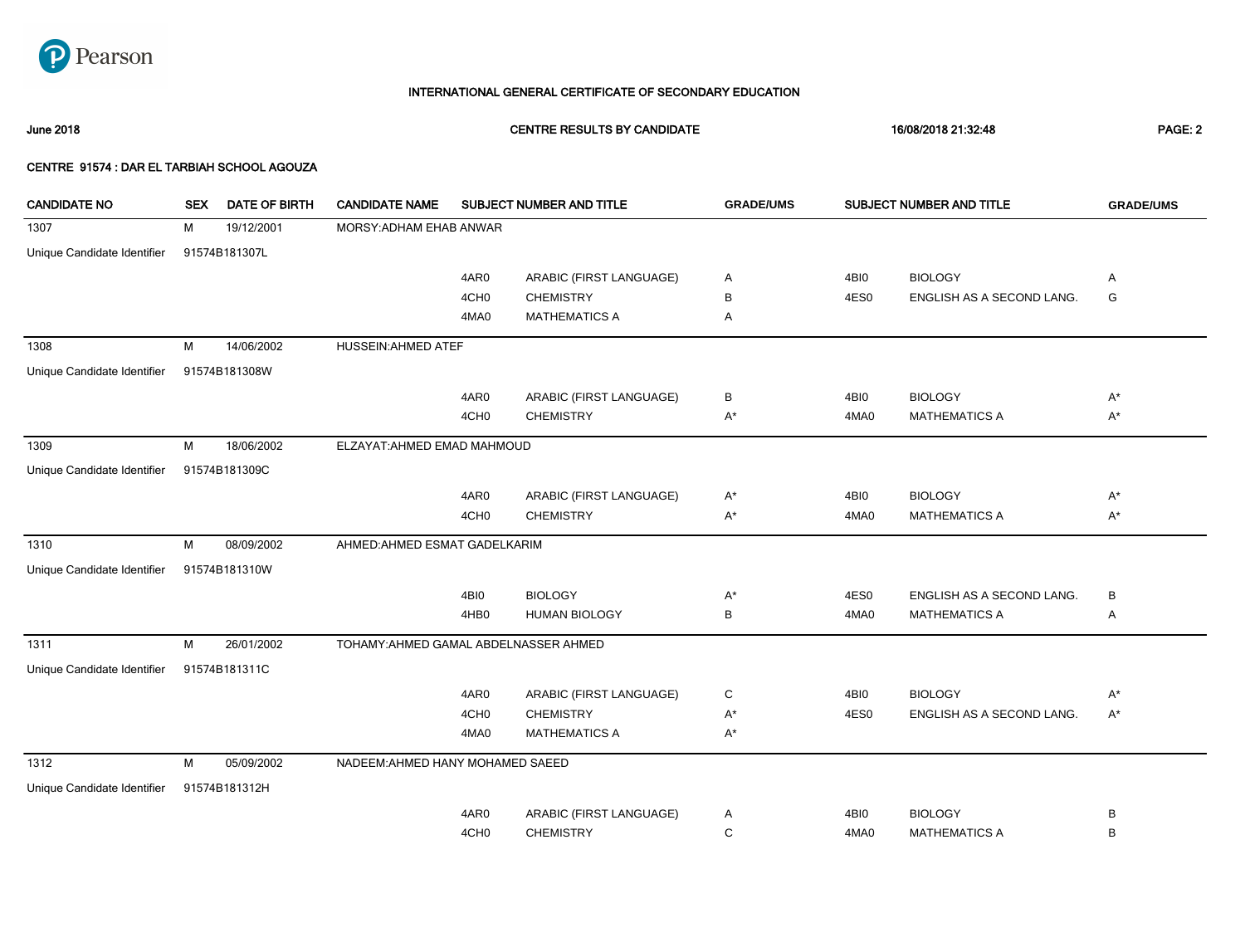

June 2018 CENTRE RESULTS BY CANDIDATE 16/08/2018 21:32:48 PAGE: 3

| <b>CANDIDATE NO</b>         | <b>SEX</b> | <b>DATE OF BIRTH</b> | <b>CANDIDATE NAME</b>              |                  | SUBJECT NUMBER AND TITLE  | <b>GRADE/UMS</b> |                  | SUBJECT NUMBER AND TITLE  | <b>GRADE/UMS</b> |
|-----------------------------|------------|----------------------|------------------------------------|------------------|---------------------------|------------------|------------------|---------------------------|------------------|
| 1313                        | М          | 04/05/2002           | ELGABRY: AHMED HATEM KAMAL         |                  |                           |                  |                  |                           |                  |
| Unique Candidate Identifier |            | 91574B181313T        |                                    |                  |                           |                  |                  |                           |                  |
|                             |            |                      |                                    | 4AR0             | ARABIC (FIRST LANGUAGE)   | B                | 4BI0             | <b>BIOLOGY</b>            | $A^*$            |
|                             |            |                      |                                    | 4CH <sub>0</sub> | <b>CHEMISTRY</b>          | $A^*$            | 4ES0             | ENGLISH AS A SECOND LANG. | Α                |
|                             |            |                      |                                    | 4MA0             | <b>MATHEMATICS A</b>      | $A^*$            |                  |                           |                  |
| 1314                        | м          | 04/04/2002           | ABDELBAKI: AHMED MAHMOUD MOHAMED   |                  |                           |                  |                  |                           |                  |
| Unique Candidate Identifier |            | 91574B181314A        |                                    |                  |                           |                  |                  |                           |                  |
|                             |            |                      |                                    | 4AR0             | ARABIC (FIRST LANGUAGE)   | $A^*$            | 4BI0             | <b>BIOLOGY</b>            | Α                |
|                             |            |                      |                                    | 4CH <sub>0</sub> | <b>CHEMISTRY</b>          | A*               | 4ES0             | ENGLISH AS A SECOND LANG. | B                |
|                             |            |                      |                                    | 4MA0             | <b>MATHEMATICS A</b>      | A*               |                  |                           |                  |
| 1315                        | M          | 01/08/2002           | MOHAMED: AHMED MEDHAT ABDELMAKSOUD |                  |                           |                  |                  |                           |                  |
| Unique Candidate Identifier |            | 91574B181315F        |                                    |                  |                           |                  |                  |                           |                  |
|                             |            |                      |                                    | 4AR0             | ARABIC (FIRST LANGUAGE)   | Α                | 4BI0             | <b>BIOLOGY</b>            | $A^*$            |
|                             |            |                      |                                    | 4CH <sub>0</sub> | <b>CHEMISTRY</b>          | Α                | 4ES0             | ENGLISH AS A SECOND LANG. | C                |
|                             |            |                      |                                    | 4MA0             | <b>MATHEMATICS A</b>      | Α                |                  |                           |                  |
| 1316                        | M          | 19/09/2002           | ELSAID: AHMED MOHAMED AHMED        |                  |                           |                  |                  |                           |                  |
| Unique Candidate Identifier |            | 91574B181316M        |                                    |                  |                           |                  |                  |                           |                  |
|                             |            |                      |                                    | 4AR0             | ARABIC (FIRST LANGUAGE)   | В                | 4CH <sub>0</sub> | <b>CHEMISTRY</b>          | Α                |
|                             |            |                      |                                    | 4ES0             | ENGLISH AS A SECOND LANG. | C                | 4MA0             | <b>MATHEMATICS A</b>      | Α                |
| 1317                        | M          | 01/10/2002           | KAMAL: AHMED MOHAMED               |                  |                           |                  |                  |                           |                  |
| Unique Candidate Identifier |            | 91574B181317X        |                                    |                  |                           |                  |                  |                           |                  |
|                             |            |                      |                                    | 4AR0             | ARABIC (FIRST LANGUAGE)   | Α                | 4CH <sub>0</sub> | <b>CHEMISTRY</b>          | $A^*$            |
|                             |            |                      |                                    | 4ES0             | ENGLISH AS A SECOND LANG. | B                | 4MA0             | <b>MATHEMATICS A</b>      | Α                |
| 1318                        | М          | 03/10/2002           | ABO GOLAYL: AHMED MOHAMED KAMEL    |                  |                           |                  |                  |                           |                  |
| Unique Candidate Identifier |            | 91574B181318D        |                                    |                  |                           |                  |                  |                           |                  |
|                             |            |                      |                                    | 4AR0             | ARABIC (FIRST LANGUAGE)   | Α                | 4BI0             | <b>BIOLOGY</b>            | D                |
|                             |            |                      |                                    | 4CH <sub>0</sub> | <b>CHEMISTRY</b>          | С                | 4ES0             | ENGLISH AS A SECOND LANG. | Α                |
|                             |            |                      |                                    | 4MA0             | <b>MATHEMATICS A</b>      | В                |                  |                           |                  |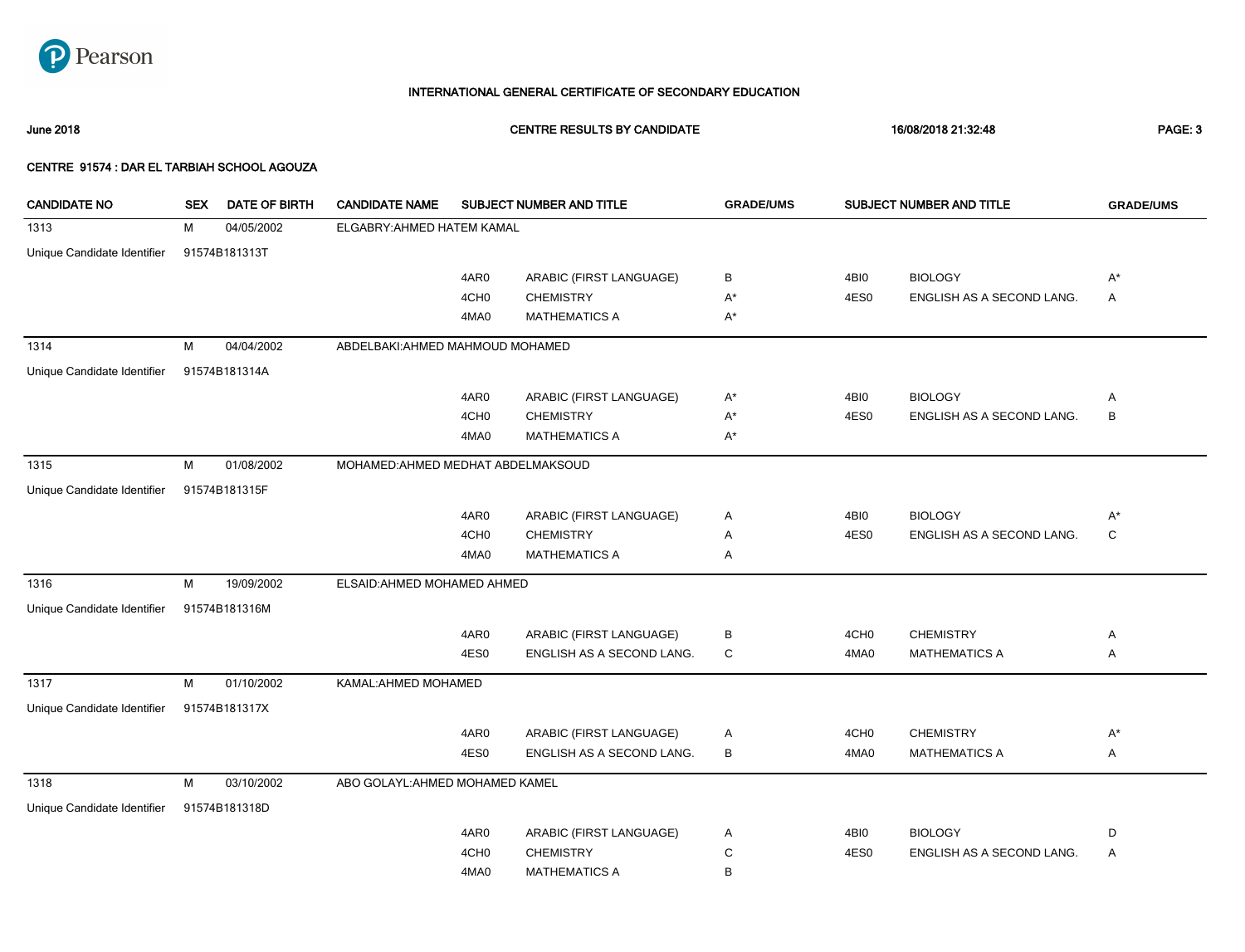

June 2018 CENTRE RESULTS BY CANDIDATE 16/08/2018 21:32:48 PAGE: 4

| <b>CANDIDATE NO</b>         | <b>SEX</b> | DATE OF BIRTH | <b>CANDIDATE NAME</b>                    |                  | SUBJECT NUMBER AND TITLE  | <b>GRADE/UMS</b> |                  | SUBJECT NUMBER AND TITLE  | <b>GRADE/UMS</b> |
|-----------------------------|------------|---------------|------------------------------------------|------------------|---------------------------|------------------|------------------|---------------------------|------------------|
| 1319                        | м          | 01/05/2001    | RASHED: AHMED SAMEH MOHAMED              |                  |                           |                  |                  |                           |                  |
| Unique Candidate Identifier |            | 91574B181319K |                                          |                  |                           |                  |                  |                           |                  |
|                             |            |               |                                          | 4AR0             | ARABIC (FIRST LANGUAGE)   | A*               | 4BI0             | <b>BIOLOGY</b>            | $A^*$            |
|                             |            |               |                                          | 4CH <sub>0</sub> | <b>CHEMISTRY</b>          | A*               | 4MA0             | <b>MATHEMATICS A</b>      | $A^*$            |
| 1320                        | M          | 30/05/2002    | NASSAR: AHMED TAMER FEKRY                |                  |                           |                  |                  |                           |                  |
| Unique Candidate Identifier |            | 91574B181320D |                                          |                  |                           |                  |                  |                           |                  |
|                             |            |               |                                          | 4AR0             | ARABIC (FIRST LANGUAGE)   | Α                | 4BI0             | <b>BIOLOGY</b>            | Α                |
|                             |            |               |                                          | 4CH <sub>0</sub> | <b>CHEMISTRY</b>          | A*               | 4ES0             | ENGLISH AS A SECOND LANG. | C                |
|                             |            |               |                                          | 4MA0             | <b>MATHEMATICS A</b>      | A*               |                  |                           |                  |
| 1321                        | М          | 01/07/2002    | ELSIOUFY: AHMED TAREK FATHY              |                  |                           |                  |                  |                           |                  |
| Unique Candidate Identifier |            | 91574B181321K |                                          |                  |                           |                  |                  |                           |                  |
|                             |            |               |                                          | 4AR0             | ARABIC (FIRST LANGUAGE)   | A*               | 4BI0             | <b>BIOLOGY</b>            | Α                |
|                             |            |               |                                          | 4CH <sub>0</sub> | <b>CHEMISTRY</b>          | A*               | 4ES0             | ENGLISH AS A SECOND LANG. | C                |
|                             |            |               |                                          | 4MA0             | <b>MATHEMATICS A</b>      | A*               |                  |                           |                  |
| 1322                        | M          | 20/08/2002    | ABU DEIF: AHMED TAREK AHMED              |                  |                           |                  |                  |                           |                  |
| Unique Candidate Identifier |            | 91574B181322V |                                          |                  |                           |                  |                  |                           |                  |
|                             |            |               |                                          | 4AR0             | ARABIC (FIRST LANGUAGE)   | A*               | 4BI0             | <b>BIOLOGY</b>            | A*               |
|                             |            |               |                                          | 4CH <sub>0</sub> | <b>CHEMISTRY</b>          | $A^*$            | 4MA0             | <b>MATHEMATICS A</b>      | $A^*$            |
| 1323                        | M          | 24/12/2001    | NOSSEIR: AHMED WAEL ALI                  |                  |                           |                  |                  |                           |                  |
| Unique Candidate Identifier |            | 91574B181323B |                                          |                  |                           |                  |                  |                           |                  |
|                             |            |               |                                          | 4BI0             | <b>BIOLOGY</b>            | C                | 4CH <sub>0</sub> | <b>CHEMISTRY</b>          | C                |
|                             |            |               |                                          | 4ES0             | ENGLISH AS A SECOND LANG. | C                | 4MA0             | <b>MATHEMATICS A</b>      | В                |
| 1324                        | м          | 24/09/2002    | KHALIL: ALBARAA ADEL FAROUK ABDELGHAFFAR |                  |                           |                  |                  |                           |                  |
| Unique Candidate Identifier |            | 91574B181324G |                                          |                  |                           |                  |                  |                           |                  |
|                             |            |               |                                          | 4AR0             | ARABIC (FIRST LANGUAGE)   | A*               | 4BI0             | <b>BIOLOGY</b>            | A*               |
|                             |            |               |                                          | 4CH <sub>0</sub> | <b>CHEMISTRY</b>          | A*               | 4ES0             | ENGLISH AS A SECOND LANG. | Α                |
|                             |            |               |                                          | 4HB0             | <b>HUMAN BIOLOGY</b>      | A*               | 4MA0             | <b>MATHEMATICS A</b>      | A*               |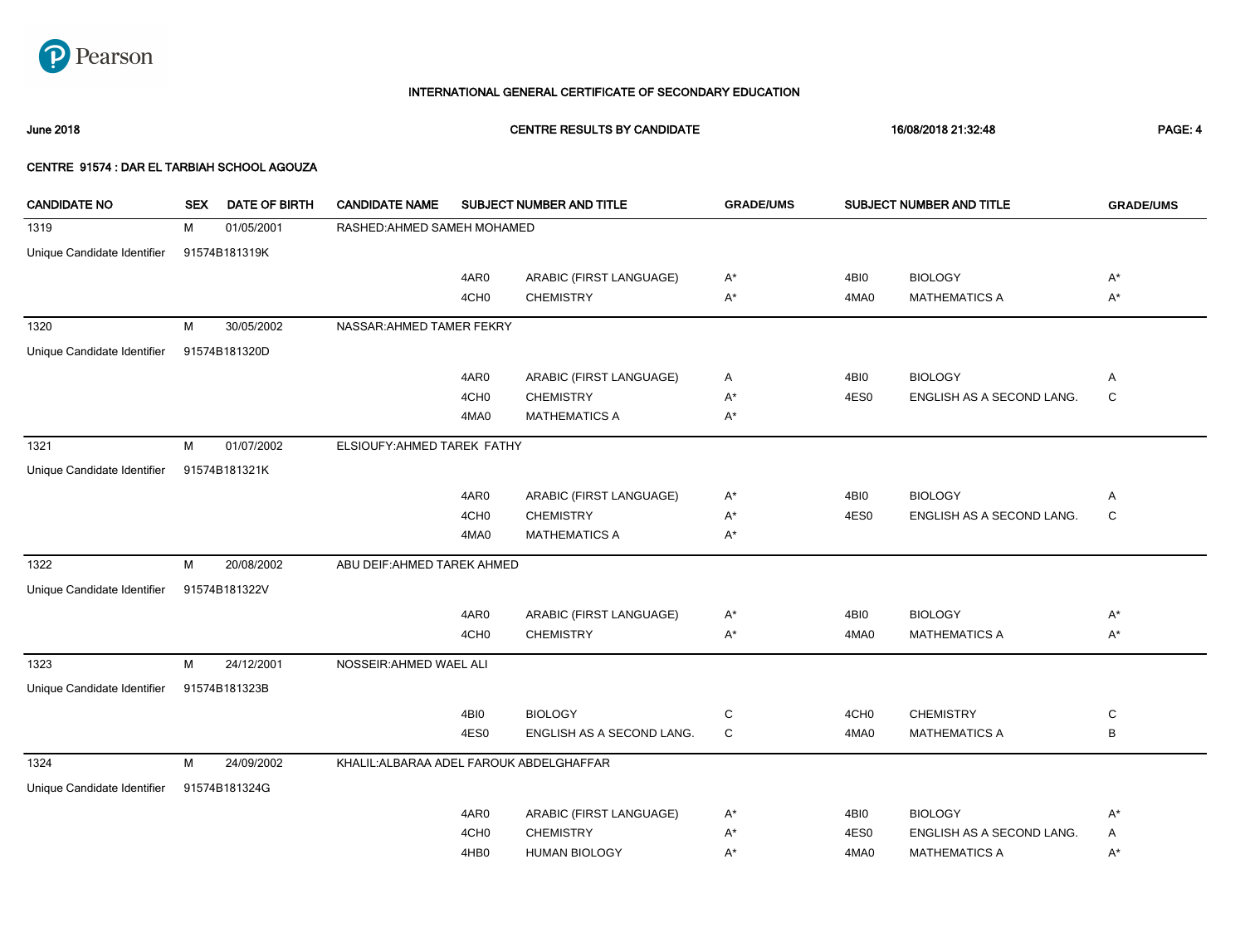

June 2018 CENTRE RESULTS BY CANDIDATE 16/08/2018 21:32:48 PAGE: 5

| <b>CANDIDATE NO</b>         | <b>SEX</b> | <b>DATE OF BIRTH</b> | <b>CANDIDATE NAME</b>             |                  | SUBJECT NUMBER AND TITLE  | <b>GRADE/UMS</b> |                  | SUBJECT NUMBER AND TITLE  | <b>GRADE/UMS</b> |
|-----------------------------|------------|----------------------|-----------------------------------|------------------|---------------------------|------------------|------------------|---------------------------|------------------|
| 1325                        | м          | 08/08/2002           | ELTANTAWI:ALI MOHAMED MAHMOUD     |                  |                           |                  |                  |                           |                  |
| Unique Candidate Identifier |            | 91574B181325R        |                                   |                  |                           |                  |                  |                           |                  |
|                             |            |                      |                                   | 4AR0             | ARABIC (FIRST LANGUAGE)   | В                | 4BI0             | <b>BIOLOGY</b>            | B                |
|                             |            |                      |                                   | 4CH <sub>0</sub> | <b>CHEMISTRY</b>          | C                | 4ES0             | ENGLISH AS A SECOND LANG. | D                |
|                             |            |                      |                                   | 4MA0             | <b>MATHEMATICS A</b>      | В                |                  |                           |                  |
| 1326                        | M          | 28/06/2001           | AHMED: ALI MOHAMED OSSAMA         |                  |                           |                  |                  |                           |                  |
| Unique Candidate Identifier |            | 91574B181326Y        |                                   |                  |                           |                  |                  |                           |                  |
|                             |            |                      |                                   | 4AR0             | ARABIC (FIRST LANGUAGE)   | В                | 4CH <sub>0</sub> | <b>CHEMISTRY</b>          | B                |
|                             |            |                      |                                   | 4ES0             | ENGLISH AS A SECOND LANG. | E                | 4MA0             | <b>MATHEMATICS A</b>      | Α                |
| 1327                        | M          | 28/04/2002           | MAHMOUD: ALY AHMED MAHMOUD        |                  |                           |                  |                  |                           |                  |
| Unique Candidate Identifier |            | 91574B181327E        |                                   |                  |                           |                  |                  |                           |                  |
|                             |            |                      |                                   | 4BI0             | <b>BIOLOGY</b>            | $A^*$            | 4CH <sub>0</sub> | <b>CHEMISTRY</b>          | $A^*$            |
|                             |            |                      |                                   | 4MA0             | <b>MATHEMATICS A</b>      | $A^*$            |                  |                           |                  |
| 1328                        | F.         | 06/07/2002           | FATA: AMAL AHMED MOHAMED KAMAL    |                  |                           |                  |                  |                           |                  |
| Unique Candidate Identifier |            | 91574B181328L        |                                   |                  |                           |                  |                  |                           |                  |
|                             |            |                      |                                   | 4AR0             | ARABIC (FIRST LANGUAGE)   | В                | 4BI0             | <b>BIOLOGY</b>            | $A^*$            |
|                             |            |                      |                                   | 4CH <sub>0</sub> | <b>CHEMISTRY</b>          | $A^*$            | 4MA0             | <b>MATHEMATICS A</b>      | Α                |
| 1329                        | F.         | 14/12/2001           | ELHANAFY: AMINA MOATAZ M. IBRAHIM |                  |                           |                  |                  |                           |                  |
| Unique Candidate Identifier |            | 91574B181329W        |                                   |                  |                           |                  |                  |                           |                  |
|                             |            |                      |                                   | 4AR0             | ARABIC (FIRST LANGUAGE)   | $A^*$            | 4BI0             | <b>BIOLOGY</b>            | $A^*$            |
|                             |            |                      |                                   | 4CH <sub>0</sub> | <b>CHEMISTRY</b>          | $A^*$            | 4MA0             | <b>MATHEMATICS A</b>      | Α                |
| 1330                        | М          | 02/12/2001           | ABDEL MONIEM: AMMAAR WALID        |                  |                           |                  |                  |                           |                  |
| Unique Candidate Identifier |            | 91574B181330L        |                                   |                  |                           |                  |                  |                           |                  |
|                             |            |                      |                                   | 4AR0             | ARABIC (FIRST LANGUAGE)   | С                | 4BI0             | <b>BIOLOGY</b>            | Α                |
|                             |            |                      |                                   | 4CH <sub>0</sub> | <b>CHEMISTRY</b>          | B                | 4MA0             | <b>MATHEMATICS A</b>      | $A^*$            |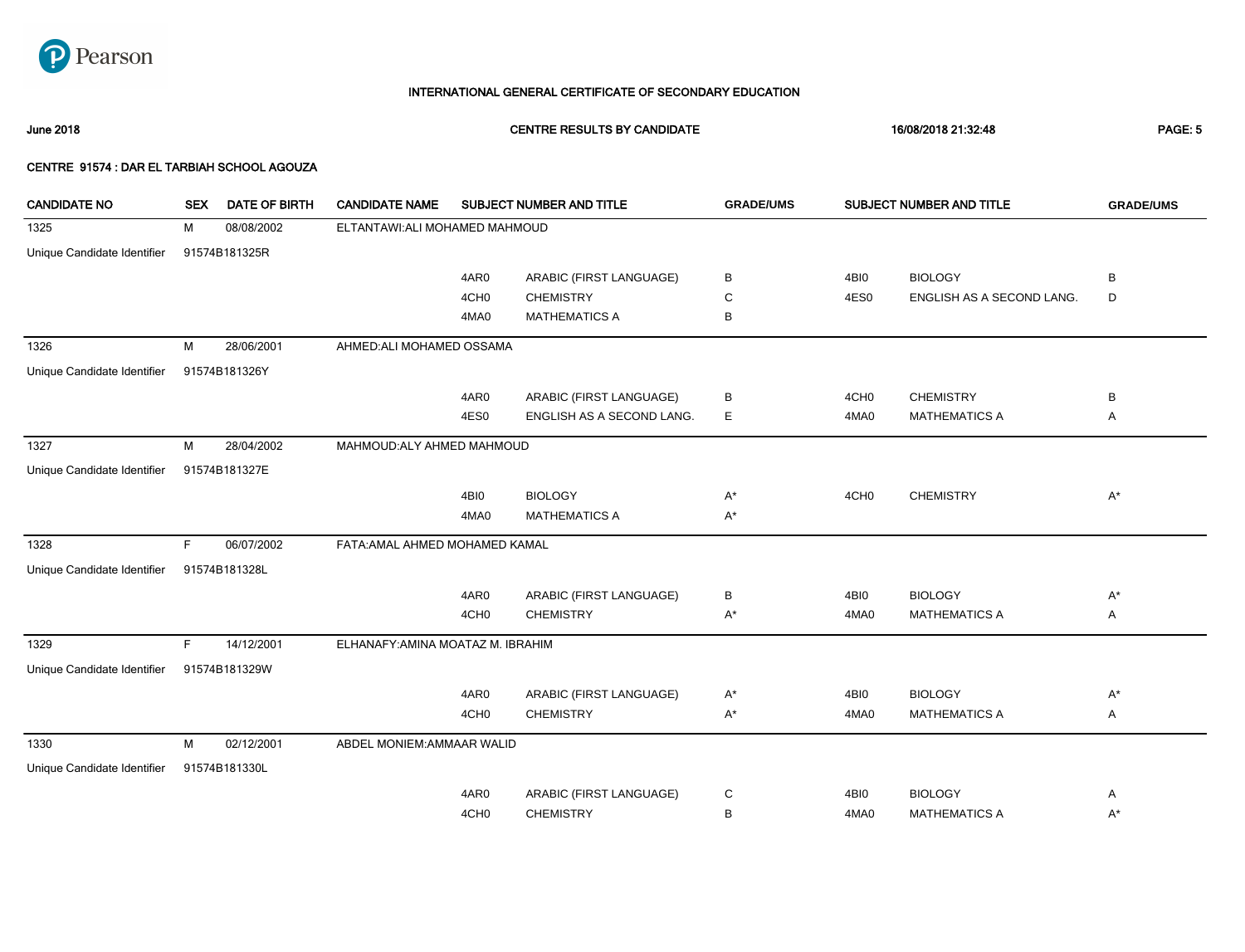

June 2018 CENTRE RESULTS BY CANDIDATE 16/08/2018 21:32:48 PAGE: 6

| <b>CANDIDATE NO</b>         | <b>SEX</b> | <b>DATE OF BIRTH</b> | <b>CANDIDATE NAME</b>           |                  | SUBJECT NUMBER AND TITLE  | <b>GRADE/UMS</b>   |                  | SUBJECT NUMBER AND TITLE  | <b>GRADE/UMS</b> |
|-----------------------------|------------|----------------------|---------------------------------|------------------|---------------------------|--------------------|------------------|---------------------------|------------------|
| 1331                        | М          | 20/10/2002           | DORGHAM: AMR MOHSEN             |                  |                           |                    |                  |                           |                  |
| Unique Candidate Identifier |            | 91574B181331W        |                                 |                  |                           |                    |                  |                           |                  |
|                             |            |                      |                                 | 4AR0             | ARABIC (FIRST LANGUAGE)   | Α                  | 4BI0             | <b>BIOLOGY</b>            | $A^*$            |
|                             |            |                      |                                 | 4CH <sub>0</sub> | <b>CHEMISTRY</b>          | $A^*$              | 4ES0             | ENGLISH AS A SECOND LANG. | $\mathsf B$      |
|                             |            |                      |                                 | 4MA0             | <b>MATHEMATICS A</b>      | $\mathsf{A}^\star$ |                  |                           |                  |
| 1332                        | F.         | 20/05/2002           | MOHAMED: ANAN HATEM SHARAFELDIN |                  |                           |                    |                  |                           |                  |
| Unique Candidate Identifier |            | 91574B181332C        |                                 |                  |                           |                    |                  |                           |                  |
|                             |            |                      |                                 | 4BI0             | <b>BIOLOGY</b>            | $\mathsf{A}^\star$ | 4CH <sub>0</sub> | <b>CHEMISTRY</b>          | $A^*$            |
|                             |            |                      |                                 | 4MA0             | <b>MATHEMATICS A</b>      | $\mathsf{A}^\star$ |                  |                           |                  |
| 1333                        | М          | 03/05/2003           | MOHAMED: ANAS FOUAD EZZELDIN    |                  |                           |                    |                  |                           |                  |
| Unique Candidate Identifier |            | 91574B181333H        |                                 |                  |                           |                    |                  |                           |                  |
|                             |            |                      |                                 | 4AR0             | ARABIC (FIRST LANGUAGE)   | Α                  | 4BI0             | <b>BIOLOGY</b>            | $A^*$            |
|                             |            |                      |                                 | 4CH <sub>0</sub> | <b>CHEMISTRY</b>          | $A^*$              | 4ES0             | ENGLISH AS A SECOND LANG. | Α                |
|                             |            |                      |                                 | 4MA0             | <b>MATHEMATICS A</b>      | $A^*$              |                  |                           |                  |
| 1334                        | F.         | 19/06/2001           | MUHAMED: ARWA DESOKY ALY        |                  |                           |                    |                  |                           |                  |
| Unique Candidate Identifier |            | 91574B181334T        |                                 |                  |                           |                    |                  |                           |                  |
|                             |            |                      |                                 | 4AR0             | ARABIC (FIRST LANGUAGE)   | Α                  | 4BI0             | <b>BIOLOGY</b>            | C                |
|                             |            |                      |                                 | 4CH <sub>0</sub> | <b>CHEMISTRY</b>          | В                  | 4ES0             | ENGLISH AS A SECOND LANG. | D                |
|                             |            |                      |                                 | 4MA0             | <b>MATHEMATICS A</b>      | В                  |                  |                           |                  |
| 1335                        | F          | 30/11/2001           | AHAB: AYA AHMED MOHAMED         |                  |                           |                    |                  |                           |                  |
| Unique Candidate Identifier |            | 91574B181335A        |                                 |                  |                           |                    |                  |                           |                  |
|                             |            |                      |                                 | 4AR0             | ARABIC (FIRST LANGUAGE)   | $A^*$              | 4BI0             | <b>BIOLOGY</b>            | $A^*$            |
|                             |            |                      |                                 | 4CH <sub>0</sub> | <b>CHEMISTRY</b>          | $A^*$              | 4MA0             | <b>MATHEMATICS A</b>      | $A^*$            |
| 1336                        | F.         | 07/07/2002           | ABDEL MONEIM: AYA MAGDI         |                  |                           |                    |                  |                           |                  |
| Unique Candidate Identifier |            | 91574B181336F        |                                 |                  |                           |                    |                  |                           |                  |
|                             |            |                      |                                 | 4BI0             | <b>BIOLOGY</b>            | A*                 | 4CH <sub>0</sub> | <b>CHEMISTRY</b>          | A*               |
|                             |            |                      |                                 | 4ET0             | <b>ENGLISH LITERATURE</b> | В                  | 4MA0             | <b>MATHEMATICS A</b>      | $A^*$            |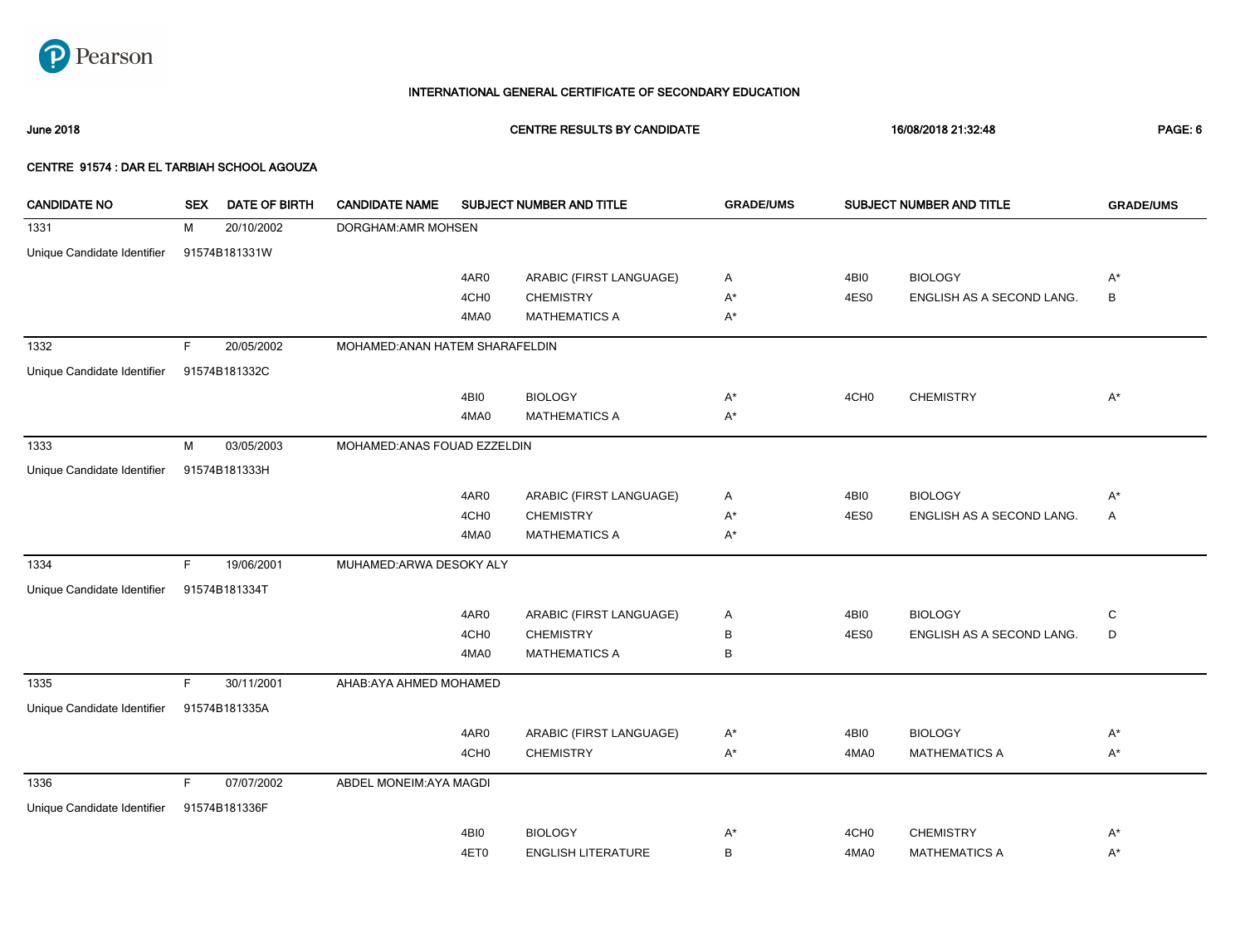

June 2018 CENTRE RESULTS BY CANDIDATE 16/08/2018 21:32:48 PAGE: 7

| <b>CANDIDATE NO</b>         | <b>SEX</b> | <b>DATE OF BIRTH</b> | <b>CANDIDATE NAME</b>          |                  | <b>SUBJECT NUMBER AND TITLE</b> | <b>GRADE/UMS</b> |      | <b>SUBJECT NUMBER AND TITLE</b> | <b>GRADE/UMS</b> |
|-----------------------------|------------|----------------------|--------------------------------|------------------|---------------------------------|------------------|------|---------------------------------|------------------|
| 1337                        | M          | 26/03/2002           | ABBAS: BELAL MOHAMED           |                  |                                 |                  |      |                                 |                  |
| Unique Candidate Identifier |            | 91574B181337M        |                                |                  |                                 |                  |      |                                 |                  |
|                             |            |                      |                                | 4AR0             | ARABIC (FIRST LANGUAGE)         | Α                | 4BI0 | <b>BIOLOGY</b>                  | Α                |
|                             |            |                      |                                | 4CH <sub>0</sub> | <b>CHEMISTRY</b>                | В                | 4ES0 | ENGLISH AS A SECOND LANG.       | $A^*$            |
|                             |            |                      |                                | 4MA0             | <b>MATHEMATICS A</b>            | Α                |      |                                 |                  |
| 1338                        | M          | 02/05/2002           | <b>GHAMRY:EYAD WALID KAMAL</b> |                  |                                 |                  |      |                                 |                  |
| Unique Candidate Identifier |            | 91574B181338X        |                                |                  |                                 |                  |      |                                 |                  |
|                             |            |                      |                                | 4AR0             | ARABIC (FIRST LANGUAGE)         | Α                | 4BI0 | <b>BIOLOGY</b>                  | $A^*$            |
|                             |            |                      |                                | 4CH <sub>0</sub> | <b>CHEMISTRY</b>                | Α                | 4ES0 | ENGLISH AS A SECOND LANG.       | $\, {\bf B}$     |
|                             |            |                      |                                | 4MA0             | <b>MATHEMATICS A</b>            | $A^*$            |      |                                 |                  |
| 1339                        | M          | 24/09/2002           | ABDELAZIZ: EYAD YEHYA TAHER    |                  |                                 |                  |      |                                 |                  |
| Unique Candidate Identifier |            | 91574B181339D        |                                |                  |                                 |                  |      |                                 |                  |
|                             |            |                      |                                | 4AR0             | ARABIC (FIRST LANGUAGE)         | в                | 4BI0 | <b>BIOLOGY</b>                  | D                |
|                             |            |                      |                                | 4CH <sub>0</sub> | <b>CHEMISTRY</b>                | C                | 4MA0 | <b>MATHEMATICS A</b>            | B                |
| 1340                        | F.         | 19/12/2002           | ALI:FARAH MOATASEM HASSAN      |                  |                                 |                  |      |                                 |                  |
| Unique Candidate Identifier |            | 91574B181340X        |                                |                  |                                 |                  |      |                                 |                  |
|                             |            |                      |                                | 4AR0             | ARABIC (FIRST LANGUAGE)         | $A^*$            | 4BI0 | <b>BIOLOGY</b>                  | $A^*$            |
|                             |            |                      |                                | 4CH <sub>0</sub> | <b>CHEMISTRY</b>                | $A^*$            | 4ES0 | ENGLISH AS A SECOND LANG.       | Α                |
|                             |            |                      |                                | 4MA0             | <b>MATHEMATICS A</b>            | $A^*$            |      |                                 |                  |
| 1341                        | F.         | 22/03/2002           | ELESNAWY:FARAH MOHAMED KAMAL   |                  |                                 |                  |      |                                 |                  |
| Unique Candidate Identifier |            | 91574B181341D        |                                |                  |                                 |                  |      |                                 |                  |
|                             |            |                      |                                | 4AR0             | ARABIC (FIRST LANGUAGE)         | C                | 4BI0 | <b>BIOLOGY</b>                  | В                |
|                             |            |                      |                                | 4CH <sub>0</sub> | <b>CHEMISTRY</b>                | C                | 4MA0 | <b>MATHEMATICS A</b>            | B                |
| 1342                        | F.         | 14/12/2001           | IBRAHIM: FARAH WAEL FAWZY      |                  |                                 |                  |      |                                 |                  |
| Unique Candidate Identifier |            | 91574B181342K        |                                |                  |                                 |                  |      |                                 |                  |
|                             |            |                      |                                | 4AR0             | ARABIC (FIRST LANGUAGE)         | $A^*$            | 4BI0 | <b>BIOLOGY</b>                  | $A^*$            |
|                             |            |                      |                                | 4CH <sub>0</sub> | <b>CHEMISTRY</b>                | $A^*$            | 4ES0 | ENGLISH AS A SECOND LANG.       | $A^*$            |
|                             |            |                      |                                | 4MA0             | <b>MATHEMATICS A</b>            | A*               |      |                                 |                  |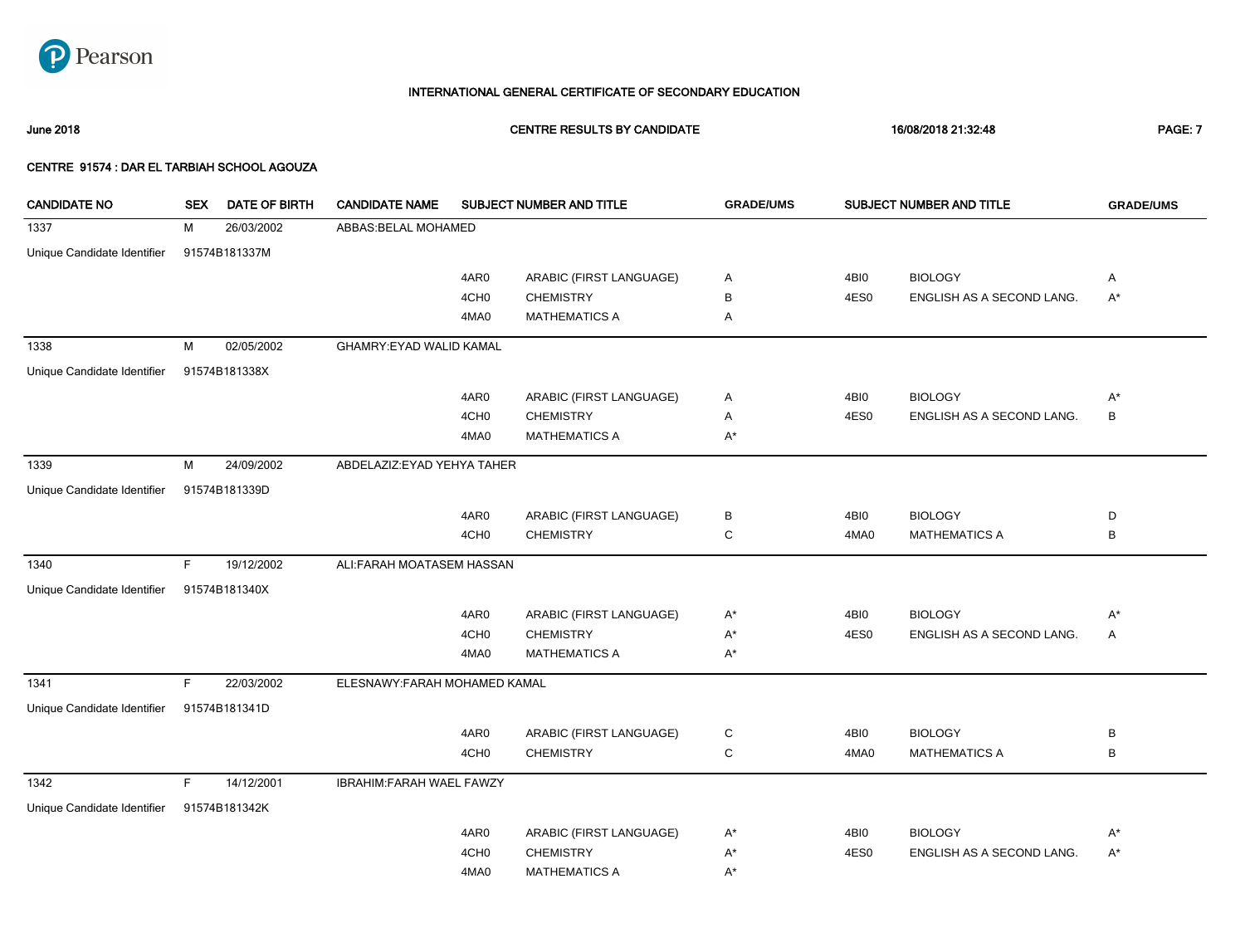

June 2018 CENTRE RESULTS BY CANDIDATE 16/08/2018 21:32:48 PAGE: 8

| <b>CANDIDATE NO</b>         | <b>SEX</b> | DATE OF BIRTH | <b>CANDIDATE NAME</b>                  |                  | SUBJECT NUMBER AND TITLE  | <b>GRADE/UMS</b> |                  | SUBJECT NUMBER AND TITLE | <b>GRADE/UMS</b> |
|-----------------------------|------------|---------------|----------------------------------------|------------------|---------------------------|------------------|------------------|--------------------------|------------------|
| 1343                        | F          | 24/06/2002    | DARWISH: FARIDA MOHAMED AHMED          |                  |                           |                  |                  |                          |                  |
| Unique Candidate Identifier |            | 91574B181343V |                                        |                  |                           |                  |                  |                          |                  |
|                             |            |               |                                        | 4BI0             | <b>BIOLOGY</b>            | A*               | 4CH <sub>0</sub> | <b>CHEMISTRY</b>         | A*               |
|                             |            |               |                                        | 4ES0             | ENGLISH AS A SECOND LANG. | D                | 4MA0             | <b>MATHEMATICS A</b>     | A*               |
| 1344                        | F.         | 09/08/2002    | ELKHAYAT: FARIDA MOHAMED ISMAIL        |                  |                           |                  |                  |                          |                  |
| Unique Candidate Identifier |            | 91574B181344B |                                        |                  |                           |                  |                  |                          |                  |
|                             |            |               |                                        | 4AR0             | ARABIC (FIRST LANGUAGE)   | В                | 4BI0             | <b>BIOLOGY</b>           | C                |
|                             |            |               |                                        | 4CH <sub>0</sub> | <b>CHEMISTRY</b>          | С                | 4MA0             | <b>MATHEMATICS A</b>     | C                |
| 1345                        | F          | 15/08/2002    | HASSAN: GEHAD MOHAMED YEHIA            |                  |                           |                  |                  |                          |                  |
| Unique Candidate Identifier |            | 91574B181345G |                                        |                  |                           |                  |                  |                          |                  |
|                             |            |               |                                        | 4AR0             | ARABIC (FIRST LANGUAGE)   | A*               | 4BI0             | <b>BIOLOGY</b>           | $A^*$            |
|                             |            |               |                                        | 4CH <sub>0</sub> | <b>CHEMISTRY</b>          | A*               | 4MA0             | <b>MATHEMATICS A</b>     | A*               |
| 1346                        | F.         | 10/10/2001    | ABDEL WAHAB: GHADA ABDEL WAHAB MOHAMED |                  |                           |                  |                  |                          |                  |
| Unique Candidate Identifier |            | 91574B181346R |                                        |                  |                           |                  |                  |                          |                  |
|                             |            |               |                                        | 4AR0             | ARABIC (FIRST LANGUAGE)   | C                | 4BI0             | <b>BIOLOGY</b>           | $\mathsf F$      |
|                             |            |               |                                        | 4MA0             | <b>MATHEMATICS A</b>      | С                |                  |                          |                  |
| 1347                        | F.         | 01/01/2002    | ELSAWY: HABIBA AHMED SAMIR AHMED       |                  |                           |                  |                  |                          |                  |
| Unique Candidate Identifier |            | 91574B181347Y |                                        |                  |                           |                  |                  |                          |                  |
|                             |            |               |                                        | 4AR0             | ARABIC (FIRST LANGUAGE)   | A*               | 4BI0             | <b>BIOLOGY</b>           | A*               |
|                             |            |               |                                        | 4CH <sub>0</sub> | <b>CHEMISTRY</b>          | A*               | 4MA0             | <b>MATHEMATICS A</b>     | A*               |
| 1348                        | F          | 16/09/2002    | ABDELAZIZ: HABIBA HOSSAMULDEEN FATHY   |                  |                           |                  |                  |                          |                  |
| Unique Candidate Identifier |            | 91574B181348E |                                        |                  |                           |                  |                  |                          |                  |
|                             |            |               |                                        | 4BI0             | <b>BIOLOGY</b>            | A*               | 4CH <sub>0</sub> | <b>CHEMISTRY</b>         | $A^*$            |
|                             |            |               |                                        | 4ES0             | ENGLISH AS A SECOND LANG. | Α                | 4MA0             | <b>MATHEMATICS A</b>     | $A^*$            |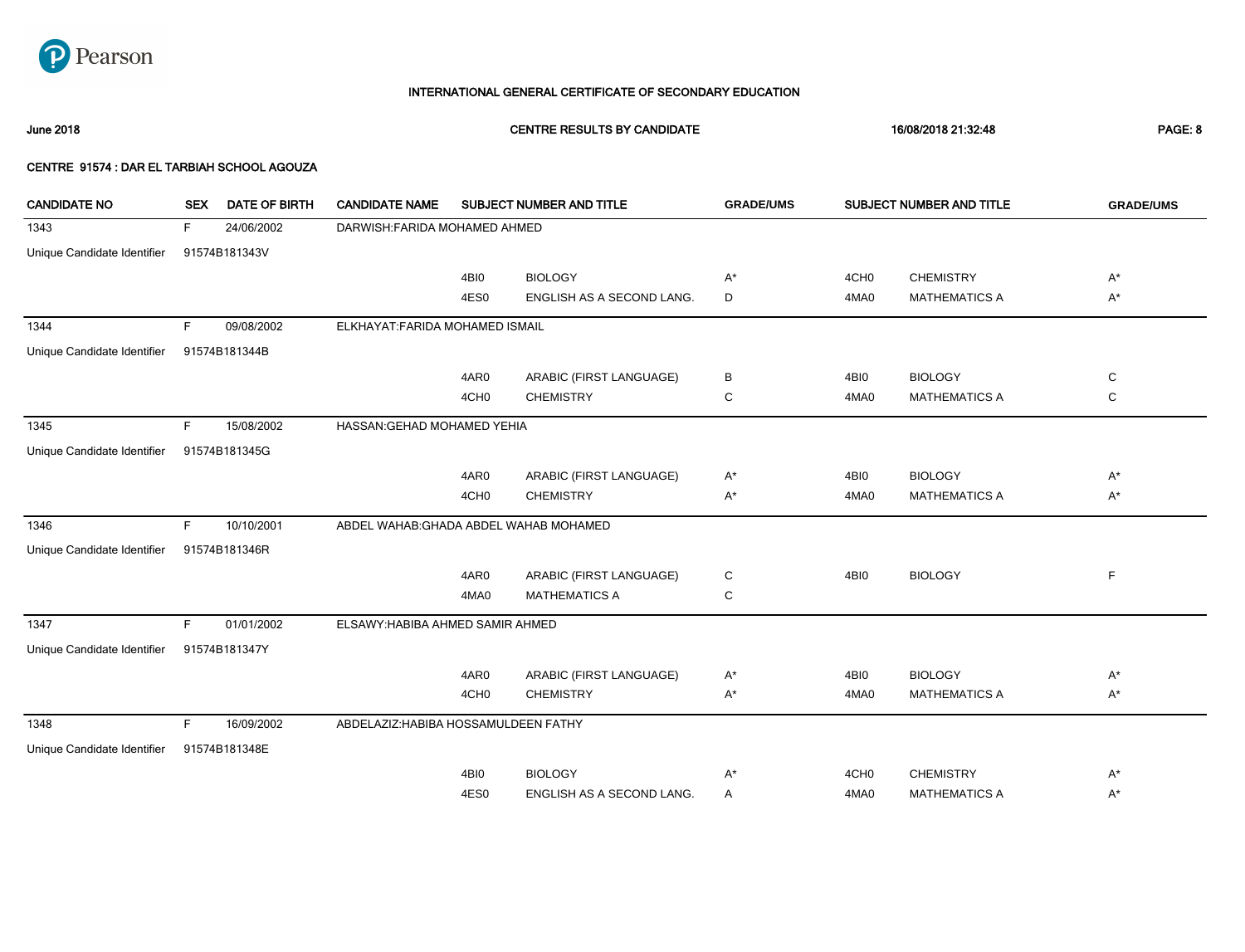

June 2018 CENTRE RESULTS BY CANDIDATE 16/08/2018 21:32:48 PAGE: 9

| <b>CANDIDATE NO</b>         | <b>SEX</b> | <b>DATE OF BIRTH</b> | <b>CANDIDATE NAME</b>           |                  | SUBJECT NUMBER AND TITLE  | <b>GRADE/UMS</b> |                  | SUBJECT NUMBER AND TITLE  | <b>GRADE/UMS</b> |
|-----------------------------|------------|----------------------|---------------------------------|------------------|---------------------------|------------------|------------------|---------------------------|------------------|
| 1349                        | F.         | 27/06/2002           | MOHAMED: HABIBA TAREK KAMAL     |                  |                           |                  |                  |                           |                  |
| Unique Candidate Identifier |            | 91574B181349L        |                                 |                  |                           |                  |                  |                           |                  |
|                             |            |                      |                                 | 4AR0             | ARABIC (FIRST LANGUAGE)   | Α                | 4BI0             | <b>BIOLOGY</b>            | Α                |
|                             |            |                      |                                 | 4CH <sub>0</sub> | <b>CHEMISTRY</b>          | $A^*$            | 4ES0             | ENGLISH AS A SECOND LANG. | D                |
|                             |            |                      |                                 | 4MA0             | <b>MATHEMATICS A</b>      | Α                |                  |                           |                  |
| 1350                        | F.         | 06/06/2002           | ALI: HAGAR MOHAMED ANWAR        |                  |                           |                  |                  |                           |                  |
| Unique Candidate Identifier |            | 91574B181350E        |                                 |                  |                           |                  |                  |                           |                  |
|                             |            |                      |                                 | 4BI0             | <b>BIOLOGY</b>            | в                | 4CH <sub>0</sub> | <b>CHEMISTRY</b>          | Α                |
|                             |            |                      |                                 | 4MA0             | <b>MATHEMATICS A</b>      | В                |                  |                           |                  |
| 1351                        | F.         | 04/02/2002           | EL SOUDY: HAJAR YOUSSRY MOHAMED |                  |                           |                  |                  |                           |                  |
| Unique Candidate Identifier |            | 91574B181351L        |                                 |                  |                           |                  |                  |                           |                  |
|                             |            |                      |                                 | 4AR0             | ARABIC (FIRST LANGUAGE)   | Α                | 4BI0             | <b>BIOLOGY</b>            | C#               |
|                             |            |                      |                                 | 4CH <sub>0</sub> | <b>CHEMISTRY</b>          | A*               | 4ET0             | <b>ENGLISH LITERATURE</b> | В                |
|                             |            |                      |                                 | 4MA0             | <b>MATHEMATICS A</b>      | C#               |                  |                           |                  |
| 1352                        | F          | 11/11/2002           | ABDEL AZEIM: HALA MOHAMED       |                  |                           |                  |                  |                           |                  |
| Unique Candidate Identifier |            | 91574B181352W        |                                 |                  |                           |                  |                  |                           |                  |
|                             |            |                      |                                 | 4BI0             | <b>BIOLOGY</b>            | Α                | 4CH <sub>0</sub> | <b>CHEMISTRY</b>          | В                |
|                             |            |                      |                                 | 4ET0             | <b>ENGLISH LITERATURE</b> | в                | 4MA0             | <b>MATHEMATICS A</b>      | Α                |
| 1353                        | F.         | 28/10/2002           | ANOUS: HANA AHMED MOHAMED KAMEL |                  |                           |                  |                  |                           |                  |
| Unique Candidate Identifier |            | 91574B181353C        |                                 |                  |                           |                  |                  |                           |                  |
|                             |            |                      |                                 | 4BI0             | <b>BIOLOGY</b>            | $A^*$            | 4CH <sub>0</sub> | <b>CHEMISTRY</b>          | $A^*$            |
|                             |            |                      |                                 | 4ES0             | ENGLISH AS A SECOND LANG. | В                | 4MA0             | <b>MATHEMATICS A</b>      | $A^*$            |
| 1354                        | F.         | 01/01/2002           | SAID: HANA AHMED                |                  |                           |                  |                  |                           |                  |
| Unique Candidate Identifier |            | 91574B181354H        |                                 |                  |                           |                  |                  |                           |                  |
|                             |            |                      |                                 | 4BI0             | <b>BIOLOGY</b>            | $A^*$            | 4CH <sub>0</sub> | <b>CHEMISTRY</b>          | $A^*$            |
|                             |            |                      |                                 | 4ET0             | <b>ENGLISH LITERATURE</b> | С                | 4MA0             | <b>MATHEMATICS A</b>      | Α                |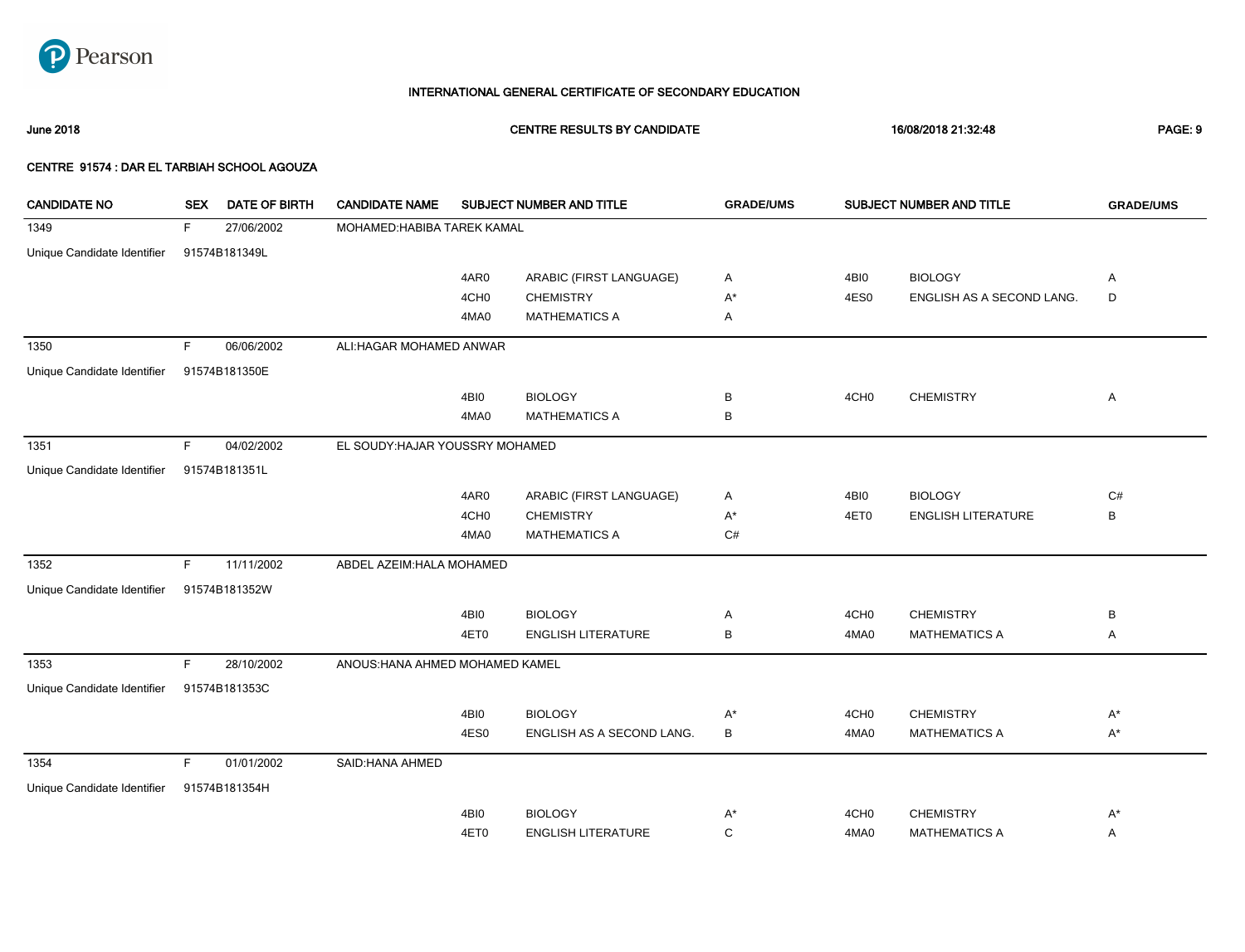

June 2018 CENTRE RESULTS BY CANDIDATE 16/08/2018 21:32:48 PAGE: 10

| <b>CANDIDATE NO</b>         | <b>SEX</b> | <b>DATE OF BIRTH</b> | <b>CANDIDATE NAME</b>             |                  | SUBJECT NUMBER AND TITLE                 | <b>GRADE/UMS</b> |                  | SUBJECT NUMBER AND TITLE  | <b>GRADE/UMS</b> |
|-----------------------------|------------|----------------------|-----------------------------------|------------------|------------------------------------------|------------------|------------------|---------------------------|------------------|
| 1355                        | F          | 23/12/2001           | ELHOSSEINY: HANA HESHAM REFAAT    |                  |                                          |                  |                  |                           |                  |
| Unique Candidate Identifier |            | 91574B181355T        |                                   |                  |                                          |                  |                  |                           |                  |
|                             |            |                      |                                   | 4AR0             | ARABIC (FIRST LANGUAGE)                  | $A^*$            | 4BI0             | <b>BIOLOGY</b>            | $A^*$            |
|                             |            |                      |                                   | 4CH <sub>0</sub> | <b>CHEMISTRY</b>                         | A*               | 4ES0             | ENGLISH AS A SECOND LANG. | A                |
|                             |            |                      |                                   | 4MA0             | <b>MATHEMATICS A</b>                     | A*               |                  |                           |                  |
| 1356                        | F.         | 30/09/2002           | ABDELKAREEM: HANA MAGDY ALY       |                  |                                          |                  |                  |                           |                  |
| Unique Candidate Identifier |            | 91574B181356A        |                                   |                  |                                          |                  |                  |                           |                  |
|                             |            |                      |                                   | 4AR0             | ARABIC (FIRST LANGUAGE)                  | Α                | 4BI0             | <b>BIOLOGY</b>            | $A^*$            |
|                             |            |                      |                                   | 4CH <sub>0</sub> | <b>CHEMISTRY</b>                         | $A^*$            | 4MA0             | <b>MATHEMATICS A</b>      | $A^*$            |
| 1357                        | M          | 27/10/2002           | MAHMOUD: HASSAN EMAD ABDELMONIEM  |                  |                                          |                  |                  |                           |                  |
| Unique Candidate Identifier |            | 91574B181357F        |                                   |                  |                                          |                  |                  |                           |                  |
|                             |            |                      |                                   | 4AR0             | ARABIC (FIRST LANGUAGE)                  | В                | 4BI0             | <b>BIOLOGY</b>            | $A^*$            |
|                             |            |                      |                                   | 4CH <sub>0</sub> | <b>CHEMISTRY</b>                         | $A^*$            | 4ES0             | ENGLISH AS A SECOND LANG. | B                |
|                             |            |                      |                                   | 4MA0             | <b>MATHEMATICS A</b>                     | A*               |                  |                           |                  |
| 1358                        | M          | 26/05/2002           |                                   |                  | ELBASIOUNY: HOSSAM MAHMOUD MOHAMED SABER |                  |                  |                           |                  |
| Unique Candidate Identifier |            | 91574B181358M        |                                   |                  |                                          |                  |                  |                           |                  |
|                             |            |                      |                                   | 4AR0             | ARABIC (FIRST LANGUAGE)                  | С                | 4BI0             | <b>BIOLOGY</b>            | Α                |
|                             |            |                      |                                   | 4CH <sub>0</sub> | <b>CHEMISTRY</b>                         | C                | 4ES0             | ENGLISH AS A SECOND LANG. | Ε                |
|                             |            |                      |                                   | 4MA0             | <b>MATHEMATICS A</b>                     | Α                |                  |                           |                  |
| 1359                        | M          | 26/11/2002           | ABDELGHANY: ISLAM KHALED MOHAMED  |                  |                                          |                  |                  |                           |                  |
| Unique Candidate Identifier |            | 91574B181359X        |                                   |                  |                                          |                  |                  |                           |                  |
|                             |            |                      |                                   | 4BI0             | <b>BIOLOGY</b>                           | U                | 4CH <sub>0</sub> | <b>CHEMISTRY</b>          | G                |
|                             |            |                      |                                   | 4ET0             | <b>ENGLISH LITERATURE</b>                | D                | 4MA0             | <b>MATHEMATICS A</b>      | C                |
| 1360                        | м          | 26/09/2002           | MAHMOUD: ISLAM NOUR EL DEEN SALEM |                  |                                          |                  |                  |                           |                  |
| Unique Candidate Identifier |            | 91574B181360M        |                                   |                  |                                          |                  |                  |                           |                  |
|                             |            |                      |                                   | 4AR0             | ARABIC (FIRST LANGUAGE)                  | Α                | 4CH <sub>0</sub> | <b>CHEMISTRY</b>          | $A^*$            |
|                             |            |                      |                                   | 4ES0             | ENGLISH AS A SECOND LANG.                | Α                | 4MA0             | <b>MATHEMATICS A</b>      | $A^*$            |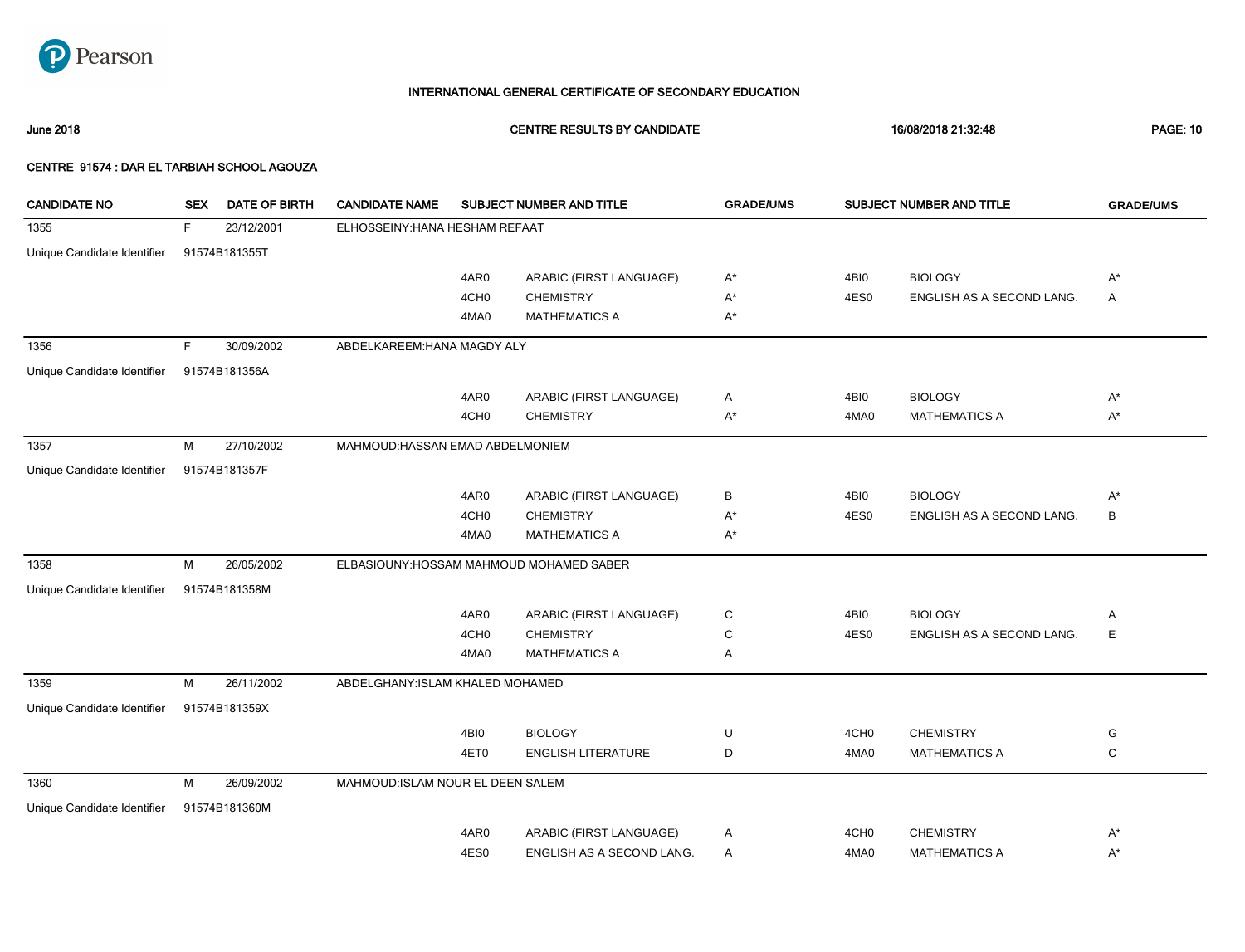

June 2018 CENTRE RESULTS BY CANDIDATE 16/08/2018 21:32:48 PAGE: 11

| <b>CANDIDATE NO</b>         | <b>SEX</b> | <b>DATE OF BIRTH</b> | <b>CANDIDATE NAME</b>                    |                  | SUBJECT NUMBER AND TITLE                    | <b>GRADE/UMS</b> |                  | SUBJECT NUMBER AND TITLE  | <b>GRADE/UMS</b> |
|-----------------------------|------------|----------------------|------------------------------------------|------------------|---------------------------------------------|------------------|------------------|---------------------------|------------------|
| 1361                        | F.         | 01/01/2002           | SAMIR: JOUMANA AHMED MOHAMED             |                  |                                             |                  |                  |                           |                  |
| Unique Candidate Identifier |            | 91574B181361X        |                                          |                  |                                             |                  |                  |                           |                  |
|                             |            |                      |                                          | 4BI0             | <b>BIOLOGY</b>                              | Α                | 4CH <sub>0</sub> | <b>CHEMISTRY</b>          | $A^*$            |
|                             |            |                      |                                          | 4ES0             | ENGLISH AS A SECOND LANG.                   | $\mathbf C$      | 4MA0             | <b>MATHEMATICS A</b>      | Α                |
| 1362                        | М          | 01/01/2003           | ABDOUN: KAREEM AHMED HASSEN              |                  |                                             |                  |                  |                           |                  |
| Unique Candidate Identifier |            | 91574B181362D        |                                          |                  |                                             |                  |                  |                           |                  |
|                             |            |                      |                                          | 4BI0             | <b>BIOLOGY</b>                              | В                | 4CH <sub>0</sub> | <b>CHEMISTRY</b>          | C                |
|                             |            |                      |                                          | 4ES0             | ENGLISH AS A SECOND LANG.                   | В                | 4MA0             | <b>MATHEMATICS A</b>      | B                |
| 1363                        | М          | 01/06/2002           | ABDEL HASSIB: KARIM ADEL MOHAMED TABARAK |                  |                                             |                  |                  |                           |                  |
| Unique Candidate Identifier |            | 91574B181363K        |                                          |                  |                                             |                  |                  |                           |                  |
|                             |            |                      |                                          | 4AR0             | ARABIC (FIRST LANGUAGE)                     | C                | 4BI0             | <b>BIOLOGY</b>            | F                |
|                             |            |                      |                                          | 4CH <sub>0</sub> | <b>CHEMISTRY</b>                            | E                | 4MA0             | <b>MATHEMATICS A</b>      | $\mathbf C$      |
| 1364                        | M          | 09/01/2002           | SALEH: KARIM AHMED                       |                  |                                             |                  |                  |                           |                  |
| Unique Candidate Identifier |            | 91574B181364V        |                                          |                  |                                             |                  |                  |                           |                  |
|                             |            |                      |                                          | 4AR0             | ARABIC (FIRST LANGUAGE)                     | В                | 4BI0             | <b>BIOLOGY</b>            | Α                |
|                             |            |                      |                                          | 4CH <sub>0</sub> | <b>CHEMISTRY</b>                            | Α                | 4ES0             | ENGLISH AS A SECOND LANG. | B                |
|                             |            |                      |                                          | 4MA0             | <b>MATHEMATICS A</b>                        | Α                |                  |                           |                  |
| 1365                        | F          | 18/06/2002           |                                          |                  | TAWFIK: KHOLOUD KHALED ABD EL HALIM MOHAMED |                  |                  |                           |                  |
| Unique Candidate Identifier |            | 91574B181365B        |                                          |                  |                                             |                  |                  |                           |                  |
|                             |            |                      |                                          | 4AR0             | ARABIC (FIRST LANGUAGE)                     | D                | 4BI0             | <b>BIOLOGY</b>            | D                |
|                             |            |                      |                                          | 4CH <sub>0</sub> | <b>CHEMISTRY</b>                            | D                | 4ES0             | ENGLISH AS A SECOND LANG. | F                |
|                             |            |                      |                                          | 4MA0             | <b>MATHEMATICS A</b>                        | В                |                  |                           |                  |
| 1366                        | E          | 07/04/2002           | ABDEL RAHMAN: LAILA KHALED IBRAHEM       |                  |                                             |                  |                  |                           |                  |
| Unique Candidate Identifier |            | 91574B181366G        |                                          |                  |                                             |                  |                  |                           |                  |
|                             |            |                      |                                          | 4AR0             | ARABIC (FIRST LANGUAGE)                     | в                | 4BI0             | <b>BIOLOGY</b>            | $A^*$            |
|                             |            |                      |                                          | 4CH <sub>0</sub> | <b>CHEMISTRY</b>                            | Α                | 4ET0             | <b>ENGLISH LITERATURE</b> | A                |
|                             |            |                      |                                          | 4MA0             | <b>MATHEMATICS A</b>                        | $A^*$            |                  |                           |                  |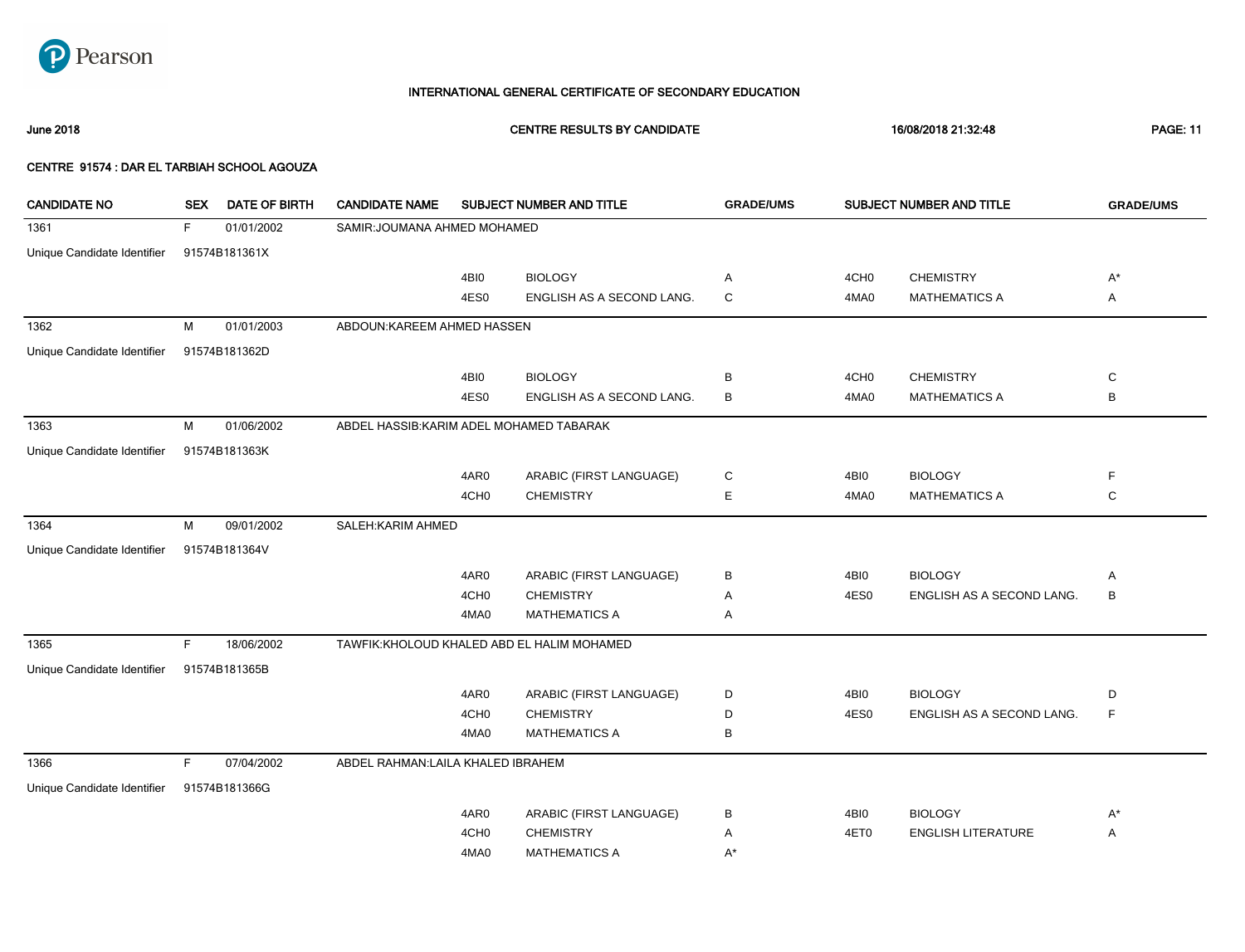

June 2018 CENTRE RESULTS BY CANDIDATE 16/08/2018 21:32:48 PAGE: 12

| <b>CANDIDATE NO</b>         | <b>SEX</b> | <b>DATE OF BIRTH</b> | <b>CANDIDATE NAME</b>            |                  | SUBJECT NUMBER AND TITLE | <b>GRADE/UMS</b> |                  | SUBJECT NUMBER AND TITLE  | <b>GRADE/UMS</b> |
|-----------------------------|------------|----------------------|----------------------------------|------------------|--------------------------|------------------|------------------|---------------------------|------------------|
| 1367                        | F.         | 25/01/2002           | KHALIFA:LOJAINE IHAB ABDELMAGEED |                  |                          |                  |                  |                           |                  |
| Unique Candidate Identifier |            | 91574B181367R        |                                  |                  |                          |                  |                  |                           |                  |
|                             |            |                      |                                  | 4AR0             | ARABIC (FIRST LANGUAGE)  | $A^*$            | 4BI0             | <b>BIOLOGY</b>            | $A^*$            |
|                             |            |                      |                                  | 4CH <sub>0</sub> | <b>CHEMISTRY</b>         | $A^*$            | 4ES0             | ENGLISH AS A SECOND LANG. | $\mathbf C$      |
|                             |            |                      |                                  | 4MA0             | <b>MATHEMATICS A</b>     | $A^*$            |                  |                           |                  |
| 1368                        | M          | 05/09/2002           | ALI:MAHMOUD KHALED MOHAMED       |                  |                          |                  |                  |                           |                  |
| Unique Candidate Identifier |            | 91574B181368Y        |                                  |                  |                          |                  |                  |                           |                  |
|                             |            |                      |                                  | 4BI0             | <b>BIOLOGY</b>           | $A^*$            | 4CH <sub>0</sub> | <b>CHEMISTRY</b>          | $A^*$            |
|                             |            |                      |                                  | 4HB <sub>0</sub> | <b>HUMAN BIOLOGY</b>     | A                | 4MA0             | <b>MATHEMATICS A</b>      | Α                |
| 1369                        | М          | 23/07/2002           | ABBASS:MAHMOUD SHERIF            |                  |                          |                  |                  |                           |                  |
| Unique Candidate Identifier |            | 91574B181369E        |                                  |                  |                          |                  |                  |                           |                  |
|                             |            |                      |                                  | 4BI0             | <b>BIOLOGY</b>           | $A^*$            | 4CH <sub>0</sub> | <b>CHEMISTRY</b>          | $A^*$            |
|                             |            |                      |                                  | 4HB0             | <b>HUMAN BIOLOGY</b>     | $A^*$            | 4MA0             | <b>MATHEMATICS A</b>      | $A^*$            |
| 1370                        | F          | 02/08/2002           | ABDALLAH: MAI MOHAMED            |                  |                          |                  |                  |                           |                  |
| Unique Candidate Identifier |            | 91574B181370Y        |                                  |                  |                          |                  |                  |                           |                  |
|                             |            |                      |                                  | 4AR0             | ARABIC (FIRST LANGUAGE)  | $A^*$            | 4BI0             | <b>BIOLOGY</b>            | $A^*$            |
|                             |            |                      |                                  | 4CH <sub>0</sub> | <b>CHEMISTRY</b>         | $A^*$            | 4ES0             | ENGLISH AS A SECOND LANG. | B                |
|                             |            |                      |                                  | 4MA0             | <b>MATHEMATICS A</b>     | $A^*$            |                  |                           |                  |
| 1371                        | F.         | 08/06/2002           | SABER: MAI NAGI MOHAMED          |                  |                          |                  |                  |                           |                  |
| Unique Candidate Identifier |            | 91574B181371E        |                                  |                  |                          |                  |                  |                           |                  |
|                             |            |                      |                                  | 4AR0             | ARABIC (FIRST LANGUAGE)  | $A^*$            | 4BI0             | <b>BIOLOGY</b>            | $A^*$            |
|                             |            |                      |                                  | 4CH <sub>0</sub> | <b>CHEMISTRY</b>         | $A^*$            | 4MA0             | <b>MATHEMATICS A</b>      | $A^*$            |
| 1372                        | F          | 06/03/2002           | MEHANNA: MALAK ABDULLAH MOHAMED  |                  |                          |                  |                  |                           |                  |
| Unique Candidate Identifier |            | 91574B181372L        |                                  |                  |                          |                  |                  |                           |                  |
|                             |            |                      |                                  | 4AR0             | ARABIC (FIRST LANGUAGE)  | $A^*$            | 4BI0             | <b>BIOLOGY</b>            | Α                |
|                             |            |                      |                                  | 4CH <sub>0</sub> | <b>CHEMISTRY</b>         | $A^*$            | 4ES0             | ENGLISH AS A SECOND LANG. | B                |
|                             |            |                      |                                  | 4MA0             | <b>MATHEMATICS A</b>     | Α                |                  |                           |                  |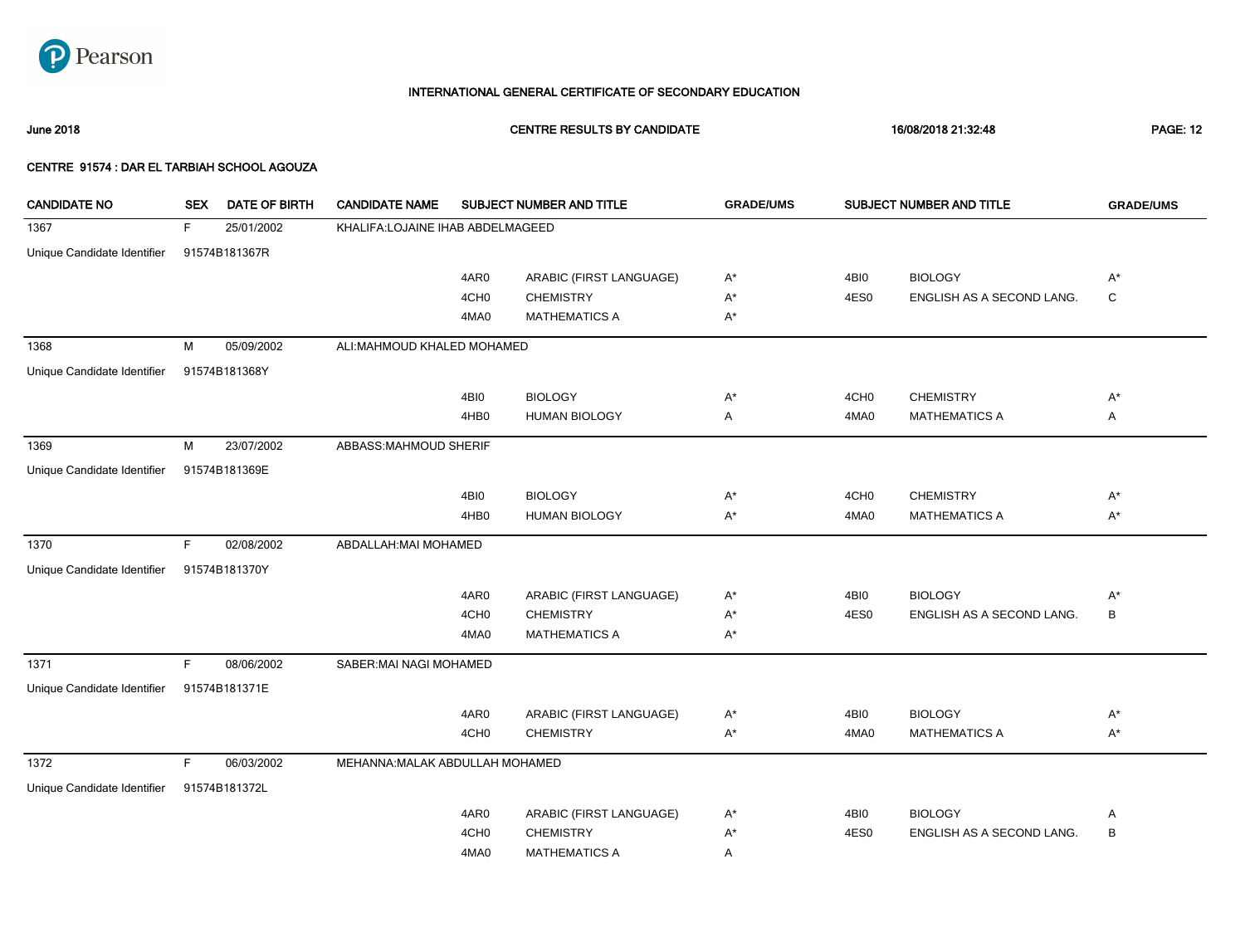

June 2018 CENTRE RESULTS BY CANDIDATE 16/08/2018 21:32:48 PAGE: 13

| <b>CANDIDATE NO</b>         | <b>SEX</b> | <b>DATE OF BIRTH</b> | <b>CANDIDATE NAME</b>                 |                  | SUBJECT NUMBER AND TITLE  | <b>GRADE/UMS</b> |                  | SUBJECT NUMBER AND TITLE  | <b>GRADE/UMS</b> |
|-----------------------------|------------|----------------------|---------------------------------------|------------------|---------------------------|------------------|------------------|---------------------------|------------------|
| 1373                        | F          | 20/02/2002           | ABDELAZIZ: MALAK MOHAMED OTHMAN       |                  |                           |                  |                  |                           |                  |
| Unique Candidate Identifier |            | 91574B181373W        |                                       |                  |                           |                  |                  |                           |                  |
|                             |            |                      |                                       | 4AR0             | ARABIC (FIRST LANGUAGE)   | $A^*$            | 4BI0             | <b>BIOLOGY</b>            | B                |
|                             |            |                      |                                       | 4CH <sub>0</sub> | <b>CHEMISTRY</b>          | Α                | 4MA0             | <b>MATHEMATICS A</b>      | Α                |
| 1374                        | М          | 29/12/2002           | FAHMY: MALEK ESSAM MAHMOUD            |                  |                           |                  |                  |                           |                  |
| Unique Candidate Identifier |            | 91574B181374C        |                                       |                  |                           |                  |                  |                           |                  |
|                             |            |                      |                                       | 4AR0             | ARABIC (FIRST LANGUAGE)   | В                | 4BI0             | <b>BIOLOGY</b>            | $A^*$            |
|                             |            |                      |                                       | 4CH <sub>0</sub> | <b>CHEMISTRY</b>          | $A^*$            | 4MA0             | <b>MATHEMATICS A</b>      | $A^*$            |
| 1375                        | M          | 22/09/2002           | ABOU DOMA: MALEK MOHAMED OSAMA        |                  |                           |                  |                  |                           |                  |
| Unique Candidate Identifier |            | 91574B181375H        |                                       |                  |                           |                  |                  |                           |                  |
|                             |            |                      |                                       |                  |                           |                  |                  |                           |                  |
|                             |            |                      |                                       | 4AR0             | ARABIC (FIRST LANGUAGE)   | C                | 4BI0             | <b>BIOLOGY</b>            | Α                |
|                             |            |                      |                                       | 4CH <sub>0</sub> | <b>CHEMISTRY</b>          | D                | 4ES0             | ENGLISH AS A SECOND LANG. | C                |
|                             |            |                      |                                       | 4MA0             | <b>MATHEMATICS A</b>      | X                |                  |                           |                  |
| 1376                        | F.         | 05/05/2002           | SADEK: MARIAM MAGED KAMEEL            |                  |                           |                  |                  |                           |                  |
| Unique Candidate Identifier |            | 91574B181376T        |                                       |                  |                           |                  |                  |                           |                  |
|                             |            |                      |                                       | 4AR0             | ARABIC (FIRST LANGUAGE)   | $A^*$            | 4CH <sub>0</sub> | <b>CHEMISTRY</b>          | $A^*$            |
|                             |            |                      |                                       | 4ES0             | ENGLISH AS A SECOND LANG. | В                | 4MA0             | <b>MATHEMATICS A</b>      | $A^*$            |
| 1377                        | F.         | 23/10/2001           | FARRAG: MARIAM MOHAMED FARRAG MOHAMED |                  |                           |                  |                  |                           |                  |
| Unique Candidate Identifier |            | 91574B181377A        |                                       |                  |                           |                  |                  |                           |                  |
|                             |            |                      |                                       | 4AR0             | ARABIC (FIRST LANGUAGE)   | Α                | 4BI0             | <b>BIOLOGY</b>            | Α                |
|                             |            |                      |                                       | 4CH <sub>0</sub> | <b>CHEMISTRY</b>          | Α                | 4ES0             | ENGLISH AS A SECOND LANG. | D                |
|                             |            |                      |                                       | 4MA0             | <b>MATHEMATICS A</b>      | Α                |                  |                           |                  |
| 1378                        | М          | 28/11/2001           | <b>ADEEB:MARK MEDHAT</b>              |                  |                           |                  |                  |                           |                  |
| Unique Candidate Identifier |            | 91574B181378F        |                                       |                  |                           |                  |                  |                           |                  |
|                             |            |                      |                                       | 4BI0             | <b>BIOLOGY</b>            | Α                | 4CH <sub>0</sub> | <b>CHEMISTRY</b>          | $A^*$            |
|                             |            |                      |                                       | 4MA0             | <b>MATHEMATICS A</b>      | Α                |                  |                           |                  |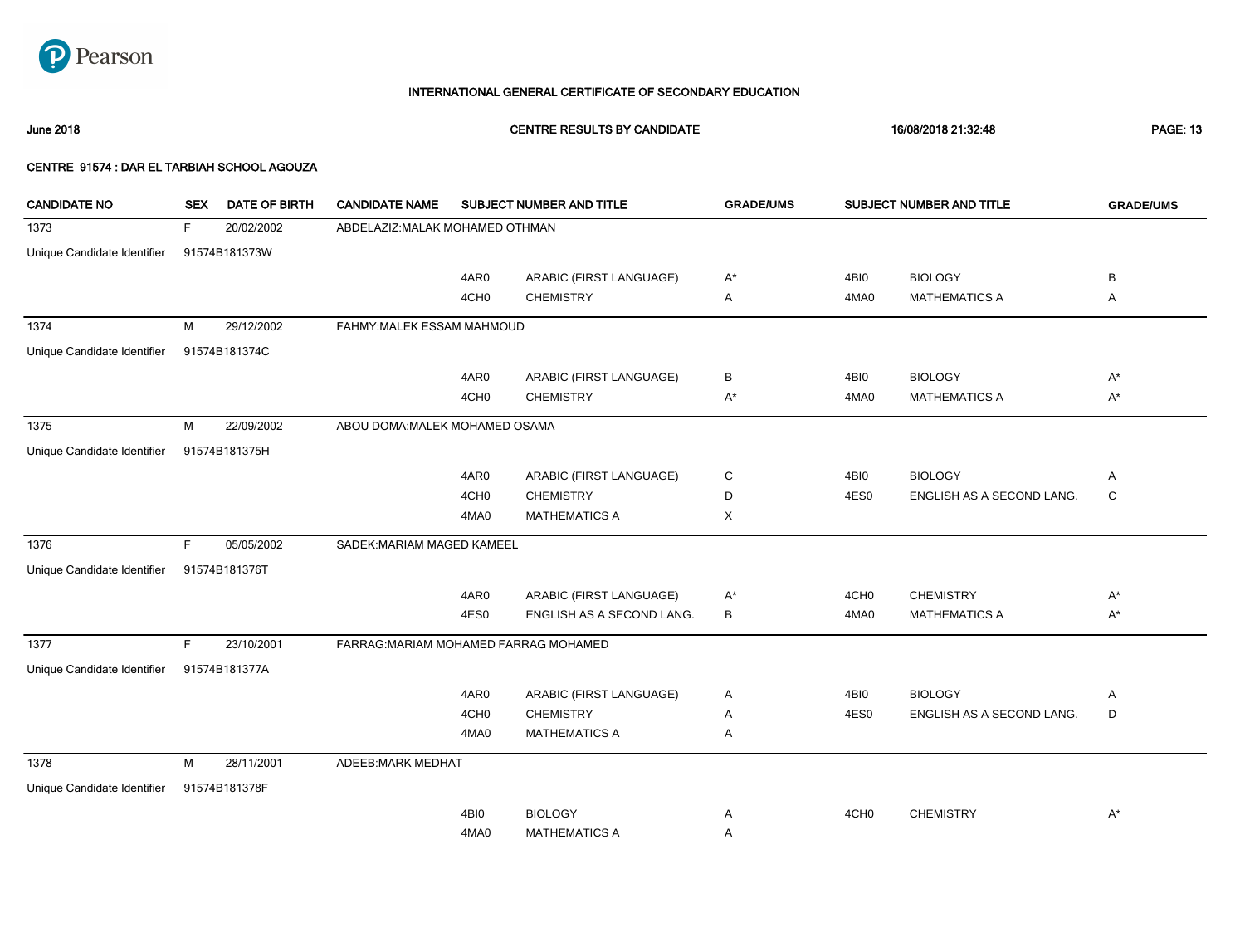

June 2018 CENTRE RESULTS BY CANDIDATE 16/08/2018 21:32:48 PAGE: 14

| <b>CANDIDATE NO</b>         | <b>SEX</b> | <b>DATE OF BIRTH</b> | <b>CANDIDATE NAME</b>                |                  | SUBJECT NUMBER AND TITLE  | <b>GRADE/UMS</b> |                  | SUBJECT NUMBER AND TITLE  | <b>GRADE/UMS</b> |
|-----------------------------|------------|----------------------|--------------------------------------|------------------|---------------------------|------------------|------------------|---------------------------|------------------|
| 1379                        | F          | 01/10/2002           | FATHALLA: MARWA ASHRAF ABDELFATTAH   |                  |                           |                  |                  |                           |                  |
| Unique Candidate Identifier |            | 91574B181379M        |                                      |                  |                           |                  |                  |                           |                  |
|                             |            |                      |                                      | 4AR0             | ARABIC (FIRST LANGUAGE)   | $A^*$            | 4BI0             | <b>BIOLOGY</b>            | $A^*$            |
|                             |            |                      |                                      | 4CH <sub>0</sub> | <b>CHEMISTRY</b>          | A*               | 4MA0             | <b>MATHEMATICS A</b>      | $A^*$            |
| 1380                        | м          | 29/09/2002           | ELDIFRAWY: MARWAN MOHAMED ABDELMONEM |                  |                           |                  |                  |                           |                  |
| Unique Candidate Identifier |            | 91574B181380F        |                                      |                  |                           |                  |                  |                           |                  |
|                             |            |                      |                                      | 4AR0             | ARABIC (FIRST LANGUAGE)   | $A^*$            | 4BI0             | <b>BIOLOGY</b>            | $A^*$            |
|                             |            |                      |                                      | 4CH <sub>0</sub> | <b>CHEMISTRY</b>          | A*               | 4ES0             | ENGLISH AS A SECOND LANG. | $A^*$            |
|                             |            |                      |                                      | 4MA0             | <b>MATHEMATICS A</b>      | A*               |                  |                           |                  |
| 1381                        | F.         | 15/04/2002           | ELSHAER: MARYAM DIAAELDIN ABDELHAY   |                  |                           |                  |                  |                           |                  |
| Unique Candidate Identifier |            | 91574B181381M        |                                      |                  |                           |                  |                  |                           |                  |
|                             |            |                      |                                      | 4BI0             | <b>BIOLOGY</b>            | C                | 4CH <sub>0</sub> | <b>CHEMISTRY</b>          | D                |
|                             |            |                      |                                      | 4ET0             | <b>ENGLISH LITERATURE</b> | В                | 4MA0             | <b>MATHEMATICS A</b>      | C                |
| 1382                        | F.         | 11/11/2002           | BADAWI: MARYEM MOHAMED A.            |                  |                           |                  |                  |                           |                  |
| Unique Candidate Identifier |            | 91574B181382X        |                                      |                  |                           |                  |                  |                           |                  |
|                             |            |                      |                                      | 4AR0             | ARABIC (FIRST LANGUAGE)   | $A^*$            | 4BI0             | <b>BIOLOGY</b>            | $A^*$            |
|                             |            |                      |                                      | 4CH <sub>0</sub> | <b>CHEMISTRY</b>          | $A^*$            | 4MA0             | <b>MATHEMATICS A</b>      | $A^*$            |
| 1383                        | M          | 07/01/2003           | MEHANY: MATHEW HANY FAEK             |                  |                           |                  |                  |                           |                  |
| Unique Candidate Identifier |            | 91574B181383D        |                                      |                  |                           |                  |                  |                           |                  |
|                             |            |                      |                                      | 4BI0             | <b>BIOLOGY</b>            | A*               | 4CH <sub>0</sub> | <b>CHEMISTRY</b>          | $A^*$            |
|                             |            |                      |                                      | 4ET1             | <b>ENGLISH LITERATURE</b> | 5                | 4MA0             | <b>MATHEMATICS A</b>      | $A^*$            |
| 1384                        | F          | 18/06/2001           | ABDELAZIZ: MAYA MAGED MOUNIR         |                  |                           |                  |                  |                           |                  |
| Unique Candidate Identifier |            | 91574B181384K        |                                      |                  |                           |                  |                  |                           |                  |
|                             |            |                      |                                      | 4BI0             | <b>BIOLOGY</b>            | A*               | 4CH <sub>0</sub> | <b>CHEMISTRY</b>          | $A^*$            |
|                             |            |                      |                                      | 4ES0             | ENGLISH AS A SECOND LANG. | Α                | 4MA0             | <b>MATHEMATICS A</b>      | $A^*$            |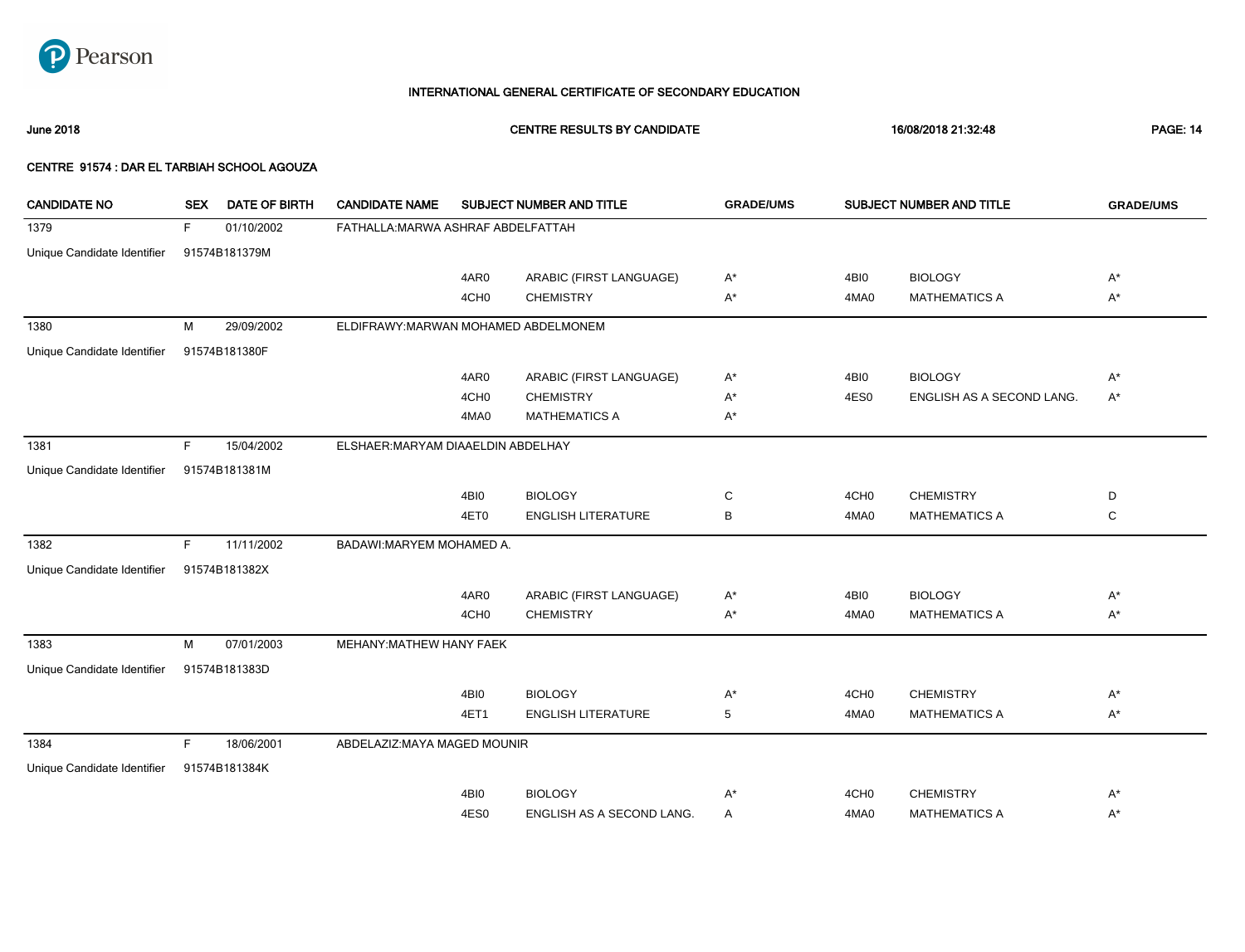

June 2018 CENTRE RESULTS BY CANDIDATE 16/08/2018 21:32:48 PAGE: 15

| <b>CANDIDATE NO</b>         | <b>SEX</b> | <b>DATE OF BIRTH</b> | <b>CANDIDATE NAME</b>                  |                  | <b>SUBJECT NUMBER AND TITLE</b>             | <b>GRADE/UMS</b> |                  | SUBJECT NUMBER AND TITLE  | <b>GRADE/UMS</b> |
|-----------------------------|------------|----------------------|----------------------------------------|------------------|---------------------------------------------|------------------|------------------|---------------------------|------------------|
| 1385                        | F.         | 18/03/2003           |                                        |                  | HAMMOUDA: MENNA TULLAH HESHAM MOHAMED FATHY |                  |                  |                           |                  |
| Unique Candidate Identifier |            | 91574B181385V        |                                        |                  |                                             |                  |                  |                           |                  |
|                             |            |                      |                                        | 4AR0             | ARABIC (FIRST LANGUAGE)                     | $A^*$            | 4BI0             | <b>BIOLOGY</b>            | $A^*$            |
|                             |            |                      |                                        | 4CH <sub>0</sub> | <b>CHEMISTRY</b>                            | A*               | 4MA0             | <b>MATHEMATICS A</b>      | $A^*$            |
| 1386                        | F.         | 10/03/2002           | ABDALLAH: MENNATALLAH MOHAMED SAAD ALI |                  |                                             |                  |                  |                           |                  |
| Unique Candidate Identifier |            | 91574B181386B        |                                        |                  |                                             |                  |                  |                           |                  |
|                             |            |                      |                                        | 4AR0             | ARABIC (FIRST LANGUAGE)                     | В                | 4BI0             | <b>BIOLOGY</b>            | $A^*$            |
|                             |            |                      |                                        | 4CH <sub>0</sub> | <b>CHEMISTRY</b>                            | Α                | 4ES0             | ENGLISH AS A SECOND LANG. | X                |
|                             |            |                      |                                        | 4MA0             | <b>MATHEMATICS A</b>                        | Α                |                  |                           |                  |
| 1387                        | М          | 01/09/2002           | ABDEL MONIEM: MOHAMED AHMED MOHAMED    |                  |                                             |                  |                  |                           |                  |
| Unique Candidate Identifier |            | 91574B181387G        |                                        |                  |                                             |                  |                  |                           |                  |
|                             |            |                      |                                        | 4AR0             | ARABIC (FIRST LANGUAGE)                     | $A^*$            | 4BI0             | <b>BIOLOGY</b>            | $A^*$            |
|                             |            |                      |                                        | 4CH <sub>0</sub> | <b>CHEMISTRY</b>                            | A*               | 4ES0             | ENGLISH AS A SECOND LANG. | $\mathsf{A}$     |
|                             |            |                      |                                        | 4MA0             | <b>MATHEMATICS A</b>                        | A*               |                  |                           |                  |
| 1388                        | М          | 07/05/2002           | ELSAYED: MOHAMED AHMED SAMEH           |                  |                                             |                  |                  |                           |                  |
| Unique Candidate Identifier |            | 91574B181388R        |                                        |                  |                                             |                  |                  |                           |                  |
|                             |            |                      |                                        | 4AR0             | ARABIC (FIRST LANGUAGE)                     | A*               | 4BI0             | <b>BIOLOGY</b>            | $A^*$            |
|                             |            |                      |                                        | 4CH <sub>0</sub> | <b>CHEMISTRY</b>                            | A*               | 4MA0             | <b>MATHEMATICS A</b>      | $A^*$            |
| 1389                        | M          | 04/11/2002           | EL GAMMAL: MOHAMED AYMAN IBRAHIM       |                  |                                             |                  |                  |                           |                  |
| Unique Candidate Identifier |            | 91574B181389Y        |                                        |                  |                                             |                  |                  |                           |                  |
|                             |            |                      |                                        | 4AR0             | ARABIC (FIRST LANGUAGE)                     | $A^*$            | 4CH <sub>0</sub> | <b>CHEMISTRY</b>          | $A^*$            |
|                             |            |                      |                                        | 4ES0             | ENGLISH AS A SECOND LANG.                   | Α                | 4MA0             | <b>MATHEMATICS A</b>      | $A^*$            |
| 1390                        | М          | 30/10/2002           | <b>IBRAHIM: MOHAMED EMAD</b>           |                  |                                             |                  |                  |                           |                  |
| Unique Candidate Identifier |            | 91574B181390R        |                                        |                  |                                             |                  |                  |                           |                  |
|                             |            |                      |                                        | 4AR0             | ARABIC (FIRST LANGUAGE)                     | A*               | 4BI0             | <b>BIOLOGY</b>            | A*               |
|                             |            |                      |                                        | 4CH <sub>0</sub> | <b>CHEMISTRY</b>                            | A*               | 4ES0             | ENGLISH AS A SECOND LANG. | Α                |
|                             |            |                      |                                        | 4MA0             | <b>MATHEMATICS A</b>                        | A*               |                  |                           |                  |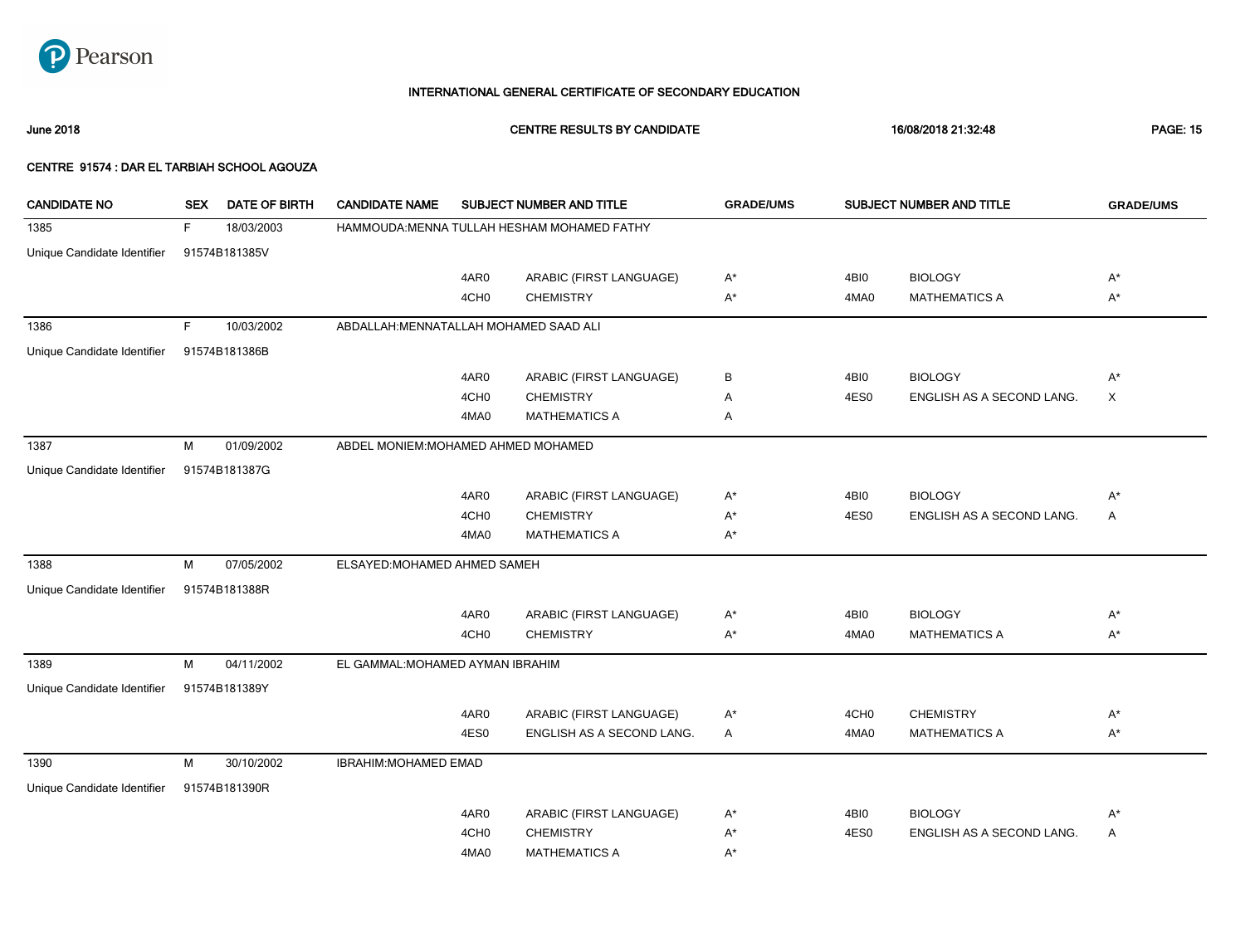

June 2018 CENTRE RESULTS BY CANDIDATE 16/08/2018 21:32:48 PAGE: 16

| <b>CANDIDATE NO</b>         | <b>SEX</b> | <b>DATE OF BIRTH</b> | <b>CANDIDATE NAME</b>          |                  | SUBJECT NUMBER AND TITLE | <b>GRADE/UMS</b>   |                  | SUBJECT NUMBER AND TITLE  | <b>GRADE/UMS</b> |
|-----------------------------|------------|----------------------|--------------------------------|------------------|--------------------------|--------------------|------------------|---------------------------|------------------|
| 1391                        | M          | 23/12/2001           | AHMED: MOHAMED EMAM BADIE      |                  |                          |                    |                  |                           |                  |
| Unique Candidate Identifier |            | 91574B181391Y        |                                |                  |                          |                    |                  |                           |                  |
|                             |            |                      |                                | 4AR0             | ARABIC (FIRST LANGUAGE)  | A*                 | 4BI0             | <b>BIOLOGY</b>            | $A^*$            |
|                             |            |                      |                                | 4CH <sub>0</sub> | <b>CHEMISTRY</b>         | A*                 | 4ES0             | ENGLISH AS A SECOND LANG. | C                |
|                             |            |                      |                                | 4MA0             | <b>MATHEMATICS A</b>     | $\mathsf{A}^\star$ |                  |                           |                  |
| 1392                        | M          | 14/07/2002           | AHMED: MOHAMED GAMAL MOHAMED   |                  |                          |                    |                  |                           |                  |
| Unique Candidate Identifier |            | 91574B181392E        |                                |                  |                          |                    |                  |                           |                  |
|                             |            |                      |                                | 4AR0             | ARABIC (FIRST LANGUAGE)  | D                  | 4BI0             | <b>BIOLOGY</b>            | Α                |
|                             |            |                      |                                | 4CH <sub>0</sub> | <b>CHEMISTRY</b>         | Α                  | 4ES0             | ENGLISH AS A SECOND LANG. | D                |
|                             |            |                      |                                | 4MA0             | <b>MATHEMATICS A</b>     | Α                  |                  |                           |                  |
| 1393                        | M          | 12/05/2002           | SAQR: MOHAMED HOSSAM ALY       |                  |                          |                    |                  |                           |                  |
| Unique Candidate Identifier |            | 91574B181393L        |                                |                  |                          |                    |                  |                           |                  |
|                             |            |                      |                                | 4BI0             | <b>BIOLOGY</b>           | A*                 | 4CH <sub>0</sub> | <b>CHEMISTRY</b>          | В                |
|                             |            |                      |                                | 4MA0             | <b>MATHEMATICS A</b>     | Α                  |                  |                           |                  |
| 1394                        | M          | 28/07/2002           | HASSAN: MOHAMED KHALED         |                  |                          |                    |                  |                           |                  |
| Unique Candidate Identifier |            | 91574B181394W        |                                |                  |                          |                    |                  |                           |                  |
|                             |            |                      |                                | 4AR0             | ARABIC (FIRST LANGUAGE)  | С                  | 4BI0             | <b>BIOLOGY</b>            | Α                |
|                             |            |                      |                                | 4CH <sub>0</sub> | <b>CHEMISTRY</b>         | Α                  | 4ES0             | ENGLISH AS A SECOND LANG. | Е                |
|                             |            |                      |                                | 4MA0             | <b>MATHEMATICS A</b>     | В                  |                  |                           |                  |
| 1395                        | M          | 23/09/2002           | MOTAWIE: MOHAMED MOSTAFA       |                  |                          |                    |                  |                           |                  |
| Unique Candidate Identifier |            | 91574B181395C        |                                |                  |                          |                    |                  |                           |                  |
|                             |            |                      |                                | 4BI0             | <b>BIOLOGY</b>           | Α                  | 4CH <sub>0</sub> | <b>CHEMISTRY</b>          | $A^*$            |
|                             |            |                      |                                | 4MA0             | <b>MATHEMATICS A</b>     | Α                  |                  |                           |                  |
| 1396                        | M          | 01/04/2002           | EL SAYED: MOHAMED RAAFAT HAMED |                  |                          |                    |                  |                           |                  |
| Unique Candidate Identifier |            | 91574B181396H        |                                |                  |                          |                    |                  |                           |                  |
|                             |            |                      |                                | 4AR0             | ARABIC (FIRST LANGUAGE)  | A*                 | 4BI0             | <b>BIOLOGY</b>            | $A^*$            |
|                             |            |                      |                                | 4CH <sub>0</sub> | <b>CHEMISTRY</b>         | A*                 | 4ES0             | ENGLISH AS A SECOND LANG. | $A^*$            |
|                             |            |                      |                                | 4MA0             | <b>MATHEMATICS A</b>     | A*                 |                  |                           |                  |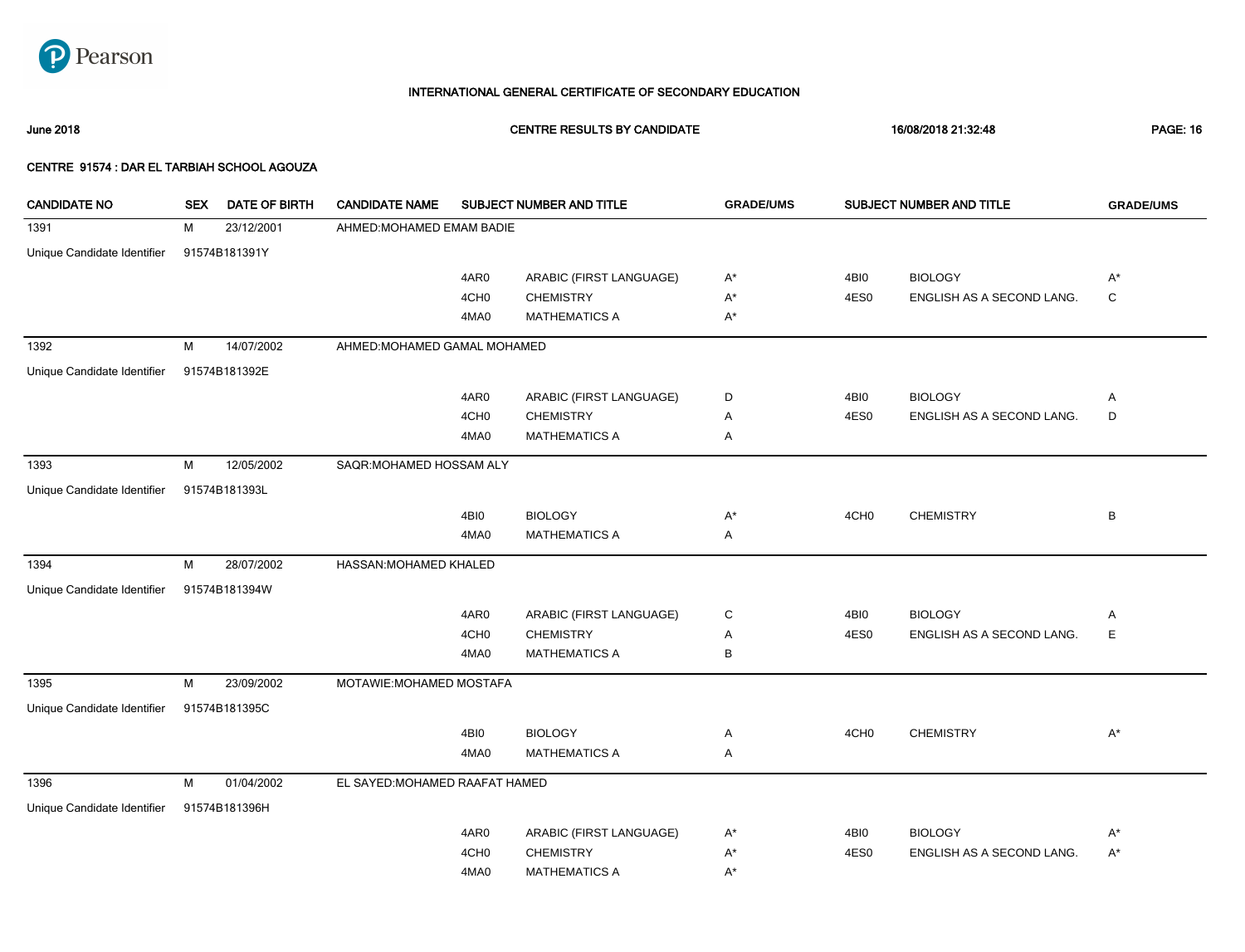

June 2018 CENTRE RESULTS BY CANDIDATE 16/08/2018 21:32:48 PAGE: 17

| <b>CANDIDATE NO</b>         | <b>SEX</b> | <b>DATE OF BIRTH</b> | <b>CANDIDATE NAME</b>                |                  | SUBJECT NUMBER AND TITLE  | <b>GRADE/UMS</b> |                  | SUBJECT NUMBER AND TITLE  | <b>GRADE/UMS</b> |
|-----------------------------|------------|----------------------|--------------------------------------|------------------|---------------------------|------------------|------------------|---------------------------|------------------|
| 1397                        | м          | 08/03/2003           | ZAKY: MOHAMED SAMEH MOHAMED HAMED    |                  |                           |                  |                  |                           |                  |
| Unique Candidate Identifier |            | 91574B181397T        |                                      |                  |                           |                  |                  |                           |                  |
|                             |            |                      |                                      | 4AR0             | ARABIC (FIRST LANGUAGE)   | в                | 4BI0             | <b>BIOLOGY</b>            | $A^*$            |
|                             |            |                      |                                      | 4CH <sub>0</sub> | <b>CHEMISTRY</b>          | Α                | 4MA0             | <b>MATHEMATICS A</b>      | $A^*$            |
| 1398                        | М          | 03/06/2002           | ALI: MOHAMED WAEL ABD ELAZIZ         |                  |                           |                  |                  |                           |                  |
| Unique Candidate Identifier |            | 91574B181398A        |                                      |                  |                           |                  |                  |                           |                  |
|                             |            |                      |                                      | 4AR0             | ARABIC (FIRST LANGUAGE)   | Α                | 4BI0             | <b>BIOLOGY</b>            | $A^*$            |
|                             |            |                      |                                      | 4CH <sub>0</sub> | <b>CHEMISTRY</b>          | $A^*$            | 4ES0             | ENGLISH AS A SECOND LANG. | В                |
|                             |            |                      |                                      | 4MA0             | <b>MATHEMATICS A</b>      | A*               |                  |                           |                  |
| 1399                        | М          | 20/03/2002           | HAFEZ: MOHANAD MAGDY MOHAMED RAMADAN |                  |                           |                  |                  |                           |                  |
| Unique Candidate Identifier |            | 91574B181399F        |                                      |                  |                           |                  |                  |                           |                  |
|                             |            |                      |                                      | 4BI0             | <b>BIOLOGY</b>            | Α                | 4CH <sub>0</sub> | <b>CHEMISTRY</b>          | $A^*$            |
|                             |            |                      |                                      | 4ES0             | ENGLISH AS A SECOND LANG. | В                | 4MA0             | <b>MATHEMATICS A</b>      | $A^*$            |
| 1400                        | M          | 27/07/2002           | ELHELW: MOSTAFA AHMED MAHMOUD        |                  |                           |                  |                  |                           |                  |
| Unique Candidate Identifier |            | 91574B181400X        |                                      |                  |                           |                  |                  |                           |                  |
|                             |            |                      |                                      | 4AR0             | ARABIC (FIRST LANGUAGE)   | D                | 4BI0             | <b>BIOLOGY</b>            | B                |
|                             |            |                      |                                      | 4CH <sub>0</sub> | <b>CHEMISTRY</b>          | C                | 4ET0             | <b>ENGLISH LITERATURE</b> | В                |
|                             |            |                      |                                      | 4MA0             | <b>MATHEMATICS A</b>      | Α                |                  |                           |                  |
| 1401                        | М          | 17/05/2002           | ABDELWAHAB: MOSTAFA ISLAM            |                  |                           |                  |                  |                           |                  |
| Unique Candidate Identifier |            | 91574B181401D        |                                      |                  |                           |                  |                  |                           |                  |
|                             |            |                      |                                      | 4AR0             | ARABIC (FIRST LANGUAGE)   | $A^*$            | 4BI0             | <b>BIOLOGY</b>            | $A^*$            |
|                             |            |                      |                                      | 4CH <sub>0</sub> | <b>CHEMISTRY</b>          | $A^*$            | 4MA0             | <b>MATHEMATICS A</b>      | $A^*$            |
| 1402                        | M          | 08/11/2002           | ASSAD: MOSTAFA MOHAMED               |                  |                           |                  |                  |                           |                  |
| Unique Candidate Identifier |            | 91574B181402K        |                                      |                  |                           |                  |                  |                           |                  |
|                             |            |                      |                                      | 4AR0             | ARABIC (FIRST LANGUAGE)   | в                | 4BI0             | <b>BIOLOGY</b>            | C                |
|                             |            |                      |                                      | 4CH <sub>0</sub> | <b>CHEMISTRY</b>          | В                | 4ES0             | ENGLISH AS A SECOND LANG. | D                |
|                             |            |                      |                                      | 4MA0             | <b>MATHEMATICS A</b>      | Α                |                  |                           |                  |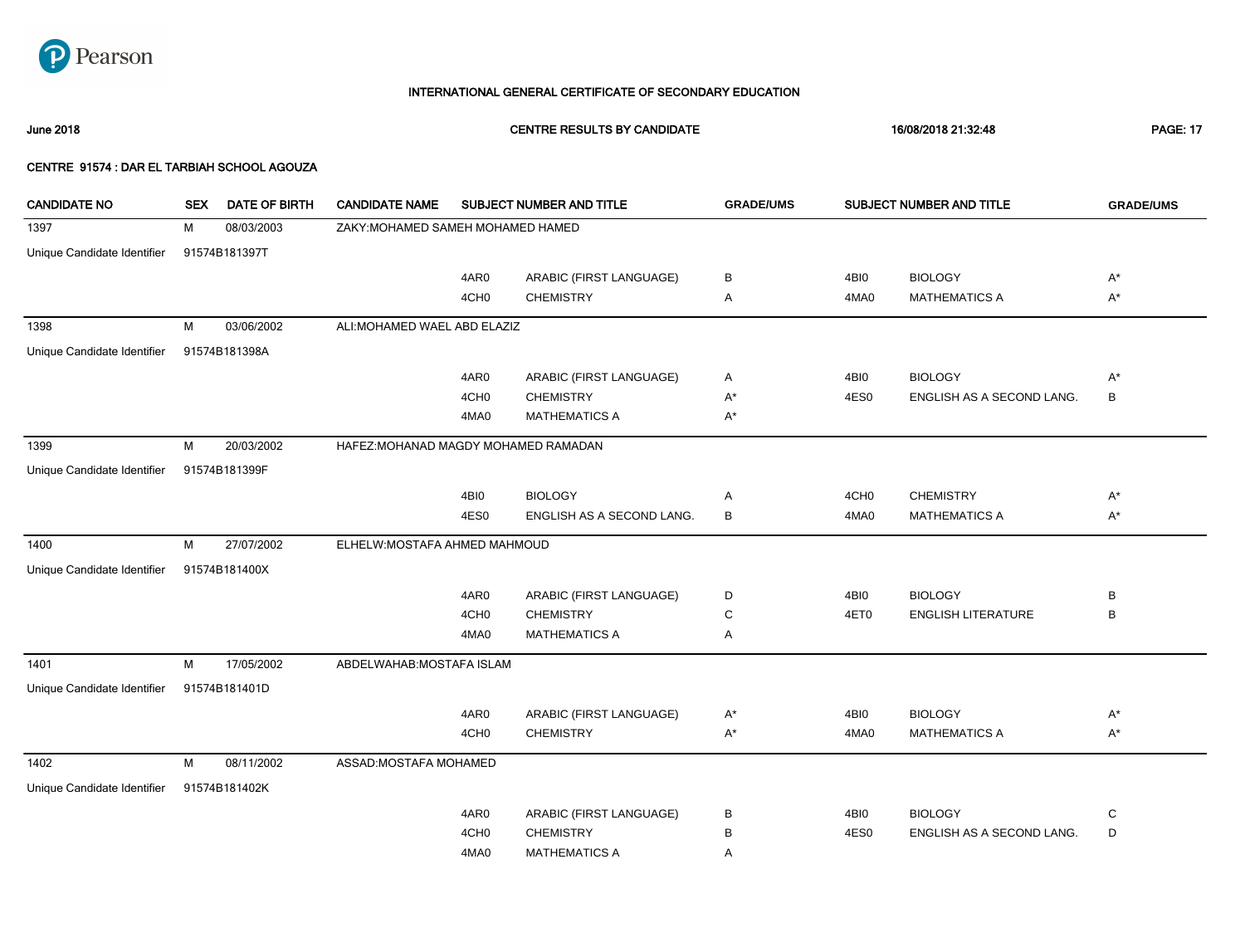

June 2018 CENTRE RESULTS BY CANDIDATE 16/08/2018 21:32:48 PAGE: 18

| <b>CANDIDATE NO</b>         | <b>SEX</b> | <b>DATE OF BIRTH</b> | <b>CANDIDATE NAME</b>              |                  | SUBJECT NUMBER AND TITLE | <b>GRADE/UMS</b> |      | SUBJECT NUMBER AND TITLE  | <b>GRADE/UMS</b>  |
|-----------------------------|------------|----------------------|------------------------------------|------------------|--------------------------|------------------|------|---------------------------|-------------------|
| 1403                        | м          | 06/02/2003           | ABDELRAHMAN: MOUSTAFA FAYEZ KASSEM |                  |                          |                  |      |                           |                   |
| Unique Candidate Identifier |            | 91574B181403V        |                                    |                  |                          |                  |      |                           |                   |
|                             |            |                      |                                    | 4AR0             | ARABIC (FIRST LANGUAGE)  | Α                | 4BI0 | <b>BIOLOGY</b>            | C                 |
|                             |            |                      |                                    | 4CH <sub>0</sub> | <b>CHEMISTRY</b>         | С                | 4MA0 | <b>MATHEMATICS A</b>      | Α                 |
| 1404                        | М          | 22/04/2003           | MOUSTAFA: MOUSTAFA MOHAMED MAGDY   |                  |                          |                  |      |                           |                   |
|                             |            |                      |                                    |                  |                          |                  |      |                           |                   |
| Unique Candidate Identifier |            | 91574B181404B        |                                    |                  |                          |                  |      |                           |                   |
|                             |            |                      |                                    | 4AR0             | ARABIC (FIRST LANGUAGE)  | Α                | 4BI0 | <b>BIOLOGY</b>            | $A^*$             |
|                             |            |                      |                                    | 4CH <sub>0</sub> | <b>CHEMISTRY</b>         | $A^*$            | 4ES0 | ENGLISH AS A SECOND LANG. | B                 |
|                             |            |                      |                                    | 4MA0             | <b>MATHEMATICS A</b>     | $A^*$            |      |                           |                   |
| 1405                        | M          | 16/09/2002           | MARZOUK: MUSTAFA WALID             |                  |                          |                  |      |                           |                   |
| Unique Candidate Identifier |            | 91574B181405G        |                                    |                  |                          |                  |      |                           |                   |
|                             |            |                      |                                    | 4AR0             | ARABIC (FIRST LANGUAGE)  | Α                | 4BI0 | <b>BIOLOGY</b>            | $A^*$             |
|                             |            |                      |                                    | 4CH <sub>0</sub> | <b>CHEMISTRY</b>         | Α                | 4ET1 | <b>ENGLISH LITERATURE</b> | 5                 |
|                             |            |                      |                                    | 4MA0             | <b>MATHEMATICS A</b>     | Α                |      |                           |                   |
| 1406                        | F          | 05/03/2003           | MOHAMED:NADA AHMED A.AZIZ          |                  |                          |                  |      |                           |                   |
| Unique Candidate Identifier |            | 91574B181406R        |                                    |                  |                          |                  |      |                           |                   |
|                             |            |                      |                                    | 4AR0             | ARABIC (FIRST LANGUAGE)  | A*               | 4BI0 | <b>BIOLOGY</b>            | Α                 |
|                             |            |                      |                                    | 4CH <sub>0</sub> | <b>CHEMISTRY</b>         | Α                | 4MA0 | <b>MATHEMATICS A</b>      | $A^*$             |
| 1407                        | F.         | 06/01/2002           | SOBEIH: NADEEN ALAA ELDIN ADEL     |                  |                          |                  |      |                           |                   |
| Unique Candidate Identifier |            | 91574B181407Y        |                                    |                  |                          |                  |      |                           |                   |
|                             |            |                      |                                    | 4AR0             | ARABIC (FIRST LANGUAGE)  | $A^*$            | 4BI0 | <b>BIOLOGY</b>            |                   |
|                             |            |                      |                                    | 4CH <sub>0</sub> | <b>CHEMISTRY</b>         | Α                | 4ES0 | ENGLISH AS A SECOND LANG. | Α<br>$\mathsf{C}$ |
|                             |            |                      |                                    | 4MA0             | <b>MATHEMATICS A</b>     | Α                |      |                           |                   |
|                             |            |                      |                                    |                  |                          |                  |      |                           |                   |
| 1408                        | F          | 05/11/2001           | SHAFIK: NATALIE MAGED MOUNIR       |                  |                          |                  |      |                           |                   |
| Unique Candidate Identifier |            | 91574B181408E        |                                    |                  |                          |                  |      |                           |                   |
|                             |            |                      |                                    | 4AR0             | ARABIC (FIRST LANGUAGE)  | В                | 4BI0 | <b>BIOLOGY</b>            | C                 |
|                             |            |                      |                                    | 4CH <sub>0</sub> | <b>CHEMISTRY</b>         | С                | 4ET0 | <b>ENGLISH LITERATURE</b> | C                 |
|                             |            |                      |                                    | 4MA0             | <b>MATHEMATICS A</b>     | C                |      |                           |                   |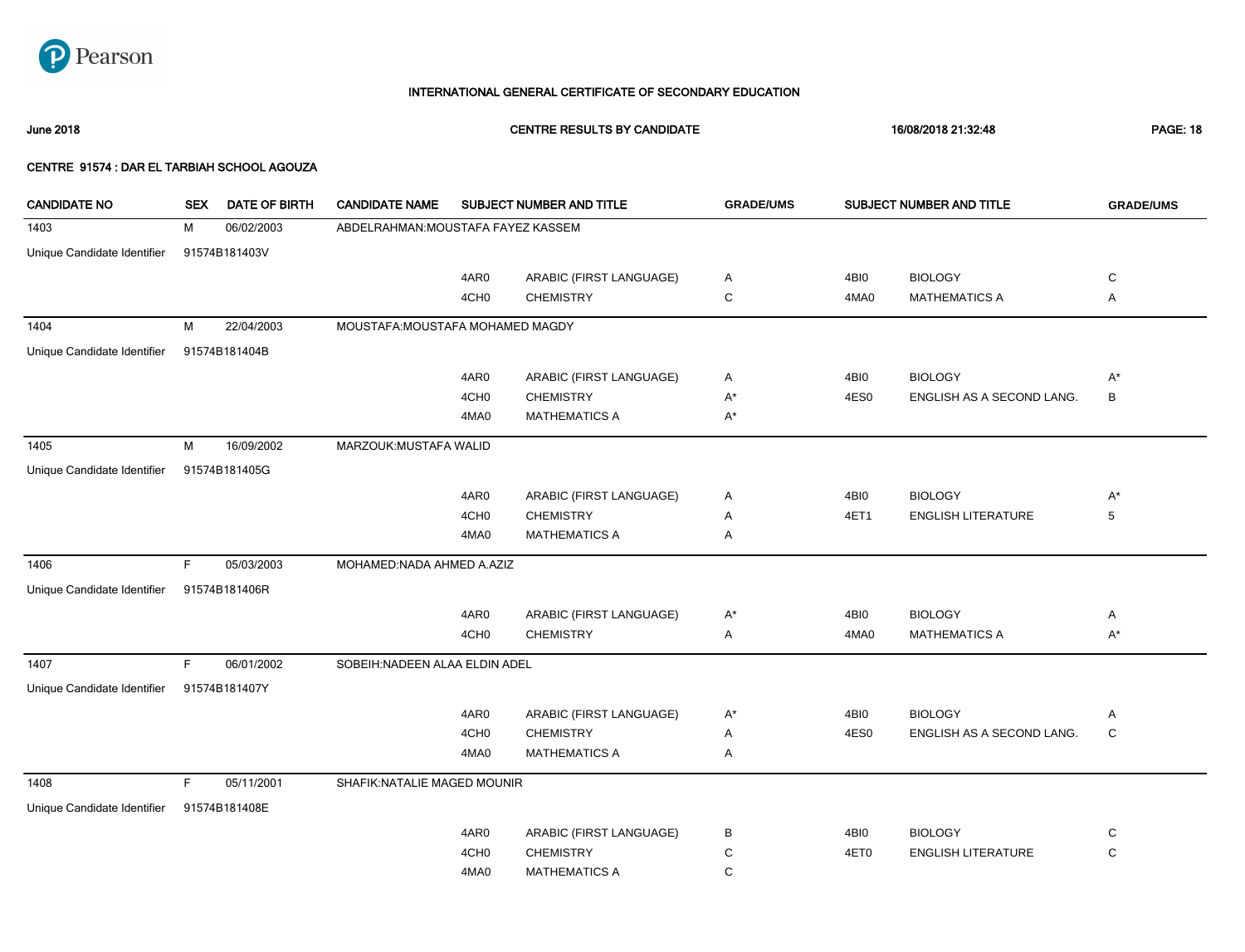

June 2018 CENTRE RESULTS BY CANDIDATE 16/08/2018 21:32:48 PAGE: 19

| <b>CANDIDATE NO</b>         | <b>SEX</b> | DATE OF BIRTH | <b>CANDIDATE NAME</b>           |                  | SUBJECT NUMBER AND TITLE                     | <b>GRADE/UMS</b> |      | SUBJECT NUMBER AND TITLE  | <b>GRADE/UMS</b> |
|-----------------------------|------------|---------------|---------------------------------|------------------|----------------------------------------------|------------------|------|---------------------------|------------------|
| 1409                        | F.         | 15/08/2002    | BADR:NAYERA AHMED MOHAMED       |                  |                                              |                  |      |                           |                  |
| Unique Candidate Identifier |            | 91574B181409L |                                 |                  |                                              |                  |      |                           |                  |
|                             |            |               |                                 | 4AR0             | ARABIC (FIRST LANGUAGE)                      | A                | 4BI0 | <b>BIOLOGY</b>            | $A^*$            |
|                             |            |               |                                 | 4CH <sub>0</sub> | <b>CHEMISTRY</b>                             | Α                | 4ES0 | ENGLISH AS A SECOND LANG. | $\mathbf C$      |
|                             |            |               |                                 | 4MA0             | <b>MATHEMATICS A</b>                         | Α                |      |                           |                  |
| 1410                        | F.         | 22/10/2002    | ELSHERBINY: NOHA AHMED MOHAMED  |                  |                                              |                  |      |                           |                  |
| Unique Candidate Identifier |            | 91574B181410E |                                 |                  |                                              |                  |      |                           |                  |
|                             |            |               |                                 | 4AR0             | ARABIC (FIRST LANGUAGE)                      | A                | 4BI0 | <b>BIOLOGY</b>            | В                |
|                             |            |               |                                 | 4CH <sub>0</sub> | <b>CHEMISTRY</b>                             | Α                | 4ES0 | ENGLISH AS A SECOND LANG. | D                |
|                             |            |               |                                 | 4MA0             | <b>MATHEMATICS A</b>                         | В                |      |                           |                  |
| 1411                        | F.         | 22/10/2002    | ELSHERBINY: NOUR AHMED MOHAMED  |                  |                                              |                  |      |                           |                  |
| Unique Candidate Identifier |            | 91574B181411L |                                 |                  |                                              |                  |      |                           |                  |
|                             |            |               |                                 | 4AR0             | ARABIC (FIRST LANGUAGE)                      | $A^*$            | 4BI0 | <b>BIOLOGY</b>            | Α                |
|                             |            |               |                                 | 4CH <sub>0</sub> | <b>CHEMISTRY</b>                             | Α                | 4ES0 | ENGLISH AS A SECOND LANG. | $\mathsf C$      |
|                             |            |               |                                 | 4MA0             | <b>MATHEMATICS A</b>                         | Α                |      |                           |                  |
| 1412                        | F.         | 07/10/2002    |                                 |                  | ELKHOLANY: NOURHAN ALAA ELDEEN MOHAMED HAMDY |                  |      |                           |                  |
| Unique Candidate Identifier |            | 91574B181412W |                                 |                  |                                              |                  |      |                           |                  |
|                             |            |               |                                 | 4AR0             | ARABIC (FIRST LANGUAGE)                      | $A^*$            | 4BI0 | <b>BIOLOGY</b>            | A*               |
|                             |            |               |                                 | 4CH <sub>0</sub> | <b>CHEMISTRY</b>                             | $A^*$            | 4ES0 | ENGLISH AS A SECOND LANG. | В                |
|                             |            |               |                                 | 4MA0             | <b>MATHEMATICS A</b>                         | $A^*$            |      |                           |                  |
| 1413                        | M          | 27/09/2002    | <b>BALBOUL: OMAR AHMED BADR</b> |                  |                                              |                  |      |                           |                  |
| Unique Candidate Identifier |            | 91574B181413C |                                 |                  |                                              |                  |      |                           |                  |
|                             |            |               |                                 | 4AR0             | ARABIC (FIRST LANGUAGE)                      | Α                | 4BI0 | <b>BIOLOGY</b>            | B                |
|                             |            |               |                                 | 4CH <sub>0</sub> | <b>CHEMISTRY</b>                             | $A^*$            | 4MA0 | <b>MATHEMATICS A</b>      | Α                |
| 1414                        | м          | 21/04/2002    | MOSA: OMAR ASHRAF ELSAYED ALI   |                  |                                              |                  |      |                           |                  |
| Unique Candidate Identifier |            | 91574B181414H |                                 |                  |                                              |                  |      |                           |                  |
|                             |            |               |                                 | 4AR0             | ARABIC (FIRST LANGUAGE)                      | E                | 4BI0 | <b>BIOLOGY</b>            | U                |
|                             |            |               |                                 | 4CH <sub>0</sub> | <b>CHEMISTRY</b>                             | U                | 4ES0 | ENGLISH AS A SECOND LANG. | U                |
|                             |            |               |                                 | 4MA0             | <b>MATHEMATICS A</b>                         | D                |      |                           |                  |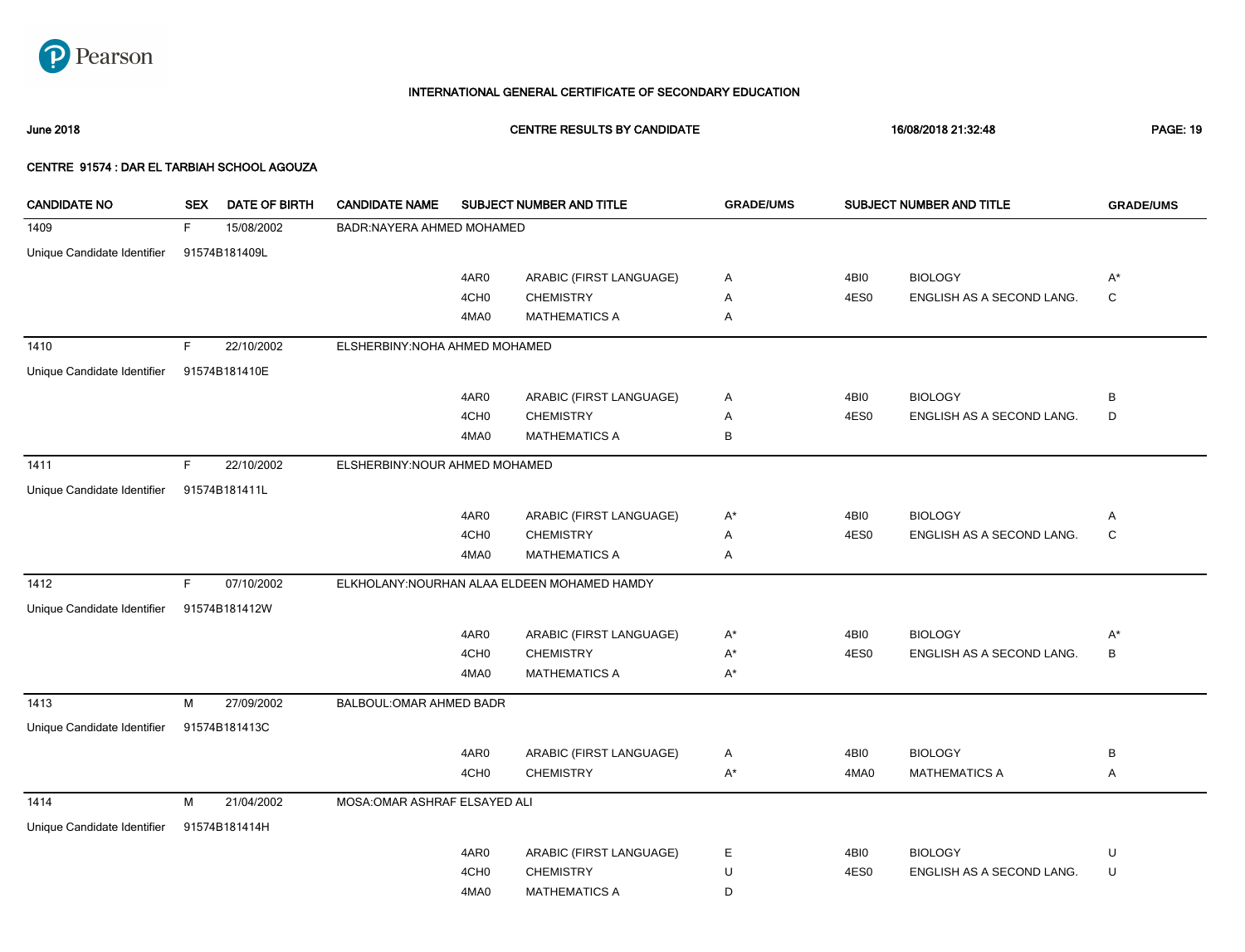

June 2018 CENTRE RESULTS BY CANDIDATE 16/08/2018 21:32:48 PAGE: 20

| <b>CANDIDATE NO</b>         | <b>SEX</b> | DATE OF BIRTH | <b>CANDIDATE NAME</b>               |                  | SUBJECT NUMBER AND TITLE | <b>GRADE/UMS</b> |                  | SUBJECT NUMBER AND TITLE  | <b>GRADE/UMS</b> |
|-----------------------------|------------|---------------|-------------------------------------|------------------|--------------------------|------------------|------------------|---------------------------|------------------|
| 1415                        | M          | 30/09/2002    | SAYED: OMAR AYMAN                   |                  |                          |                  |                  |                           |                  |
| Unique Candidate Identifier |            | 91574B181415T |                                     |                  |                          |                  |                  |                           |                  |
|                             |            |               |                                     | 4AR0             | ARABIC (FIRST LANGUAGE)  | Α                | 4BI0             | <b>BIOLOGY</b>            | $A^*$            |
|                             |            |               |                                     | 4CH <sub>0</sub> | <b>CHEMISTRY</b>         | $A^*$            | 4ES0             | ENGLISH AS A SECOND LANG. | A                |
|                             |            |               |                                     | 4MA0             | <b>MATHEMATICS A</b>     | Α                |                  |                           |                  |
| 1416                        | M          | 28/03/2003    | KOTB: OMAR KHALED                   |                  |                          |                  |                  |                           |                  |
| Unique Candidate Identifier |            | 91574B181416A |                                     |                  |                          |                  |                  |                           |                  |
|                             |            |               |                                     | 4AR0             | ARABIC (FIRST LANGUAGE)  | C                | 4BI0             | <b>BIOLOGY</b>            | Α                |
|                             |            |               |                                     | 4CH <sub>0</sub> | <b>CHEMISTRY</b>         | Α                | 4ET0             | <b>ENGLISH LITERATURE</b> | B                |
|                             |            |               |                                     | 4MA0             | <b>MATHEMATICS A</b>     | Α                |                  |                           |                  |
| 1417                        | M          | 07/11/2001    | A. FATTAH: OMAR MOHAMED             |                  |                          |                  |                  |                           |                  |
| Unique Candidate Identifier |            | 91574B181417F |                                     |                  |                          |                  |                  |                           |                  |
|                             |            |               |                                     | 4AR0             | ARABIC (FIRST LANGUAGE)  | $A^*$            | 4BI0             | <b>BIOLOGY</b>            | $A^*$            |
|                             |            |               |                                     | 4CH <sub>0</sub> | <b>CHEMISTRY</b>         | $A^*$            | 4MA0             | <b>MATHEMATICS A</b>      | $A^*$            |
| 1418                        | M          | 16/08/2002    | ELSADEK: OMAR MOHAMED ALI           |                  |                          |                  |                  |                           |                  |
| Unique Candidate Identifier |            | 91574B181418M |                                     |                  |                          |                  |                  |                           |                  |
|                             |            |               |                                     | 4AR0             | ARABIC (FIRST LANGUAGE)  | Α                | 4CH <sub>0</sub> | <b>CHEMISTRY</b>          | $A^*$            |
|                             |            |               |                                     | 4MA0             | <b>MATHEMATICS A</b>     | $A^*$            |                  |                           |                  |
| 1419                        | M          | 23/09/2002    | ABO TALEB: OMAR MOHAMED HAMED SAYED |                  |                          |                  |                  |                           |                  |
| Unique Candidate Identifier |            | 91574B181419X |                                     |                  |                          |                  |                  |                           |                  |
|                             |            |               |                                     | 4AR0             | ARABIC (FIRST LANGUAGE)  | $A^*$            | 4BI0             | <b>BIOLOGY</b>            | Α                |
|                             |            |               |                                     | 4CH <sub>0</sub> | <b>CHEMISTRY</b>         | Α                | 4ES0             | ENGLISH AS A SECOND LANG. | D                |
|                             |            |               |                                     | 4MA0             | <b>MATHEMATICS A</b>     | Α                |                  |                           |                  |
| 1420                        | M          | 22/01/2003    | HAMMAD: OMAR OSAMA MAHMOUD HANAFY   |                  |                          |                  |                  |                           |                  |
| Unique Candidate Identifier |            | 91574B181420M |                                     |                  |                          |                  |                  |                           |                  |
|                             |            |               |                                     | 4AR0             | ARABIC (FIRST LANGUAGE)  | Е                | 4BI0             | <b>BIOLOGY</b>            | U                |
|                             |            |               |                                     | 4MA0             | <b>MATHEMATICS A</b>     | В                |                  |                           |                  |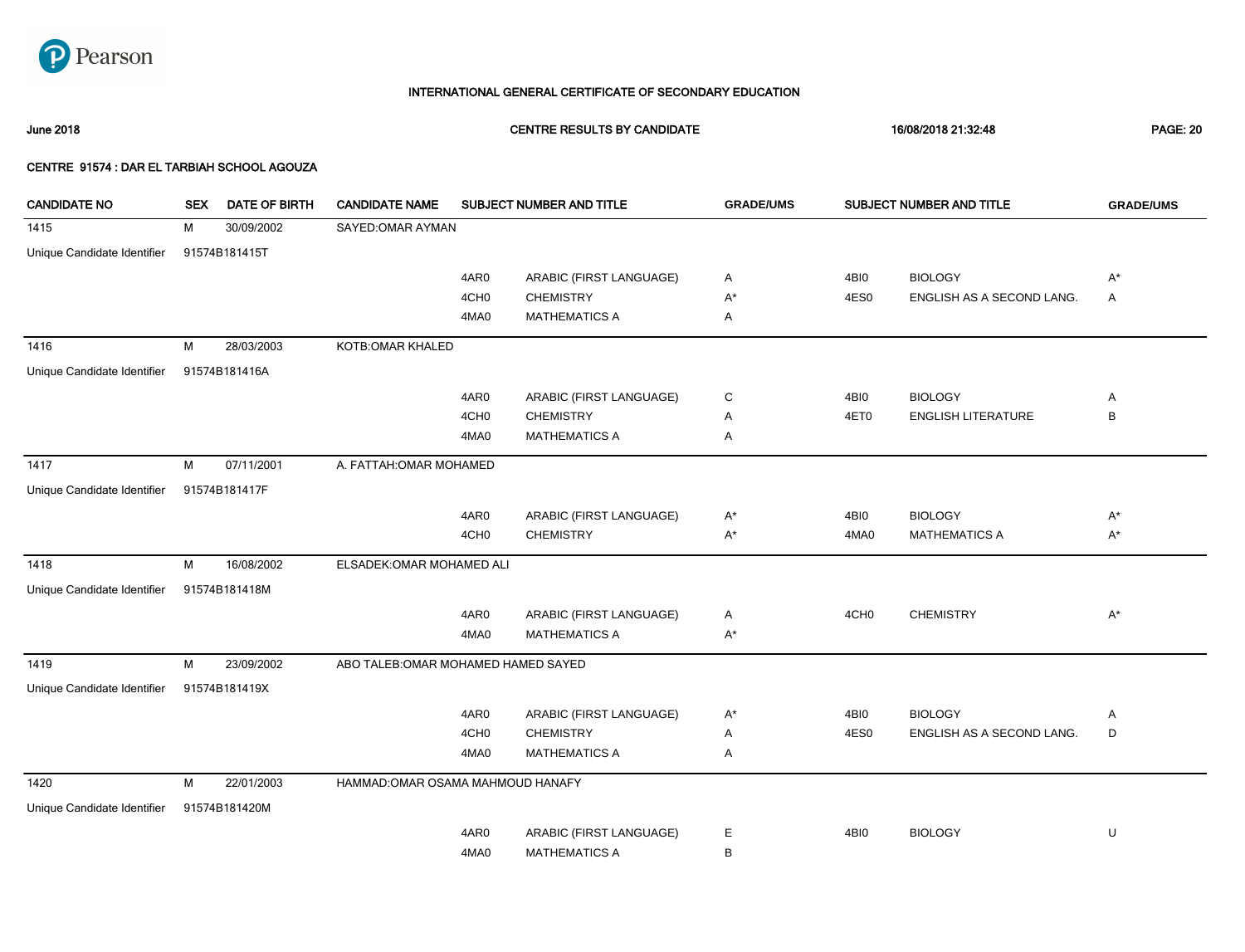

June 2018 CENTRE RESULTS BY CANDIDATE 16/08/2018 21:32:48 PAGE: 21

| <b>CANDIDATE NO</b>         | <b>SEX</b> | DATE OF BIRTH | <b>CANDIDATE NAME</b>         |                  | SUBJECT NUMBER AND TITLE | <b>GRADE/UMS</b> |      | SUBJECT NUMBER AND TITLE  | <b>GRADE/UMS</b> |
|-----------------------------|------------|---------------|-------------------------------|------------------|--------------------------|------------------|------|---------------------------|------------------|
| 1421                        | м          | 03/08/2002    | NOUR: OMAR SAYED MAHMOUD      |                  |                          |                  |      |                           |                  |
| Unique Candidate Identifier |            | 91574B181421X |                               |                  |                          |                  |      |                           |                  |
|                             |            |               |                               | 4AR0             | ARABIC (FIRST LANGUAGE)  | A*               | 4BI0 | <b>BIOLOGY</b>            | $A^*$            |
|                             |            |               |                               | 4CH <sub>0</sub> | <b>CHEMISTRY</b>         | $A^*$            | 4MA0 | <b>MATHEMATICS A</b>      | $A^*$            |
| 1422                        | М          | 20/11/2002    | <b>MOKHTAR: OMAR TAREK</b>    |                  |                          |                  |      |                           |                  |
| Unique Candidate Identifier |            | 91574B181422D |                               |                  |                          |                  |      |                           |                  |
|                             |            |               |                               |                  |                          |                  |      |                           |                  |
|                             |            |               |                               | 4AR0             | ARABIC (FIRST LANGUAGE)  | В                | 4BI0 | <b>BIOLOGY</b>            | $A^*$            |
|                             |            |               |                               | 4CH <sub>0</sub> | <b>CHEMISTRY</b>         | A*               | 4ET0 | <b>ENGLISH LITERATURE</b> | B                |
|                             |            |               |                               | 4MA0             | <b>MATHEMATICS A</b>     | $A^*$            |      |                           |                  |
| 1423                        | F          | 12/11/2001    | MAHMOUD: RANA ALY SAEED       |                  |                          |                  |      |                           |                  |
| Unique Candidate Identifier |            | 91574B181423K |                               |                  |                          |                  |      |                           |                  |
|                             |            |               |                               | 4AR0             | ARABIC (FIRST LANGUAGE)  | $A^*$            | 4BI0 | <b>BIOLOGY</b>            | Α                |
|                             |            |               |                               | 4CH <sub>0</sub> | <b>CHEMISTRY</b>         | A*               | 4ES0 | ENGLISH AS A SECOND LANG. | $\, {\sf B}$     |
|                             |            |               |                               | 4MA0             | <b>MATHEMATICS A</b>     | $A^*$            |      |                           |                  |
| 1424                        | F.         | 14/03/2001    | HAMDY:RAWAN BALIGH            |                  |                          |                  |      |                           |                  |
| Unique Candidate Identifier |            | 91574B181424V |                               |                  |                          |                  |      |                           |                  |
|                             |            |               |                               | 4AR0             | ARABIC (FIRST LANGUAGE)  | A*               | 4BI0 | <b>BIOLOGY</b>            | $A^*$            |
|                             |            |               |                               | 4CH <sub>0</sub> | <b>CHEMISTRY</b>         | Α                | 4ES0 | ENGLISH AS A SECOND LANG. | B                |
|                             |            |               |                               | 4MA0             | <b>MATHEMATICS A</b>     | A*               |      |                           |                  |
| 1425                        | F          | 14/03/2002    | ABDELKHALEK:REEM MEDHAT RABIE |                  |                          |                  |      |                           |                  |
|                             |            |               |                               |                  |                          |                  |      |                           |                  |
| Unique Candidate Identifier |            | 91574B181425B |                               |                  |                          |                  |      |                           |                  |
|                             |            |               |                               | 4AR0             | ARABIC (FIRST LANGUAGE)  | $A^*$            | 4BI0 | <b>BIOLOGY</b>            | $A^*$            |
|                             |            |               |                               | 4CH <sub>0</sub> | <b>CHEMISTRY</b>         | A*               | 4ES0 | ENGLISH AS A SECOND LANG. | B                |
|                             |            |               |                               | 4MA0             | <b>MATHEMATICS A</b>     | Α                |      |                           |                  |
| 1426                        | F.         | 31/03/2002    | ELABIAD: RIMAZ KHALED MOHAMED |                  |                          |                  |      |                           |                  |
| Unique Candidate Identifier |            | 91574B181426G |                               |                  |                          |                  |      |                           |                  |
|                             |            |               |                               | 4AR0             | ARABIC (FIRST LANGUAGE)  | A*               | 4BI0 | <b>BIOLOGY</b>            | B                |
|                             |            |               |                               | 4CH <sub>0</sub> | <b>CHEMISTRY</b>         | Α                | 4ES0 | ENGLISH AS A SECOND LANG. | B                |
|                             |            |               |                               | 4MA0             | <b>MATHEMATICS A</b>     | Α                |      |                           |                  |
|                             |            |               |                               |                  |                          |                  |      |                           |                  |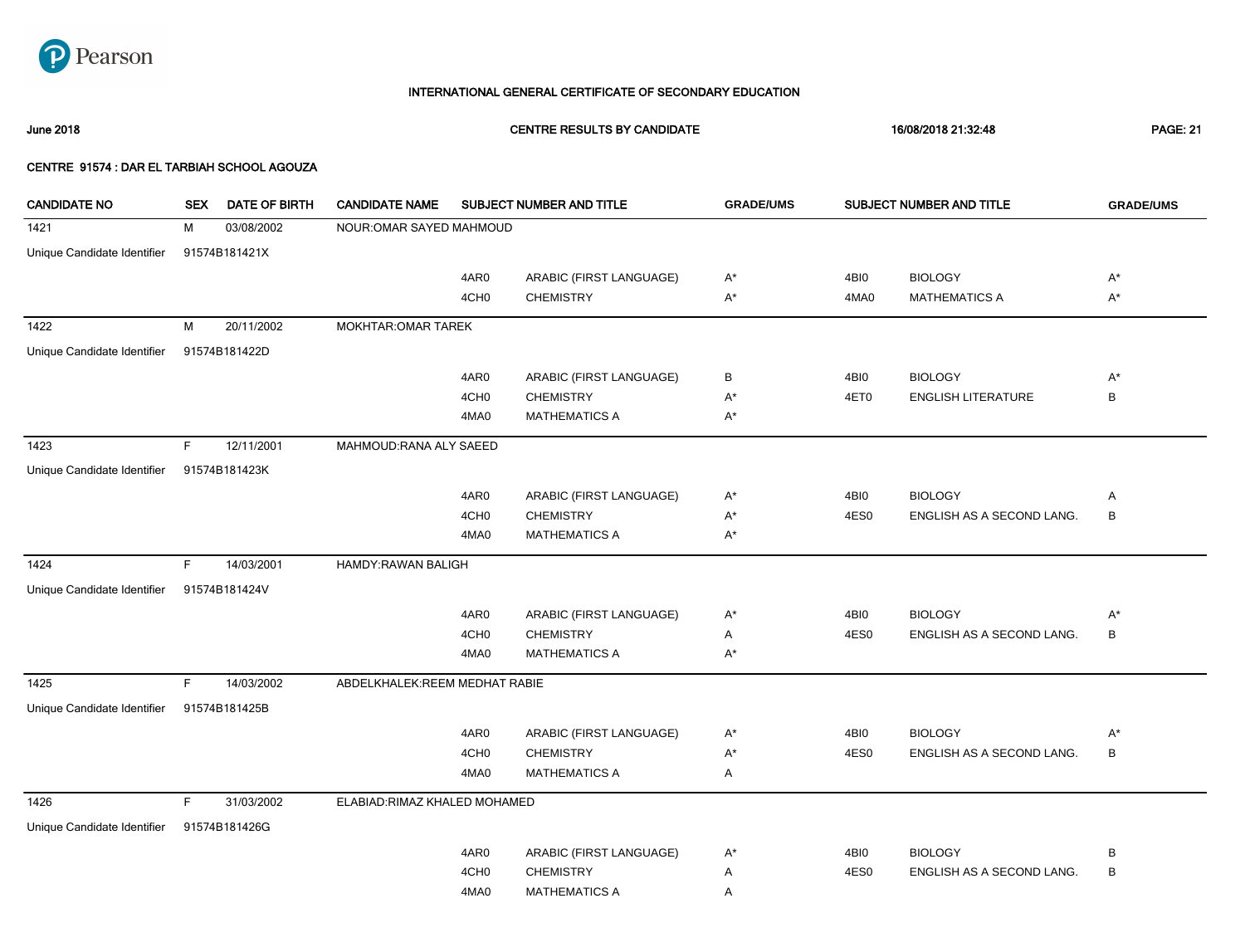

June 2018 CENTRE RESULTS BY CANDIDATE 16/08/2018 21:32:48 PAGE: 22

| <b>CANDIDATE NO</b>         | <b>SEX</b> | <b>DATE OF BIRTH</b> | <b>CANDIDATE NAME</b>         |                  | SUBJECT NUMBER AND TITLE | <b>GRADE/UMS</b> |                  | SUBJECT NUMBER AND TITLE  | <b>GRADE/UMS</b> |
|-----------------------------|------------|----------------------|-------------------------------|------------------|--------------------------|------------------|------------------|---------------------------|------------------|
| 1427                        | M          | 17/02/2002           | GAMAL:SAIF ELDIN MOHAMED ZAKI |                  |                          |                  |                  |                           |                  |
| Unique Candidate Identifier |            | 91574B181427R        |                               |                  |                          |                  |                  |                           |                  |
|                             |            |                      |                               | 4AR0             | ARABIC (FIRST LANGUAGE)  | В                | 4BI0             | <b>BIOLOGY</b>            | A*               |
|                             |            |                      |                               | 4CH <sub>0</sub> | <b>CHEMISTRY</b>         | $A^*$            | 4ES0             | ENGLISH AS A SECOND LANG. | $A^*$            |
|                             |            |                      |                               | 4MA0             | <b>MATHEMATICS A</b>     | $A^*$            |                  |                           |                  |
| 1428                        | F.         | 29/09/2002           | MAHDY: SALMA AHMED            |                  |                          |                  |                  |                           |                  |
| Unique Candidate Identifier |            | 91574B181428Y        |                               |                  |                          |                  |                  |                           |                  |
|                             |            |                      |                               | 4CH <sub>0</sub> | <b>CHEMISTRY</b>         | C                | 4MA0             | <b>MATHEMATICS A</b>      | B                |
| 1429                        | F.         | 13/03/2003           | NABIL: SALMA TAMER MOHAMED    |                  |                          |                  |                  |                           |                  |
| Unique Candidate Identifier |            | 91574B181429E        |                               |                  |                          |                  |                  |                           |                  |
|                             |            |                      |                               | 4AR0             | ARABIC (FIRST LANGUAGE)  | $A^*$            | 4BI0             | <b>BIOLOGY</b>            | $A^*$            |
|                             |            |                      |                               | 4CH <sub>0</sub> | <b>CHEMISTRY</b>         | $A^*$            | 4ES0             | ENGLISH AS A SECOND LANG. | В                |
|                             |            |                      |                               | 4MA0             | <b>MATHEMATICS A</b>     | Α                |                  |                           |                  |
| 1430                        | F.         | 03/11/2002           | AHMED:SAMA NADY MOUHAMED      |                  |                          |                  |                  |                           |                  |
| Unique Candidate Identifier |            | 91574B181430Y        |                               |                  |                          |                  |                  |                           |                  |
|                             |            |                      |                               | 4AR0             | ARABIC (FIRST LANGUAGE)  | $A^*$            | 4BI0             | <b>BIOLOGY</b>            | Α                |
|                             |            |                      |                               | 4CH <sub>0</sub> | <b>CHEMISTRY</b>         | $A^*$            | 4ES0             | ENGLISH AS A SECOND LANG. | D                |
|                             |            |                      |                               | 4MA0             | <b>MATHEMATICS A</b>     | $A^*$            |                  |                           |                  |
| 1431                        | F.         | 26/08/2002           | ASSAAD:SANDY OSAMA            |                  |                          |                  |                  |                           |                  |
| Unique Candidate Identifier |            | 91574B181431E        |                               |                  |                          |                  |                  |                           |                  |
|                             |            |                      |                               | 4AR0             | ARABIC (FIRST LANGUAGE)  | A                | 4BI0             | <b>BIOLOGY</b>            | Α                |
|                             |            |                      |                               | 4CH <sub>0</sub> | <b>CHEMISTRY</b>         | В                | 4MA0             | <b>MATHEMATICS A</b>      | Α                |
| 1432                        | F.         | 24/08/2002           | MOSTAFA:SANDY WALEED          |                  |                          |                  |                  |                           |                  |
| Unique Candidate Identifier |            | 91574B181432L        |                               |                  |                          |                  |                  |                           |                  |
|                             |            |                      |                               | 4BI0             | <b>BIOLOGY</b>           | Α                | 4CH <sub>0</sub> | <b>CHEMISTRY</b>          | $A^*$            |
|                             |            |                      |                               | 4MA0             | <b>MATHEMATICS A</b>     | Α                |                  |                           |                  |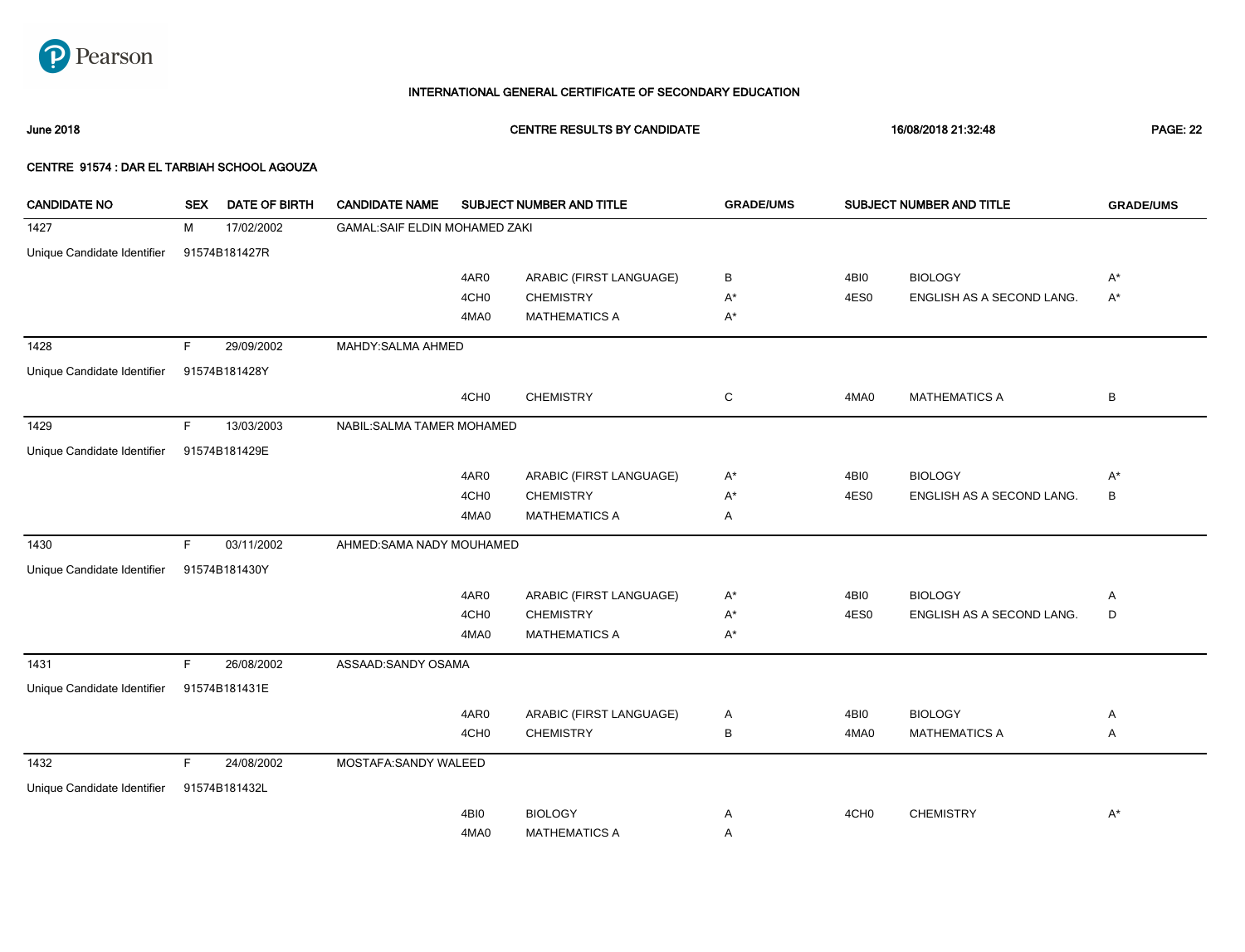

June 2018 CENTRE RESULTS BY CANDIDATE 16/08/2018 21:32:48 PAGE: 23

| <b>CANDIDATE NO</b>         | <b>SEX</b> | <b>DATE OF BIRTH</b> | <b>CANDIDATE NAME</b>            |                  | SUBJECT NUMBER AND TITLE | <b>GRADE/UMS</b> |      | SUBJECT NUMBER AND TITLE  | <b>GRADE/UMS</b> |
|-----------------------------|------------|----------------------|----------------------------------|------------------|--------------------------|------------------|------|---------------------------|------------------|
| 1433                        | F.         | 28/09/2002           | ATTA:SARA ABDELRAHMAN            |                  |                          |                  |      |                           |                  |
| Unique Candidate Identifier |            | 91574B181433W        |                                  |                  |                          |                  |      |                           |                  |
|                             |            |                      |                                  | 4AR0             | ARABIC (FIRST LANGUAGE)  | D                | 4BI0 | <b>BIOLOGY</b>            | A                |
|                             |            |                      |                                  | 4CH <sub>0</sub> | <b>CHEMISTRY</b>         | Α                | 4ES0 | ENGLISH AS A SECOND LANG. | $\, {\sf B}$     |
|                             |            |                      |                                  | 4MA0             | <b>MATHEMATICS A</b>     | Α                |      |                           |                  |
| 1434                        | F.         | 25/04/2001           | ORABY: SARA WAEL SALAH ELDIN     |                  |                          |                  |      |                           |                  |
| Unique Candidate Identifier |            | 91574B181434C        |                                  |                  |                          |                  |      |                           |                  |
|                             |            |                      |                                  | 4AR0             | ARABIC (FIRST LANGUAGE)  | $A^*$            | 4BI0 | <b>BIOLOGY</b>            | $A^*$            |
|                             |            |                      |                                  | 4CH <sub>0</sub> | <b>CHEMISTRY</b>         | $A^*$            | 4ES0 | ENGLISH AS A SECOND LANG. | C                |
|                             |            |                      |                                  | 4MA0             | <b>MATHEMATICS A</b>     | Α                |      |                           |                  |
| 1435                        | M          | 17/01/2002           | AHMED:SEIFELDIN KHALED ZAKARIA   |                  |                          |                  |      |                           |                  |
| Unique Candidate Identifier |            | 91574B181435H        |                                  |                  |                          |                  |      |                           |                  |
|                             |            |                      |                                  | 4AR0             | ARABIC (FIRST LANGUAGE)  | Α                | 4BI0 | <b>BIOLOGY</b>            | $A^*$            |
|                             |            |                      |                                  | 4CH <sub>0</sub> | <b>CHEMISTRY</b>         | $A^*$            | 4MA0 | <b>MATHEMATICS A</b>      | $A^*$            |
| 1436                        | М          | 29/09/2002           | ALASHIRY:SEIFELDIN MAHMOUD       |                  |                          |                  |      |                           |                  |
| Unique Candidate Identifier |            | 91574B181436T        |                                  |                  |                          |                  |      |                           |                  |
|                             |            |                      |                                  | 4AR0             | ARABIC (FIRST LANGUAGE)  | В                | 4BI0 | <b>BIOLOGY</b>            | C                |
|                             |            |                      |                                  | 4CH <sub>0</sub> | <b>CHEMISTRY</b>         | В                | 4MA0 | <b>MATHEMATICS A</b>      | C                |
| 1437                        | F.         | 06/02/2003           | ABDELRAHMAN: SHAHD FAYEZ KASSEM  |                  |                          |                  |      |                           |                  |
| Unique Candidate Identifier |            | 91574B181437A        |                                  |                  |                          |                  |      |                           |                  |
|                             |            |                      |                                  | 4AR0             | ARABIC (FIRST LANGUAGE)  | В                | 4BI0 | <b>BIOLOGY</b>            | Α                |
|                             |            |                      |                                  | 4CH <sub>0</sub> | <b>CHEMISTRY</b>         | В                | 4MA0 | <b>MATHEMATICS A</b>      | Α                |
| 1438                        | F          | 22/07/2002           | HASSAN: SOHAILA KHALED MOHYEDDIN |                  |                          |                  |      |                           |                  |
| Unique Candidate Identifier |            | 91574B181438F        |                                  |                  |                          |                  |      |                           |                  |
|                             |            |                      |                                  | 4AR0             | ARABIC (FIRST LANGUAGE)  | Α                | 4BI0 | <b>BIOLOGY</b>            | C                |
|                             |            |                      |                                  | 4CH <sub>0</sub> | <b>CHEMISTRY</b>         | в                | 4MA0 | <b>MATHEMATICS A</b>      | Α                |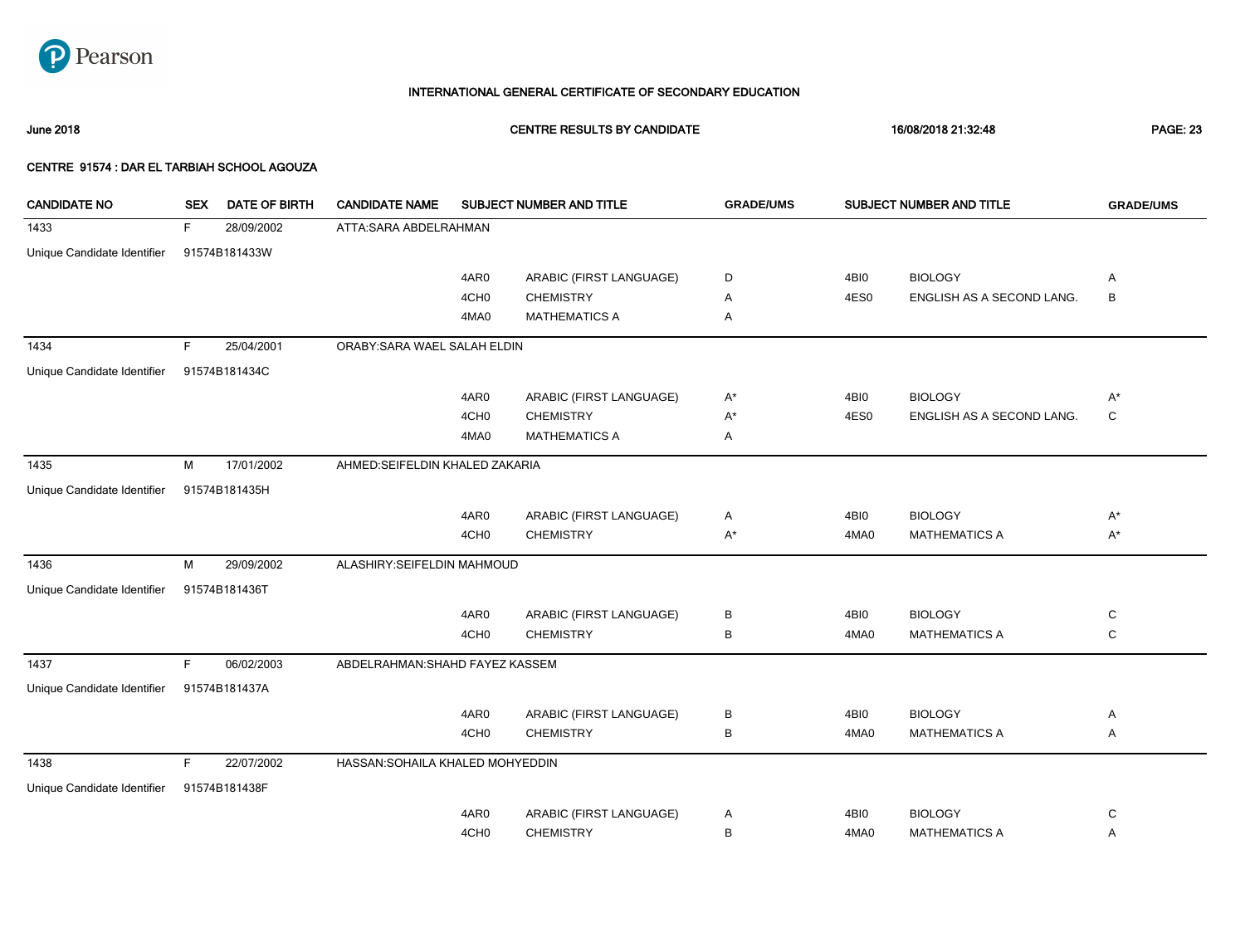

June 2018 CENTRE RESULTS BY CANDIDATE 16/08/2018 21:32:48 PAGE: 24

| <b>CANDIDATE NO</b>         | <b>SEX</b> | <b>DATE OF BIRTH</b> | <b>CANDIDATE NAME</b>          |                  | SUBJECT NUMBER AND TITLE  | <b>GRADE/UMS</b> |                  | SUBJECT NUMBER AND TITLE  | <b>GRADE/UMS</b> |
|-----------------------------|------------|----------------------|--------------------------------|------------------|---------------------------|------------------|------------------|---------------------------|------------------|
| 1439                        | M          | 03/02/2002           | KOTB: WALEED TAREK ABDELMENEAM |                  |                           |                  |                  |                           |                  |
| Unique Candidate Identifier |            | 91574B181439M        |                                |                  |                           |                  |                  |                           |                  |
|                             |            |                      |                                | 4AR0             | ARABIC (FIRST LANGUAGE)   | C                | 4BI0             | <b>BIOLOGY</b>            | $A^*$            |
|                             |            |                      |                                | 4CH <sub>0</sub> | <b>CHEMISTRY</b>          | $A^*$            | 4ES0             | ENGLISH AS A SECOND LANG. | Α                |
|                             |            |                      |                                | 4MA0             | <b>MATHEMATICS A</b>      | Α                |                  |                           |                  |
| 1440                        | F.         | 17/02/2002           | ARAFA: YARA KARIM HANY ALY     |                  |                           |                  |                  |                           |                  |
| Unique Candidate Identifier |            | 91574B181440F        |                                |                  |                           |                  |                  |                           |                  |
|                             |            |                      |                                | 4BI0             | <b>BIOLOGY</b>            | $A^*$            | 4CH <sub>0</sub> | <b>CHEMISTRY</b>          | $A^*$            |
|                             |            |                      |                                | 4ET0             | <b>ENGLISH LITERATURE</b> | Α                | 4HB0             | <b>HUMAN BIOLOGY</b>      | Α                |
|                             |            |                      |                                | 4MA0             | <b>MATHEMATICS A</b>      | $A^*$            |                  |                           |                  |
| 1441                        | M          | 10/10/2002           | MOHSEN: YASSIN MOHAMED         |                  |                           |                  |                  |                           |                  |
| Unique Candidate Identifier |            | 91574B181441M        |                                |                  |                           |                  |                  |                           |                  |
|                             |            |                      |                                | 4AR0             | ARABIC (FIRST LANGUAGE)   | Е                | 4CH <sub>0</sub> | <b>CHEMISTRY</b>          | U                |
|                             |            |                      |                                | 4ES0             | ENGLISH AS A SECOND LANG. | U                | 4MA0             | <b>MATHEMATICS A</b>      | C                |
| 1442                        | M          | 15/02/2003           | ABDEL NABY: YEHIA TAREK RAGAB  |                  |                           |                  |                  |                           |                  |
| Unique Candidate Identifier |            | 91574B181442X        |                                |                  |                           |                  |                  |                           |                  |
|                             |            |                      |                                | 4AR0             | ARABIC (FIRST LANGUAGE)   | $A^*$            | 4BI0             | <b>BIOLOGY</b>            | $A^*$            |
|                             |            |                      |                                | 4CH <sub>0</sub> | <b>CHEMISTRY</b>          | $A^*$            | 4ES0             | ENGLISH AS A SECOND LANG. | A*               |
|                             |            |                      |                                | 4MA0             | <b>MATHEMATICS A</b>      | $A^*$            |                  |                           |                  |
| 1443                        | F.         | 03/12/2001           | ELDESSOUKY: YOUMNA MOHAMED     |                  |                           |                  |                  |                           |                  |
| Unique Candidate Identifier |            | 91574B181443D        |                                |                  |                           |                  |                  |                           |                  |
|                             |            |                      |                                | 4AR0             | ARABIC (FIRST LANGUAGE)   | $A^*$            | 4BI0             | <b>BIOLOGY</b>            | $A^*$            |
|                             |            |                      |                                | 4CH <sub>0</sub> | <b>CHEMISTRY</b>          | $A^*$            | 4ES0             | ENGLISH AS A SECOND LANG. | Α                |
|                             |            |                      |                                | 4MA0             | <b>MATHEMATICS A</b>      | $A^*$            |                  |                           |                  |
| 1444                        | M          | 26/05/2002           | ZAHARNA: YOUSEF ABDEL FATAH    |                  |                           |                  |                  |                           |                  |
| Unique Candidate Identifier |            | 91574B181444K        |                                |                  |                           |                  |                  |                           |                  |
|                             |            |                      |                                | 4BI0             | <b>BIOLOGY</b>            | Α                | 4ET0             | <b>ENGLISH LITERATURE</b> | C                |
|                             |            |                      |                                | 4HB0             | <b>HUMAN BIOLOGY</b>      | $\mathbf C$      | 4MA0             | <b>MATHEMATICS A</b>      | $\mathbf C$      |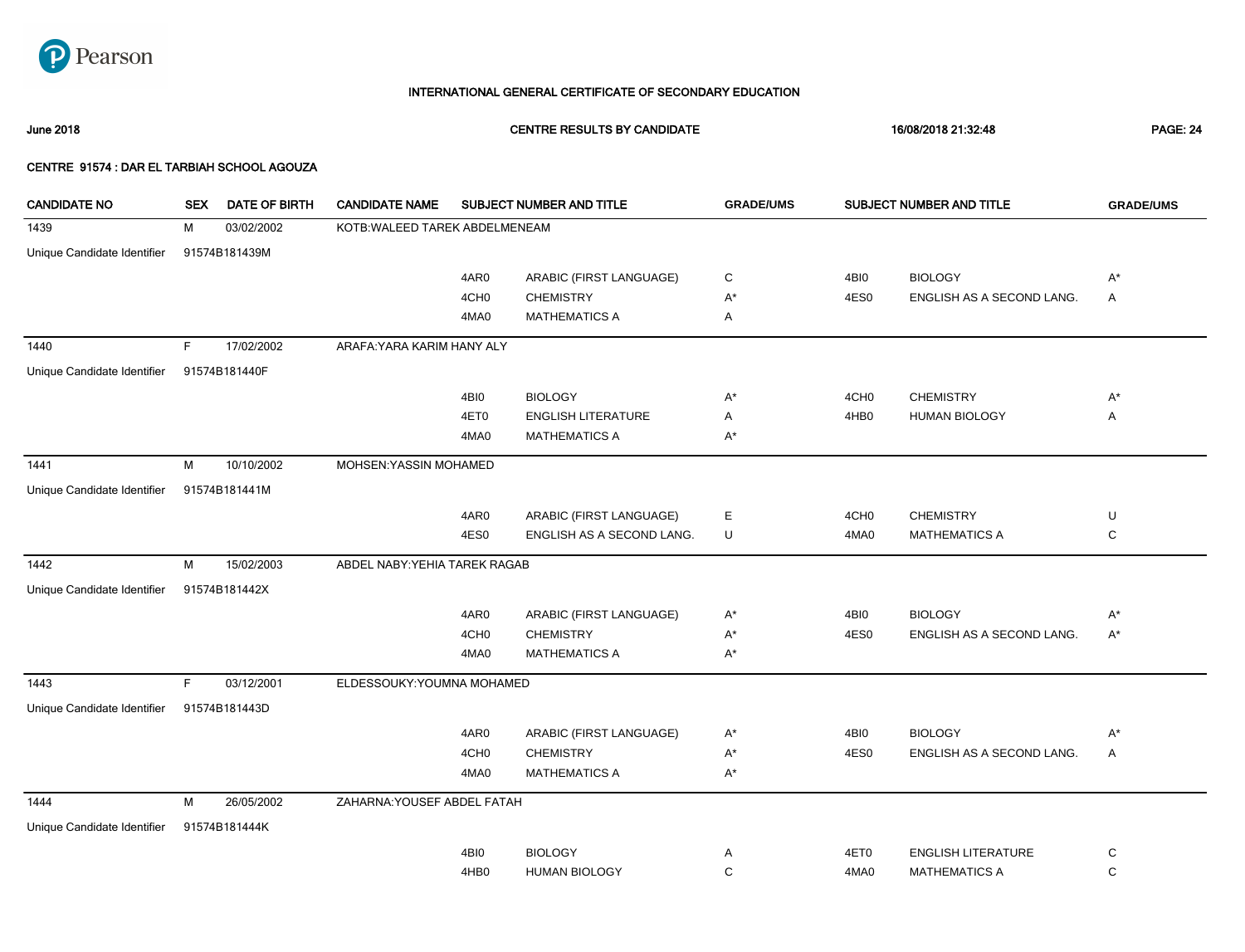

June 2018 CENTRE RESULTS BY CANDIDATE 16/08/2018 21:32:48 PAGE: 25

| <b>CANDIDATE NO</b>         | <b>SEX</b> | <b>DATE OF BIRTH</b> | <b>CANDIDATE NAME</b>            |                  | SUBJECT NUMBER AND TITLE | <b>GRADE/UMS</b> |                  | SUBJECT NUMBER AND TITLE  | <b>GRADE/UMS</b> |
|-----------------------------|------------|----------------------|----------------------------------|------------------|--------------------------|------------------|------------------|---------------------------|------------------|
| 1445                        | М          | 16/07/2002           | EZZ ELDIN: YOUSSEF AHMED         |                  |                          |                  |                  |                           |                  |
| Unique Candidate Identifier |            | 91574B181445V        |                                  |                  |                          |                  |                  |                           |                  |
|                             |            |                      |                                  | 4AR0             | ARABIC (FIRST LANGUAGE)  | В                | 4BI0             | <b>BIOLOGY</b>            | $A^*$            |
|                             |            |                      |                                  | 4CH <sub>0</sub> | <b>CHEMISTRY</b>         | Α                | 4ES0             | ENGLISH AS A SECOND LANG. | $\, {\sf B}$     |
|                             |            |                      |                                  | 4MA0             | <b>MATHEMATICS A</b>     | $A^*$            |                  |                           |                  |
| 1446                        | М          | 16/07/2002           | ABDO:YOUSSEF EMAD SABER          |                  |                          |                  |                  |                           |                  |
| Unique Candidate Identifier |            | 91574B181446B        |                                  |                  |                          |                  |                  |                           |                  |
|                             |            |                      |                                  | 4AR0             | ARABIC (FIRST LANGUAGE)  | Α                | 4BI0             | <b>BIOLOGY</b>            | Α                |
|                             |            |                      |                                  | 4CH <sub>0</sub> | <b>CHEMISTRY</b>         | $A^*$            | 4MA0             | <b>MATHEMATICS A</b>      | Α                |
| 1447                        | М          | 27/01/2002           | KAMEL: YOUSSEF MAGDI SALAH ELDIN |                  |                          |                  |                  |                           |                  |
| Unique Candidate Identifier |            | 91574B181447G        |                                  |                  |                          |                  |                  |                           |                  |
|                             |            |                      |                                  | 4BI0             | <b>BIOLOGY</b>           | $A^*$            | 4CH <sub>0</sub> | <b>CHEMISTRY</b>          | $A^*$            |
|                             |            |                      |                                  | 4MA0             | <b>MATHEMATICS A</b>     | A*               |                  |                           |                  |
| 1448                        | M          | 17/05/2002           | ABDEL SALAM: YUSUF HELAL         |                  |                          |                  |                  |                           |                  |
| Unique Candidate Identifier |            | 91574B181448R        |                                  |                  |                          |                  |                  |                           |                  |
|                             |            |                      |                                  | 4AR0             | ARABIC (FIRST LANGUAGE)  | Α                | 4BI0             | <b>BIOLOGY</b>            | $A^*$            |
|                             |            |                      |                                  | 4CH <sub>0</sub> | <b>CHEMISTRY</b>         | A*               | 4ES0             | ENGLISH AS A SECOND LANG. | $A^*$            |
|                             |            |                      |                                  | 4MA0             | <b>MATHEMATICS A</b>     | $A^*$            |                  |                           |                  |
| 1449                        | F.         | 01/01/2002           | BADAWEY: ZEINA AMR MOHAMED       |                  |                          |                  |                  |                           |                  |
| Unique Candidate Identifier |            | 91574B181449Y        |                                  |                  |                          |                  |                  |                           |                  |
|                             |            |                      |                                  | 4AR0             | ARABIC (FIRST LANGUAGE)  | Α                | 4BI0             | <b>BIOLOGY</b>            | $A^*$            |
|                             |            |                      |                                  | 4CH <sub>0</sub> | <b>CHEMISTRY</b>         | $A^*$            | 4MA0             | <b>MATHEMATICS A</b>      | $A^*$            |
| 1450                        | F.         | 06/07/2002           | AHMED: ZEINAH TAREK NABIL        |                  |                          |                  |                  |                           |                  |
| Unique Candidate Identifier |            | 91574B181450R        |                                  |                  |                          |                  |                  |                           |                  |
|                             |            |                      |                                  | 4AR0             | ARABIC (FIRST LANGUAGE)  | Α                | 4BI0             | <b>BIOLOGY</b>            | $A^*$            |
|                             |            |                      |                                  | 4CH <sub>0</sub> | <b>CHEMISTRY</b>         | $A^*$            | 4ES0             | ENGLISH AS A SECOND LANG. | $A^*$            |
|                             |            |                      |                                  | 4MA0             | <b>MATHEMATICS A</b>     | A*               |                  |                           |                  |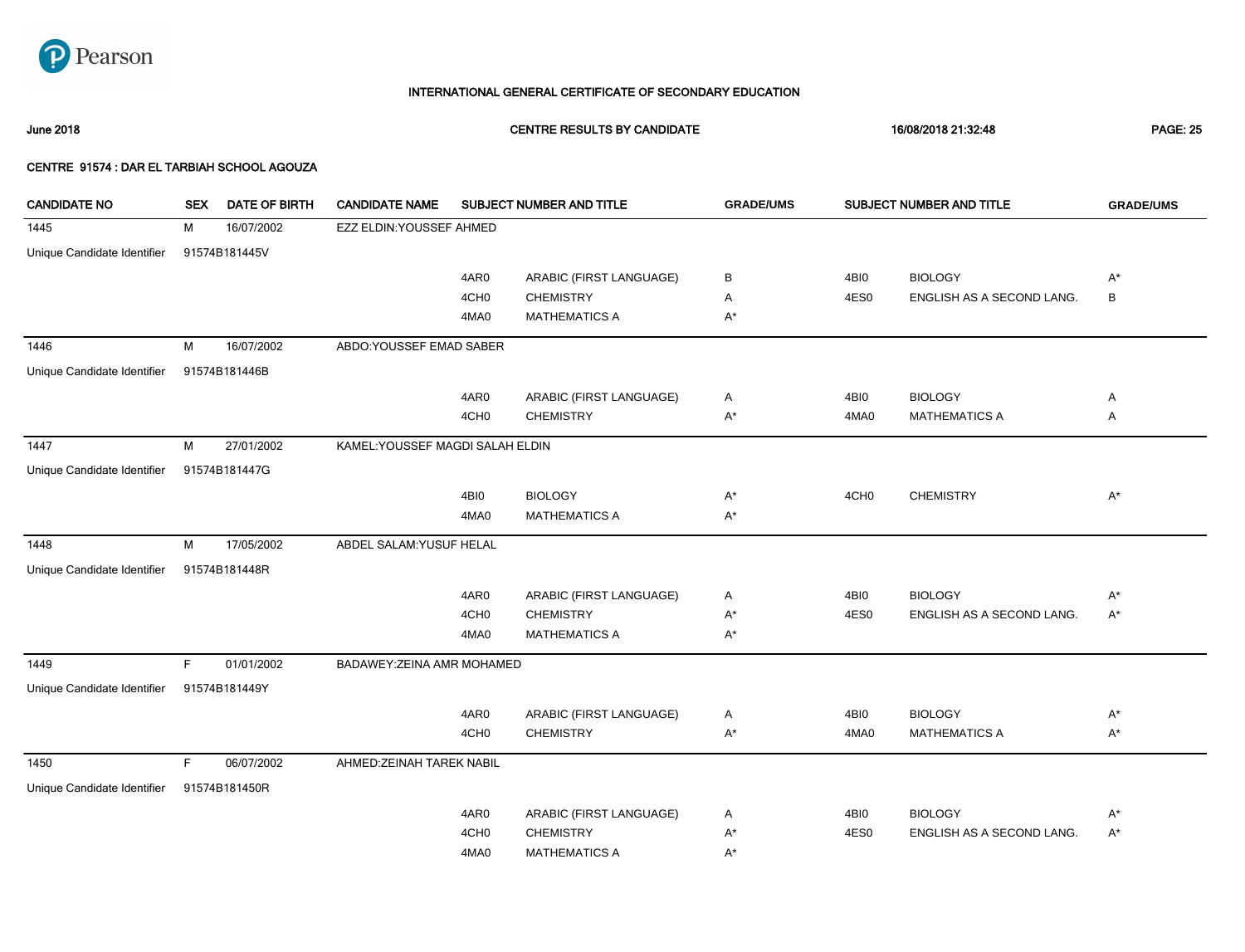

June 2018 CENTRE RESULTS BY CANDIDATE 16/08/2018 21:32:48 PAGE: 26

| <b>CANDIDATE NO</b>         | <b>SEX</b> | <b>DATE OF BIRTH</b> | <b>CANDIDATE NAME</b>             |                  | SUBJECT NUMBER AND TITLE | <b>GRADE/UMS</b> |      | <b>SUBJECT NUMBER AND TITLE</b> | <b>GRADE/UMS</b>     |
|-----------------------------|------------|----------------------|-----------------------------------|------------------|--------------------------|------------------|------|---------------------------------|----------------------|
| 1451                        | м          | 24/11/2002           | AZZMY:ZIAD AHMED HASSAN           |                  |                          |                  |      |                                 |                      |
| Unique Candidate Identifier |            | 91574B181451Y        |                                   |                  |                          |                  |      |                                 |                      |
|                             |            |                      |                                   | 4AR0             | ARABIC (FIRST LANGUAGE)  | $A^*$            | 4BI0 | <b>BIOLOGY</b>                  | Α                    |
|                             |            |                      |                                   | 4CH <sub>0</sub> | <b>CHEMISTRY</b>         | Α                | 4ES0 | ENGLISH AS A SECOND LANG.       | $\mathsf C$          |
|                             |            |                      |                                   | 4MA0             | <b>MATHEMATICS A</b>     | $A^*$            |      |                                 |                      |
| 1452                        | M          | 13/12/2001           | REFAI: ZIAD MOHAMED SAYED         |                  |                          |                  |      |                                 |                      |
| Unique Candidate Identifier |            | 91574B181452E        |                                   |                  |                          |                  |      |                                 |                      |
|                             |            |                      |                                   | 4AR0             | ARABIC (FIRST LANGUAGE)  | в                | 4BI0 | <b>BIOLOGY</b>                  | С                    |
|                             |            |                      |                                   | 4CH <sub>0</sub> | <b>CHEMISTRY</b>         | в                | 4ES0 | ENGLISH AS A SECOND LANG.       | $\mathbf C$          |
|                             |            |                      |                                   | 4MA0             | <b>MATHEMATICS A</b>     | В                |      |                                 |                      |
| 1453                        | M          | 15/11/2002           | ABDELFATTAH: ZIAD TAMER MOHAMED   |                  |                          |                  |      |                                 |                      |
| Unique Candidate Identifier |            | 91574B181453L        |                                   |                  |                          |                  |      |                                 |                      |
|                             |            |                      |                                   | 4AR0             | ARABIC (FIRST LANGUAGE)  | $A^*$            | 4BI0 | <b>BIOLOGY</b>                  | A*                   |
|                             |            |                      |                                   | 4CH <sub>0</sub> | <b>CHEMISTRY</b>         | $A^*$            | 4MA0 | <b>MATHEMATICS A</b>            | $\mathsf{A}^{\star}$ |
| 1454                        | М          | 19/06/2002           | KHAIRALLAH: ZIAD WAEL MAMDOUH     |                  |                          |                  |      |                                 |                      |
| Unique Candidate Identifier |            | 91574B181454W        |                                   |                  |                          |                  |      |                                 |                      |
|                             |            |                      |                                   | 4AR0             | ARABIC (FIRST LANGUAGE)  | $A^*$            | 4BI0 | <b>BIOLOGY</b>                  | $A^*$                |
|                             |            |                      |                                   | 4CH <sub>0</sub> | <b>CHEMISTRY</b>         | $A^*$            | 4ES0 | ENGLISH AS A SECOND LANG.       | $\mathsf C$          |
|                             |            |                      |                                   | 4MA0             | <b>MATHEMATICS A</b>     | $A^*$            |      |                                 |                      |
| 1455                        | M          | 30/10/2001           | SAYED:ZIAD WAHID ALY              |                  |                          |                  |      |                                 |                      |
| Unique Candidate Identifier |            | 91574B181455C        |                                   |                  |                          |                  |      |                                 |                      |
|                             |            |                      |                                   | 4AR0             | ARABIC (FIRST LANGUAGE)  | Α                | 4BI0 | <b>BIOLOGY</b>                  | $A^*$                |
|                             |            |                      |                                   | 4CH <sub>0</sub> | <b>CHEMISTRY</b>         | $A^*$            | 4ES0 | ENGLISH AS A SECOND LANG.       | C                    |
|                             |            |                      |                                   | 4MA0             | <b>MATHEMATICS A</b>     | $A^*$            |      |                                 |                      |
| 1457                        | M          | 05/02/2000           | KOTB: ABD ELRAHMAN AHMED MOHAMMED |                  |                          |                  |      |                                 |                      |
| Unique Candidate Identifier |            | 91574B162101G        |                                   |                  |                          |                  |      |                                 |                      |
|                             |            |                      |                                   | 4BI0             | <b>BIOLOGY</b>           | $A^*$            | 4ES0 | ENGLISH AS A SECOND LANG.       | C                    |
|                             |            |                      |                                   | 4HB0             | <b>HUMAN BIOLOGY</b>     | Α                |      |                                 |                      |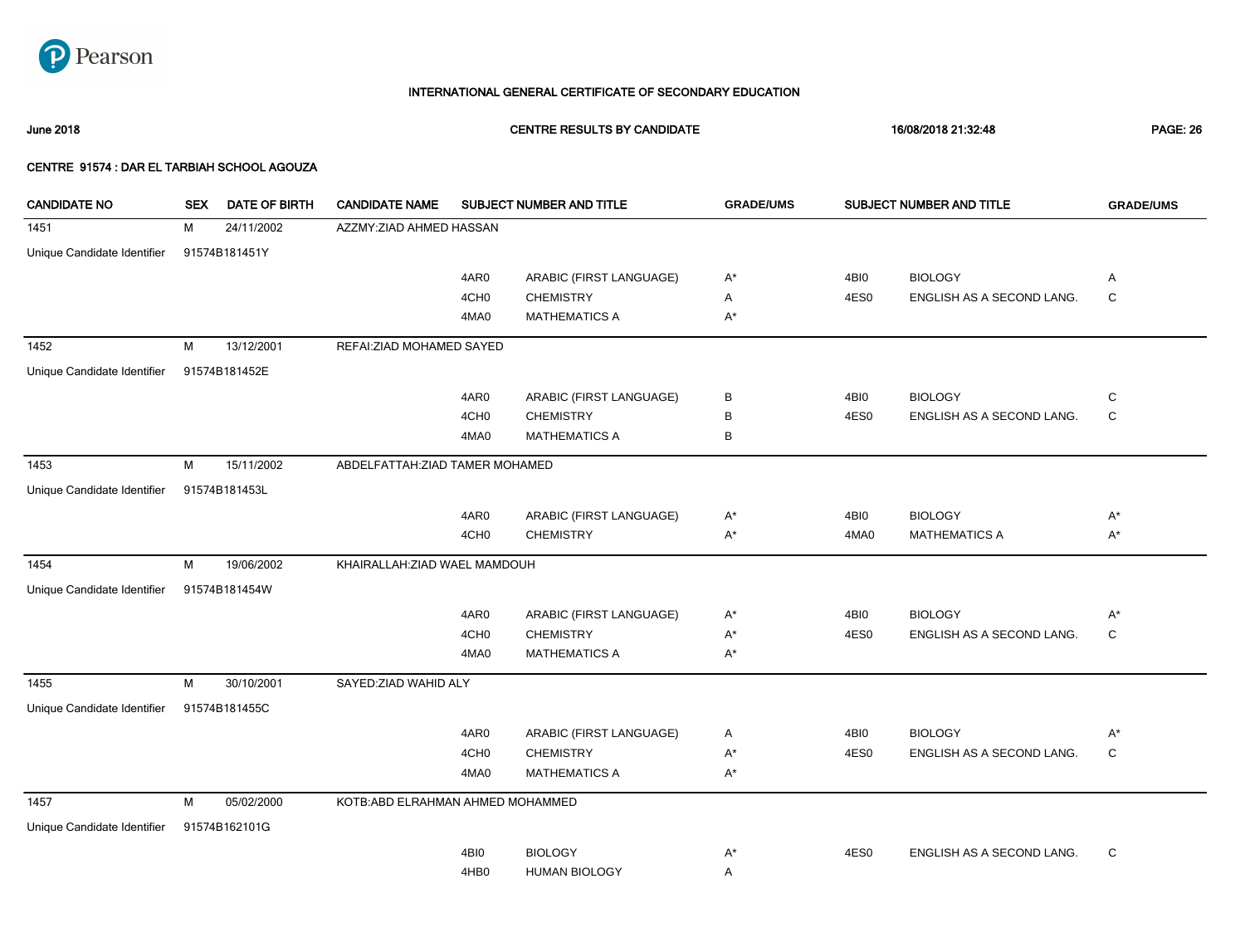

June 2018 CENTRE RESULTS BY CANDIDATE 16/08/2018 21:32:48 PAGE: 27

| <b>CANDIDATE NO</b>         | <b>SEX</b> | <b>DATE OF BIRTH</b> | <b>CANDIDATE NAME</b>                   |                  | SUBJECT NUMBER AND TITLE  | <b>GRADE/UMS</b> |                  | SUBJECT NUMBER AND TITLE | <b>GRADE/UMS</b> |
|-----------------------------|------------|----------------------|-----------------------------------------|------------------|---------------------------|------------------|------------------|--------------------------|------------------|
| 1458                        | М          | 08/10/2000           | ABDALAZIZ: ABDALRAHMAN MOHAMMED OSMAN   |                  |                           |                  |                  |                          |                  |
| Unique Candidate Identifier |            | 91574B181458A        |                                         |                  |                           |                  |                  |                          |                  |
|                             |            |                      |                                         | 4ET0             | <b>ENGLISH LITERATURE</b> | ${\rm C}$        |                  |                          |                  |
| 1460                        | M          | 18/03/2000           | ELSADEK: ABDEL RAHMAN MOHAMED ALI       |                  |                           |                  |                  |                          |                  |
| Unique Candidate Identifier |            | 91574B162104E        |                                         |                  |                           |                  |                  |                          |                  |
|                             |            |                      |                                         | 4HB0             | <b>HUMAN BIOLOGY</b>      | Α                |                  |                          |                  |
| 1461                        | М          | 05/09/2000           | ABDEL KADER: ADHAM ADEL                 |                  |                           |                  |                  |                          |                  |
| Unique Candidate Identifier |            | 91574B181461F        |                                         |                  |                           |                  |                  |                          |                  |
|                             |            |                      |                                         | 4AR0             | ARABIC (FIRST LANGUAGE)   | $A^*$            | 4BI0             | <b>BIOLOGY</b>           | $A^*$            |
|                             |            |                      |                                         | 4CH <sub>0</sub> | <b>CHEMISTRY</b>          | $A^*$            | 4HB <sub>0</sub> | <b>HUMAN BIOLOGY</b>     | Α                |
| 1463                        | М          | 16/09/1998           | SULIMAN: AHMAD ALI ABDULLAH             |                  |                           |                  |                  |                          |                  |
| Unique Candidate Identifier |            | 91574B181463X        |                                         |                  |                           |                  |                  |                          |                  |
|                             |            |                      |                                         | 4ET0             | <b>ENGLISH LITERATURE</b> | В                | 4HB0             | <b>HUMAN BIOLOGY</b>     | Α                |
| 1465                        | M          | 23/09/2000           | ELMASRY: AHMED ABDELHAMID MOHAMED FAWZY |                  |                           |                  |                  |                          |                  |
| Unique Candidate Identifier |            | 91574B181465K        |                                         |                  |                           |                  |                  |                          |                  |
|                             |            |                      |                                         | 4HB0             | <b>HUMAN BIOLOGY</b>      | Α                |                  |                          |                  |
| 1467                        | М          | 27/02/2000           | ABO DEEB: AHMED AMR ABDEL HAMID         |                  |                           |                  |                  |                          |                  |
| Unique Candidate Identifier |            | 91574B162113F        |                                         |                  |                           |                  |                  |                          |                  |
|                             |            |                      |                                         | 4ET0             | <b>ENGLISH LITERATURE</b> | В                |                  |                          |                  |
| 1468                        | М          | 07/04/2000           | EL KADY: AHMED ASHRAF                   |                  |                           |                  |                  |                          |                  |
| Unique Candidate Identifier |            | 91574B162114M        |                                         |                  |                           |                  |                  |                          |                  |
|                             |            |                      |                                         | 4BI0             | <b>BIOLOGY</b>            | X                |                  |                          |                  |
| 1469                        | M          | 14/08/2000           | ABDALLAH: AHMED ASHRAF KAMAL AHMED      |                  |                           |                  |                  |                          |                  |
| Unique Candidate Identifier |            | 91574B181469R        |                                         |                  |                           |                  |                  |                          |                  |
|                             |            |                      |                                         | 4CH <sub>0</sub> | <b>CHEMISTRY</b>          | A                | 4HB <sub>0</sub> | <b>HUMAN BIOLOGY</b>     | C                |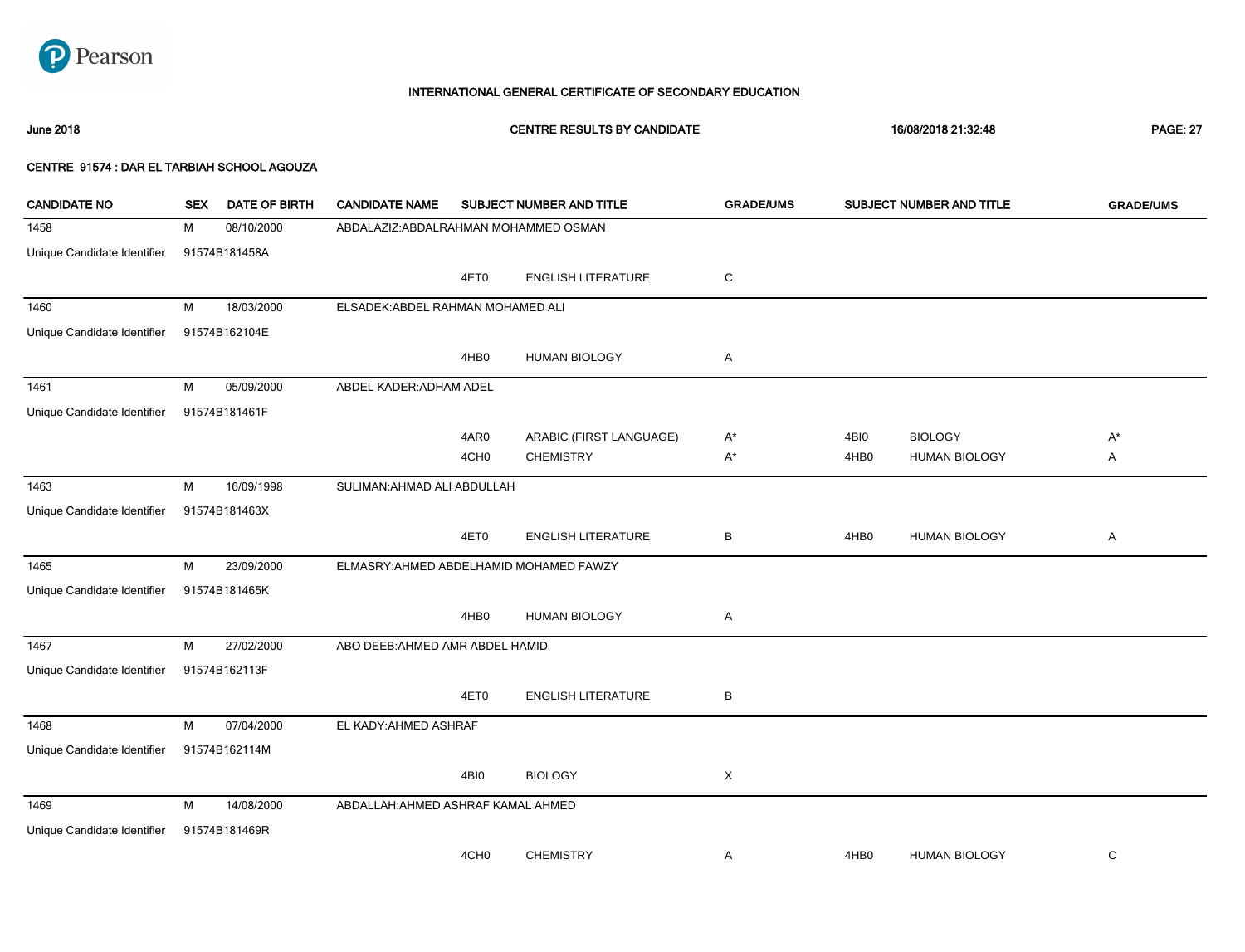

# June 2018 CENTRE RESULTS BY CANDIDATE 16/08/2018 21:32:48 PAGE: 28

| <b>CANDIDATE NO</b>         | <b>SEX</b> | <b>DATE OF BIRTH</b> | <b>CANDIDATE NAME</b>              |                  | SUBJECT NUMBER AND TITLE  | <b>GRADE/UMS</b> |                  | SUBJECT NUMBER AND TITLE  | <b>GRADE/UMS</b> |
|-----------------------------|------------|----------------------|------------------------------------|------------------|---------------------------|------------------|------------------|---------------------------|------------------|
| 1470                        | м          | 01/10/2000           | MOHAMED: AHMED DIAA HUSSIEN        |                  |                           |                  |                  |                           |                  |
| Unique Candidate Identifier |            | 91574B162116D        |                                    |                  |                           |                  |                  |                           |                  |
|                             |            |                      |                                    | 4CH <sub>0</sub> | <b>CHEMISTRY</b>          | C                |                  |                           |                  |
| 1471                        | М          | 02/05/2000           | <b>SHATA: AHMED EHAB</b>           |                  |                           |                  |                  |                           |                  |
| Unique Candidate Identifier |            | 91574B162264V        |                                    |                  |                           |                  |                  |                           |                  |
|                             |            |                      |                                    | 4BI0             | <b>BIOLOGY</b>            | F                | 4CH <sub>0</sub> | <b>CHEMISTRY</b>          | Е                |
| 1475                        | М          | 20/12/1999           | ABDEL WAHAB: AHMED MOHAMED         |                  |                           |                  |                  |                           |                  |
| Unique Candidate Identifier |            | 91574B181475W        |                                    |                  |                           |                  |                  |                           |                  |
|                             |            |                      |                                    | 4ET0             | <b>ENGLISH LITERATURE</b> | Α                |                  |                           |                  |
| 1476                        | М          | 12/08/2000           | HASSAN: AHMED MOHAMED ASAAD        |                  |                           |                  |                  |                           |                  |
| Unique Candidate Identifier |            | 91574B170339D        |                                    |                  |                           |                  |                  |                           |                  |
|                             |            |                      |                                    | 4AR0             | ARABIC (FIRST LANGUAGE)   | Α                | 4BI0             | <b>BIOLOGY</b>            | Α                |
|                             |            |                      |                                    | 4CH <sub>0</sub> | <b>CHEMISTRY</b>          | Α                | 4ET0             | <b>ENGLISH LITERATURE</b> | B                |
| 1477                        | м          | 15/05/2000           | KILANY: AHMED MOHAMED RASHAD KAMEL |                  |                           |                  |                  |                           |                  |
| Unique Candidate Identifier |            | 91574B181477H        |                                    |                  |                           |                  |                  |                           |                  |
|                             |            |                      |                                    | 4HB0             | <b>HUMAN BIOLOGY</b>      | В                |                  |                           |                  |
| 1479                        | М          | 17/10/2000           | MOHAMED: AHMED NASHAAT SALAMA      |                  |                           |                  |                  |                           |                  |
| Unique Candidate Identifier |            | 91574B170399F        |                                    |                  |                           |                  |                  |                           |                  |
|                             |            |                      |                                    | 4BI0             | <b>BIOLOGY</b>            | A                | 4MA0             | <b>MATHEMATICS A</b>      | B                |
| 1482                        | F.         | 13/05/2000           | ABBASS: AMAL ASHRAF ABDEL KHALEK   |                  |                           |                  |                  |                           |                  |
| Unique Candidate Identifier |            | 91574B162127W        |                                    |                  |                           |                  |                  |                           |                  |
|                             |            |                      |                                    | 4CH <sub>0</sub> | <b>CHEMISTRY</b>          | $A^*$            | 4ET0             | <b>ENGLISH LITERATURE</b> | Α                |
| 1483                        | F          | 24/02/2000           | AHMED: AMINA IBRAHIM ALI IBRAHIM   |                  |                           |                  |                  |                           |                  |
| Unique Candidate Identifier |            | 91574B170400X        |                                    |                  |                           |                  |                  |                           |                  |
|                             |            |                      |                                    | 4ET0             | <b>ENGLISH LITERATURE</b> | Α                | 4MA0             | <b>MATHEMATICS A</b>      | B                |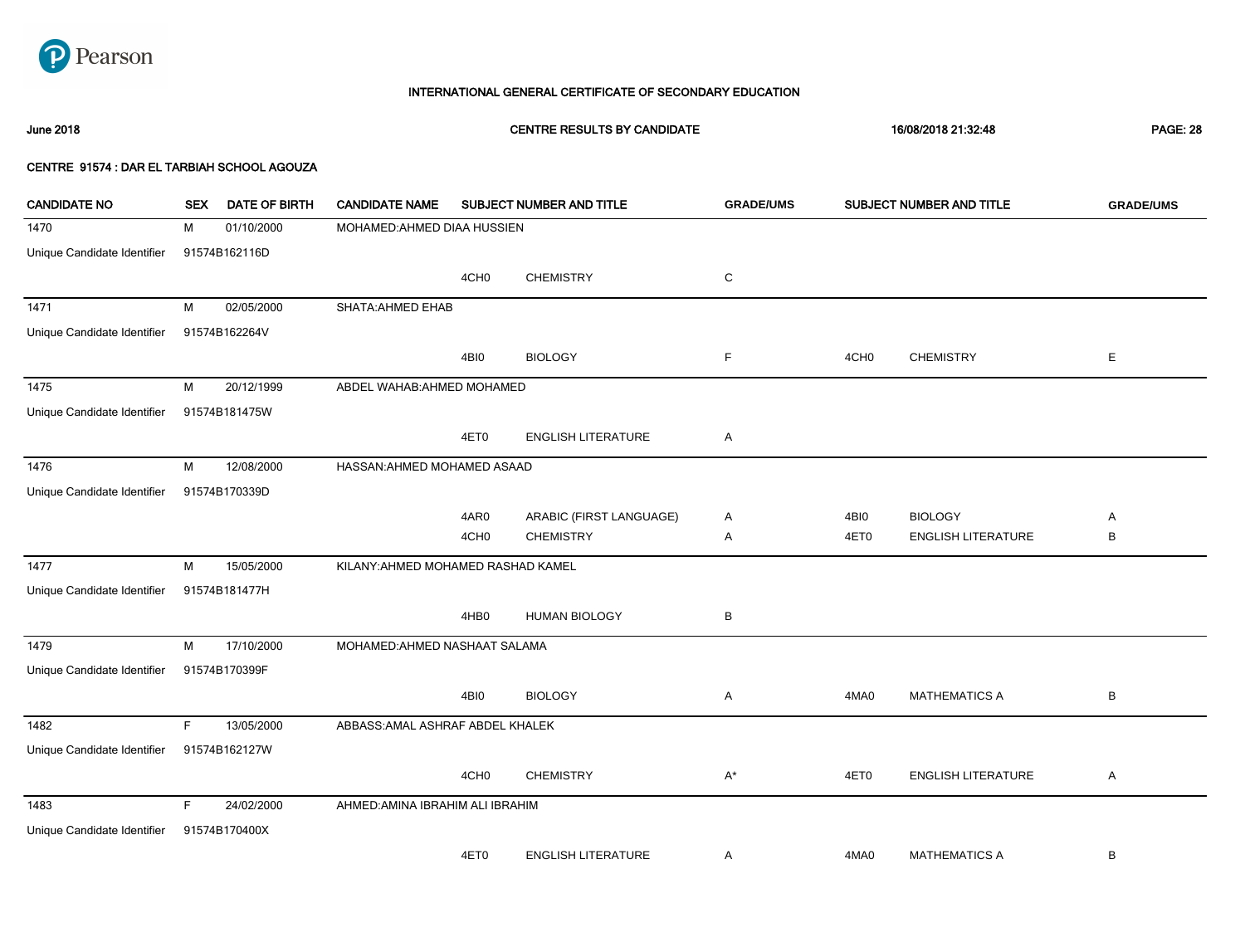

June 2018 CENTRE RESULTS BY CANDIDATE 16/08/2018 21:32:48 PAGE: 29

#### CENTRE 91574 : DAR EL TARBIAH SCHOOL AGOUZA

| <b>CANDIDATE NO</b>         | <b>SEX</b> | <b>DATE OF BIRTH</b> | <b>CANDIDATE NAME</b>                      |      | SUBJECT NUMBER AND TITLE  | <b>GRADE/UMS</b> |      | <b>SUBJECT NUMBER AND TITLE</b> | <b>GRADE/UMS</b> |
|-----------------------------|------------|----------------------|--------------------------------------------|------|---------------------------|------------------|------|---------------------------------|------------------|
| 1484                        | F          | 04/06/2000           | EL GAZZAR: AMINA MOHAMED ABD ELMOUTY SALEH |      |                           |                  |      |                                 |                  |
| Unique Candidate Identifier |            | 91574B162128C        |                                            |      |                           |                  |      |                                 |                  |
|                             |            |                      |                                            | 4BI0 | <b>BIOLOGY</b>            | $A^*$            | 4ES0 | ENGLISH AS A SECOND LANG.       | D                |
| 1485                        | М          | 26/11/2000           | KHALIL: AMR KHALED MOHAMED                 |      |                           |                  |      |                                 |                  |
| Unique Candidate Identifier |            | 91574B162129H        |                                            |      |                           |                  |      |                                 |                  |
|                             |            |                      |                                            | 4AR0 | ARABIC (FIRST LANGUAGE)   | D                | 4ET0 | <b>ENGLISH LITERATURE</b>       | $\mathbf C$      |
|                             |            |                      |                                            | 4HB0 | <b>HUMAN BIOLOGY</b>      | G                |      |                                 |                  |
| 1487                        | F.         | 15/04/2000           | ABDEL HADY: AYATULLAH KHALED FAROUK        |      |                           |                  |      |                                 |                  |
| Unique Candidate Identifier |            | 91574B162132T        |                                            |      |                           |                  |      |                                 |                  |
|                             |            |                      |                                            | 4ES0 | ENGLISH AS A SECOND LANG. | D                | 4HB0 | <b>HUMAN BIOLOGY</b>            | Α                |
| 1488                        | M          | 10/04/2000           | KHODER: BASEL ABDELHAMID ABDELSALAM        |      |                           |                  |      |                                 |                  |
| Unique Candidate Identifier |            | 91574B181543M        |                                            |      |                           |                  |      |                                 |                  |
|                             |            |                      |                                            | 4AR0 | ARABIC (FIRST LANGUAGE)   | в                | 4ET0 | <b>ENGLISH LITERATURE</b>       | C                |
| 1489                        | F          | 11/10/2000           | ABBAS: DALIA MOHAMED SHOKRY                |      |                           |                  |      |                                 |                  |
| Unique Candidate Identifier |            | 91574B162133A        |                                            |      |                           |                  |      |                                 |                  |
|                             |            |                      |                                            | 4MA0 | <b>MATHEMATICS A</b>      | В                |      |                                 |                  |
| 1490                        | F.         | 09/05/2000           | ABU ALHASSAN: DARINE ADEL                  |      |                           |                  |      |                                 |                  |
| Unique Candidate Identifier |            | 91574B162134F        |                                            |      |                           |                  |      |                                 |                  |
|                             |            |                      |                                            | 4ES0 | ENGLISH AS A SECOND LANG. | В                |      |                                 |                  |
| 1491                        | M          | 26/10/2000           | ATTIA: DAVID EDWAR                         |      |                           |                  |      |                                 |                  |
| Unique Candidate Identifier |            | 91530B176162F        |                                            |      |                           |                  |      |                                 |                  |
|                             |            |                      |                                            | 4HB0 | <b>HUMAN BIOLOGY</b>      | Α                |      |                                 |                  |
| 1492                        | F.         | 01/01/2001           | KAMAL: DINA KHALED                         |      |                           |                  |      |                                 |                  |
| Unique Candidate Identifier |            | 91574B181492R        |                                            |      |                           |                  |      |                                 |                  |

4AR0 ARABIC (FIRST LANGUAGE) B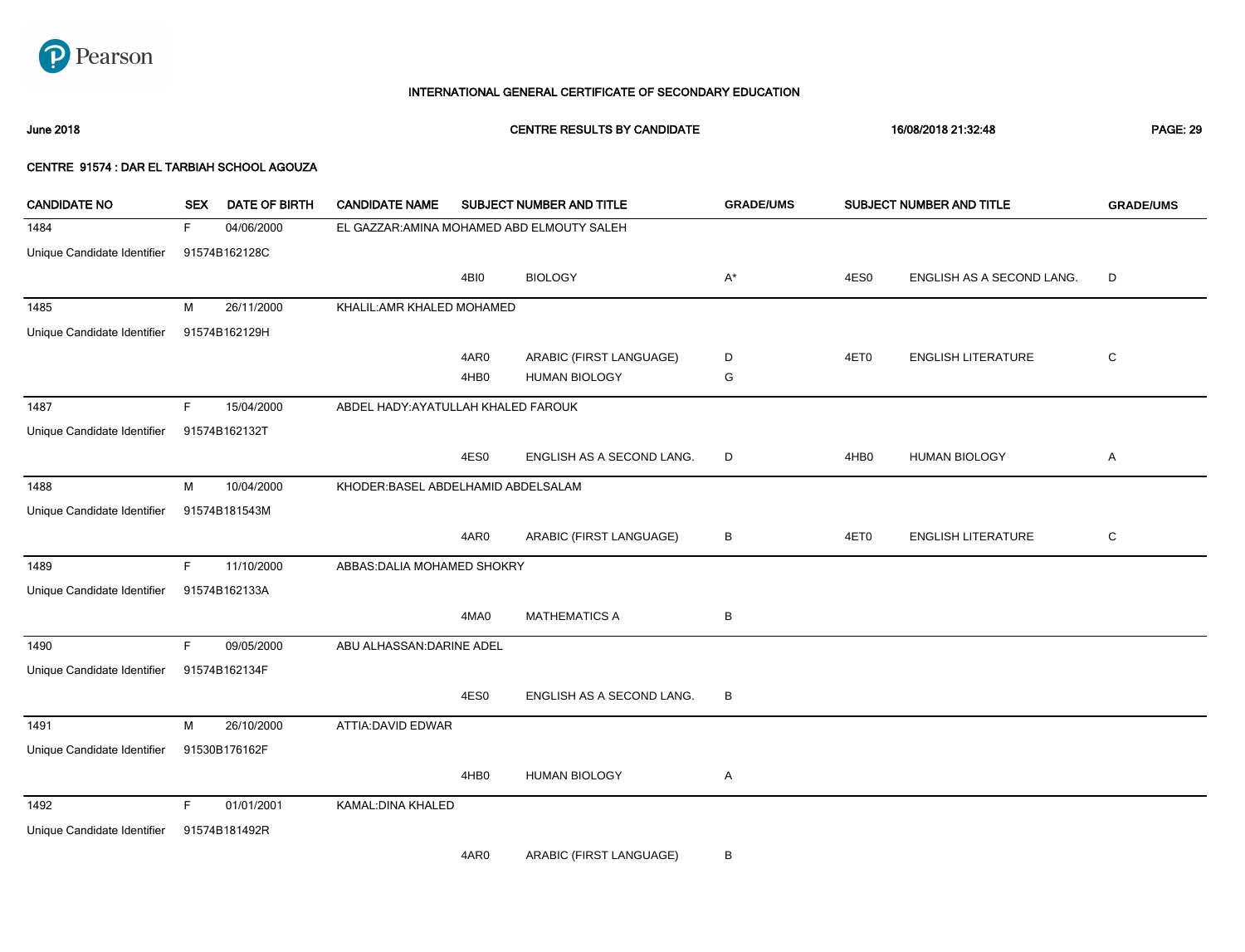

June 2018 CENTRE RESULTS BY CANDIDATE 16/08/2018 21:32:48 PAGE: 30

| <b>CANDIDATE NO</b>         | <b>SEX</b> | <b>DATE OF BIRTH</b> | <b>CANDIDATE NAME</b>              |                  | SUBJECT NUMBER AND TITLE                  | <b>GRADE/UMS</b> |      | SUBJECT NUMBER AND TITLE  | <b>GRADE/UMS</b> |
|-----------------------------|------------|----------------------|------------------------------------|------------------|-------------------------------------------|------------------|------|---------------------------|------------------|
| 1493                        | F.         | 28/08/2000           | AHMED: DINA MAGDY MOHAMED          |                  |                                           |                  |      |                           |                  |
| Unique Candidate Identifier |            | 91574B181493Y        |                                    |                  |                                           |                  |      |                           |                  |
|                             |            |                      |                                    | 4AR0             | ARABIC (FIRST LANGUAGE)                   | A*               | 4BI0 | <b>BIOLOGY</b>            | $A^*$            |
|                             |            |                      |                                    | 4CH <sub>0</sub> | <b>CHEMISTRY</b>                          | $A^*$            | 4ES0 | ENGLISH AS A SECOND LANG. | A                |
|                             |            |                      |                                    | 4HB <sub>0</sub> | <b>HUMAN BIOLOGY</b>                      | A*               |      |                           |                  |
| 1494                        | F.         | 02/10/1999           | RAMADAN: ESRAA ASHRAF FAYEZ        |                  |                                           |                  |      |                           |                  |
| Unique Candidate Identifier |            | 91574B162135M        |                                    |                  |                                           |                  |      |                           |                  |
|                             |            |                      |                                    | 4CH <sub>0</sub> | <b>CHEMISTRY</b>                          | $A^*$            | 4HB0 | <b>HUMAN BIOLOGY</b>      | D                |
| 1495                        | M          | 09/02/2000           | ALASHIRY:EZZELDIN MAHMOUD          |                  |                                           |                  |      |                           |                  |
| Unique Candidate Identifier |            | 91574B162136X        |                                    |                  |                                           |                  |      |                           |                  |
|                             |            |                      |                                    | 4ES0             | ENGLISH AS A SECOND LANG.                 | В                | 4ET0 | <b>ENGLISH LITERATURE</b> | $\sf B$          |
| 1496                        | F.         | 06/10/1999           | KHALIL: FARAH HOSSAM GEHAD MOWAFAK |                  |                                           |                  |      |                           |                  |
| Unique Candidate Identifier |            | 91574B162282X        |                                    |                  |                                           |                  |      |                           |                  |
|                             |            |                      |                                    | 4CH <sub>0</sub> | <b>CHEMISTRY</b>                          | $A^*$            |      |                           |                  |
| 1498                        | F.         | 17/07/2000           | YOUNESS: FARAH MUHAMED AHMED       |                  |                                           |                  |      |                           |                  |
| Unique Candidate Identifier |            | 91574B181498H        |                                    |                  |                                           |                  |      |                           |                  |
|                             |            |                      |                                    | 4BI0             | <b>BIOLOGY</b>                            | Α                | 4ET0 | <b>ENGLISH LITERATURE</b> | Α                |
|                             |            |                      |                                    | 4MA0             | <b>MATHEMATICS A</b>                      | B                |      |                           |                  |
| 1501                        | F.         | 07/12/1999           | SHOKIER: HAIDY ABDELHAMEED MOHAMED |                  |                                           |                  |      |                           |                  |
| Unique Candidate Identifier |            | 91574B181501M        |                                    |                  |                                           |                  |      |                           |                  |
|                             |            |                      |                                    | 4ET0             | <b>ENGLISH LITERATURE</b>                 | C                |      |                           |                  |
| 1503                        | F.         | 01/10/2000           | ABDALLAH: HANIN ATEF TAHA          |                  |                                           |                  |      |                           |                  |
| Unique Candidate Identifier |            | 91574B181503D        |                                    |                  |                                           |                  |      |                           |                  |
|                             |            |                      |                                    | 4ET0             | <b>ENGLISH LITERATURE</b>                 | Α                |      |                           |                  |
| 1504                        | F.         | 02/05/2000           |                                    |                  | ABDELMAKSOUD: HAYA SAEED MAHMOUD MOUHAMED |                  |      |                           |                  |
| Unique Candidate Identifier |            | 91574B162147L        |                                    |                  |                                           |                  |      |                           |                  |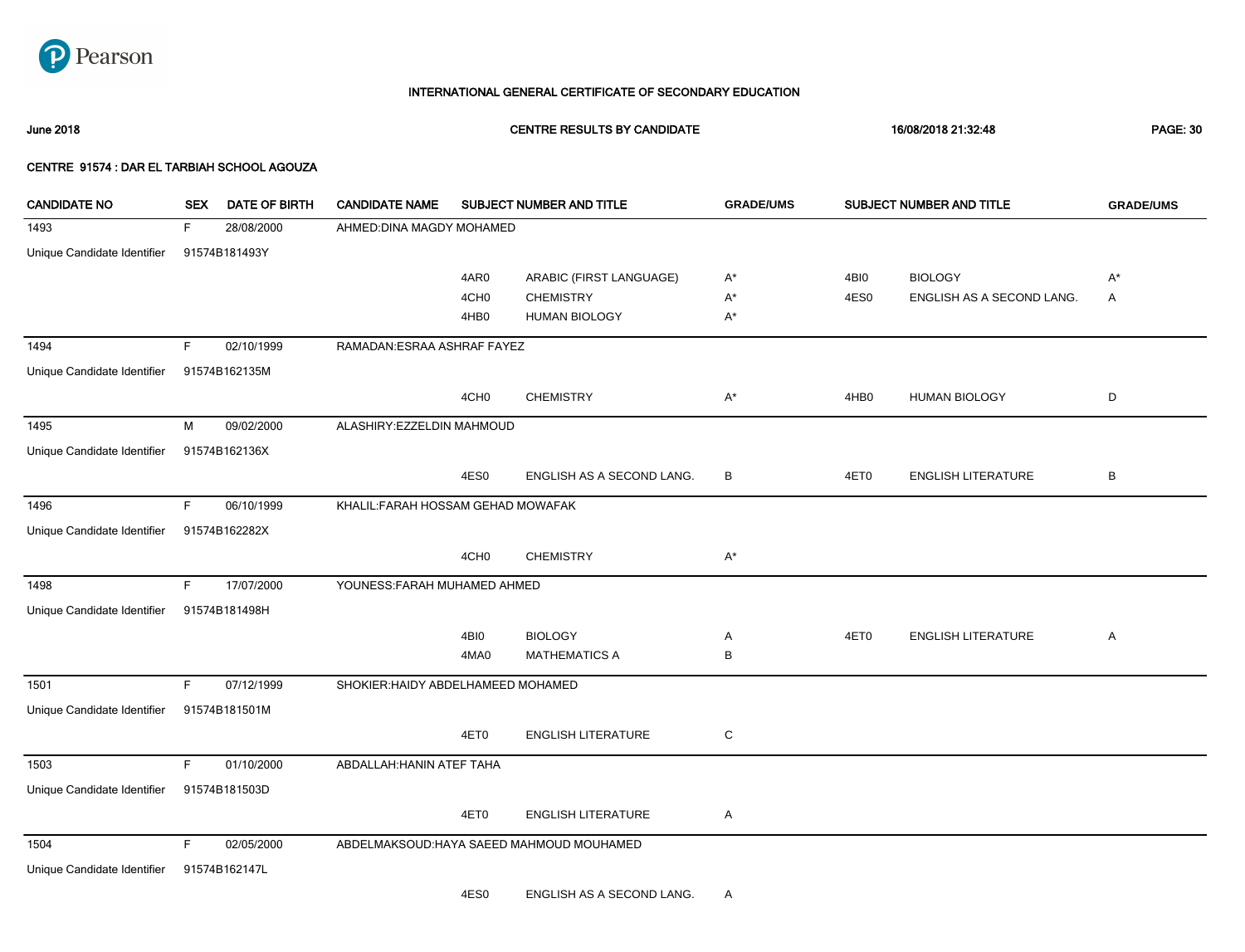

June 2018 CENTRE RESULTS BY CANDIDATE 16/08/2018 21:32:48 PAGE: 31

| <b>CANDIDATE NO</b>         | <b>SEX</b> | <b>DATE OF BIRTH</b> | <b>CANDIDATE NAME</b>                 |                  | SUBJECT NUMBER AND TITLE                      | <b>GRADE/UMS</b> |                  | SUBJECT NUMBER AND TITLE | <b>GRADE/UMS</b> |
|-----------------------------|------------|----------------------|---------------------------------------|------------------|-----------------------------------------------|------------------|------------------|--------------------------|------------------|
| 1505                        | М          | 28/10/2000           | SOLIMAN: HAZEM KHALED ABDEL SATTAR    |                  |                                               |                  |                  |                          |                  |
| Unique Candidate Identifier |            | 91574B162148W        |                                       |                  |                                               |                  |                  |                          |                  |
|                             |            |                      |                                       | 4AR0             | ARABIC (FIRST LANGUAGE)                       | Α                | 4HB <sub>0</sub> | <b>HUMAN BIOLOGY</b>     | Α                |
| 1508                        | F          | 21/08/2000           | IBRAHIM: HEIDI HANY MAHMOUD MOHAMED   |                  |                                               |                  |                  |                          |                  |
| Unique Candidate Identifier |            | 91574B162150W        |                                       |                  |                                               |                  |                  |                          |                  |
|                             |            |                      |                                       | 4AR0             | ARABIC (FIRST LANGUAGE)                       | A                | 4BI0             | <b>BIOLOGY</b>           | $A^*$            |
| 1510                        | M          | 12/12/1999           | EL BARBARY: IBRAHIM EZZAT HASSAN      |                  |                                               |                  |                  |                          |                  |
| Unique Candidate Identifier |            | 91574B162152H        |                                       |                  |                                               |                  |                  |                          |                  |
|                             |            |                      |                                       | 4AR0             | ARABIC (FIRST LANGUAGE)                       | Α                |                  |                          |                  |
| 1514                        | F.         | 13/09/2000           |                                       |                  | MOHAMMED: ITEN ABDALFATTAH TAWFIQ ABDALFATTAH |                  |                  |                          |                  |
| Unique Candidate Identifier |            | 91574B181514W        |                                       |                  |                                               |                  |                  |                          |                  |
|                             |            |                      |                                       | 4AR0             | ARABIC (FIRST LANGUAGE)                       | A                |                  |                          |                  |
| 1515                        | М          | 16/01/2001           | YEHIA: KARIM SHERIF MOHAMED           |                  |                                               |                  |                  |                          |                  |
| Unique Candidate Identifier |            | 91574B181515C        |                                       |                  |                                               |                  |                  |                          |                  |
|                             |            |                      |                                       | 4CH <sub>0</sub> | <b>CHEMISTRY</b>                              | $A^*$            | 4HB <sub>0</sub> | <b>HUMAN BIOLOGY</b>     | В                |
| 1517                        | F.         | 09/01/2000           | SELIM:LAMIS SAID MOHAMED MORSI        |                  |                                               |                  |                  |                          |                  |
| Unique Candidate Identifier |            | 91574B162164G        |                                       |                  |                                               |                  |                  |                          |                  |
|                             |            |                      |                                       | 4AR0             | ARABIC (FIRST LANGUAGE)                       | В                | 4BI0             | <b>BIOLOGY</b>           | С                |
|                             |            |                      |                                       | 4CH <sub>0</sub> | <b>CHEMISTRY</b>                              | D                | 4MA0             | <b>MATHEMATICS A</b>     | C                |
| 1518                        | F.         | 16/09/2000           | MARYOD:LOBNA WALEED HAMED             |                  |                                               |                  |                  |                          |                  |
| Unique Candidate Identifier |            | 91574B160303W        |                                       |                  |                                               |                  |                  |                          |                  |
|                             |            |                      |                                       | 4AR0             | ARABIC (FIRST LANGUAGE)                       | A*               | 4BI0             | <b>BIOLOGY</b>           | $\mathsf{A}^*$   |
|                             |            |                      |                                       | 4CH <sub>0</sub> | <b>CHEMISTRY</b>                              | Α                |                  |                          |                  |
| 1519                        | M          | 15/02/2000           | SOLIMAN: MAHMOUD NOURELDIN SAYED TAHA |                  |                                               |                  |                  |                          |                  |
| Unique Candidate Identifier |            | 91574B162167E        |                                       |                  |                                               |                  |                  |                          |                  |
|                             |            |                      |                                       | 4CH <sub>0</sub> | <b>CHEMISTRY</b>                              | A*               |                  |                          |                  |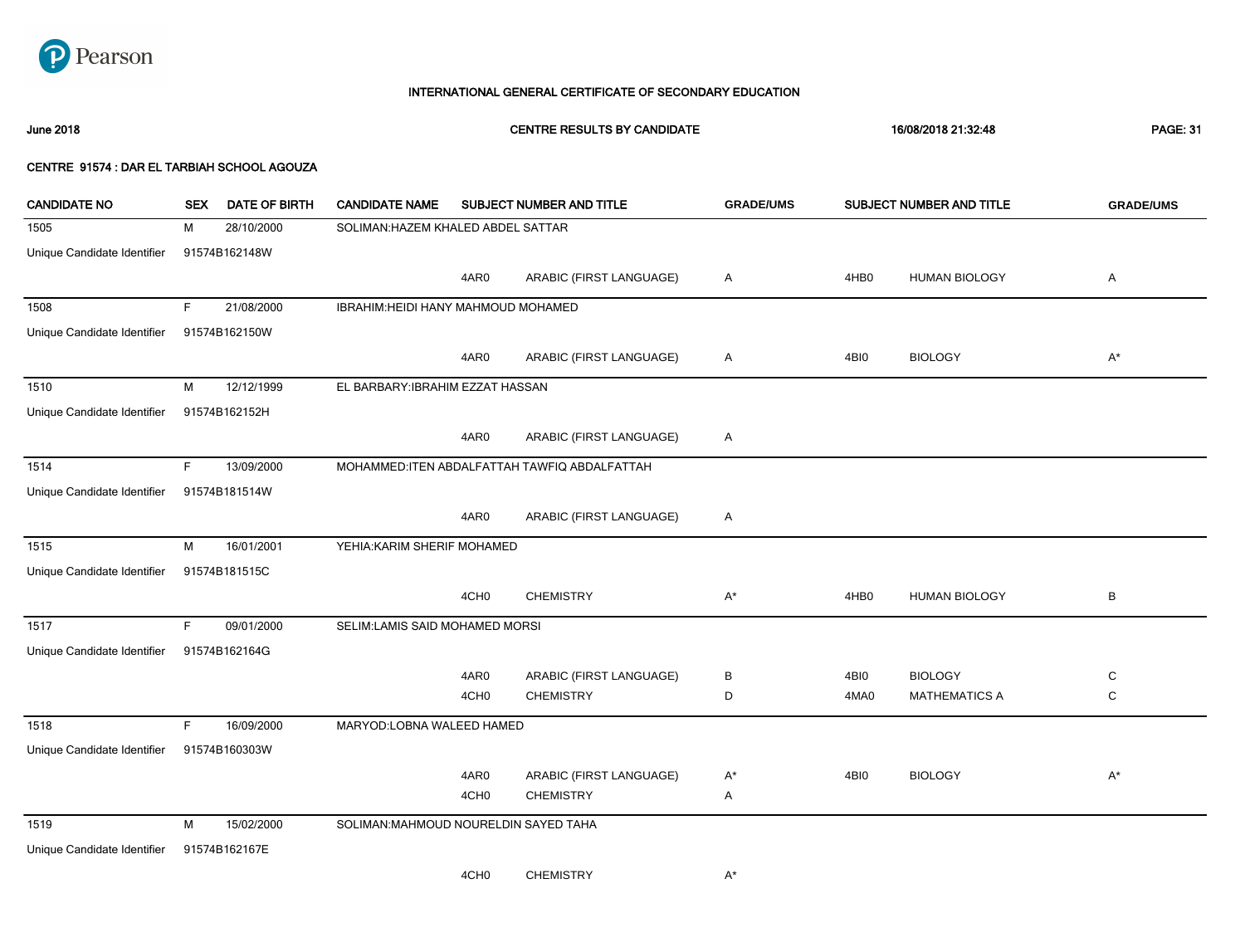

June 2018 CENTRE RESULTS BY CANDIDATE 16/08/2018 21:32:48 PAGE: 32

| <b>CANDIDATE NO</b>         | <b>SEX</b> | <b>DATE OF BIRTH</b> | <b>CANDIDATE NAME</b>                    |                  | SUBJECT NUMBER AND TITLE | <b>GRADE/UMS</b> |                  | <b>SUBJECT NUMBER AND TITLE</b> | <b>GRADE/UMS</b> |
|-----------------------------|------------|----------------------|------------------------------------------|------------------|--------------------------|------------------|------------------|---------------------------------|------------------|
| 1521                        | F.         | 30/07/2000           | FOAD: MALAK WAHEED AHMED                 |                  |                          |                  |                  |                                 |                  |
| Unique Candidate Identifier |            | 91574B162169W        |                                          |                  |                          |                  |                  |                                 |                  |
|                             |            |                      |                                          | 4CH <sub>0</sub> | <b>CHEMISTRY</b>         | C                | 4HB <sub>0</sub> | <b>HUMAN BIOLOGY</b>            | $\mathbf C$      |
|                             |            |                      |                                          | 4MA0             | <b>MATHEMATICS A</b>     | В                |                  |                                 |                  |
| 1522                        | M          | 18/04/2000           | GABR: MAMDOUH OSAMA MOHAMED              |                  |                          |                  |                  |                                 |                  |
| Unique Candidate Identifier |            | 91574B181522M        |                                          |                  |                          |                  |                  |                                 |                  |
|                             |            |                      |                                          | 4AR0             | ARABIC (FIRST LANGUAGE)  | D                |                  |                                 |                  |
| 1524                        | F          | 10/08/2000           | EL DEEB:MARIA SEIF                       |                  |                          |                  |                  |                                 |                  |
| Unique Candidate Identifier |            | 91574B162172C        |                                          |                  |                          |                  |                  |                                 |                  |
|                             |            |                      |                                          | 4BI0             | <b>BIOLOGY</b>           | $A^*$            | 4ET1             | <b>ENGLISH LITERATURE</b>       | 4                |
| 1526                        | F.         | 01/10/2000           | FARGHALY: MARIAM HATEM MOHAMED           |                  |                          |                  |                  |                                 |                  |
| Unique Candidate Identifier |            | 91574B162176F        |                                          |                  |                          |                  |                  |                                 |                  |
|                             |            |                      |                                          | 4CH <sub>0</sub> | <b>CHEMISTRY</b>         | $A^*$            | 4HB <sub>0</sub> | <b>HUMAN BIOLOGY</b>            | Α                |
| 1528                        | F.         | 14/02/2001           | SWELAM: MARIAM SALAH ABO SEREA           |                  |                          |                  |                  |                                 |                  |
| Unique Candidate Identifier |            | 91574B162179D        |                                          |                  |                          |                  |                  |                                 |                  |
|                             |            |                      |                                          | 4CH <sub>0</sub> | <b>CHEMISTRY</b>         | $A^*$            | 4ET0             | <b>ENGLISH LITERATURE</b>       | C                |
|                             |            |                      |                                          | 4HB0             | <b>HUMAN BIOLOGY</b>     | В                |                  |                                 |                  |
| 1529                        | F          | 24/09/2000           | MOHAMED: MARIAM SHEHAB ELDIN ABDELRAHMAN |                  |                          |                  |                  |                                 |                  |
| Unique Candidate Identifier |            | 91574B162180X        |                                          |                  |                          |                  |                  |                                 |                  |
|                             |            |                      |                                          | 4CH <sub>0</sub> | <b>CHEMISTRY</b>         | $A^*$            | 4ES0             | ENGLISH AS A SECOND LANG.       | Α                |
|                             |            |                      |                                          | 4HB0             | <b>HUMAN BIOLOGY</b>     | Α                |                  |                                 |                  |
| 1535                        | F.         | 01/08/1999           | ABDEL SABRIN: MENNATALLAH MOHAMED        |                  |                          |                  |                  |                                 |                  |
| Unique Candidate Identifier |            | 91574B181535W        |                                          |                  |                          |                  |                  |                                 |                  |
|                             |            |                      |                                          | 4AR0             | ARABIC (FIRST LANGUAGE)  | A*               | 4ET0             | <b>ENGLISH LITERATURE</b>       | Α                |
| 1536                        | F.         | 16/08/2000           | ISMAIL: MENNATALLAH TAREK MOHAMED        |                  |                          |                  |                  |                                 |                  |
| Unique Candidate Identifier |            | 91574B181536C        |                                          |                  |                          |                  |                  |                                 |                  |
|                             |            |                      |                                          | 4CH <sub>0</sub> | <b>CHEMISTRY</b>         | Α                | 4ET0             | <b>ENGLISH LITERATURE</b>       | В                |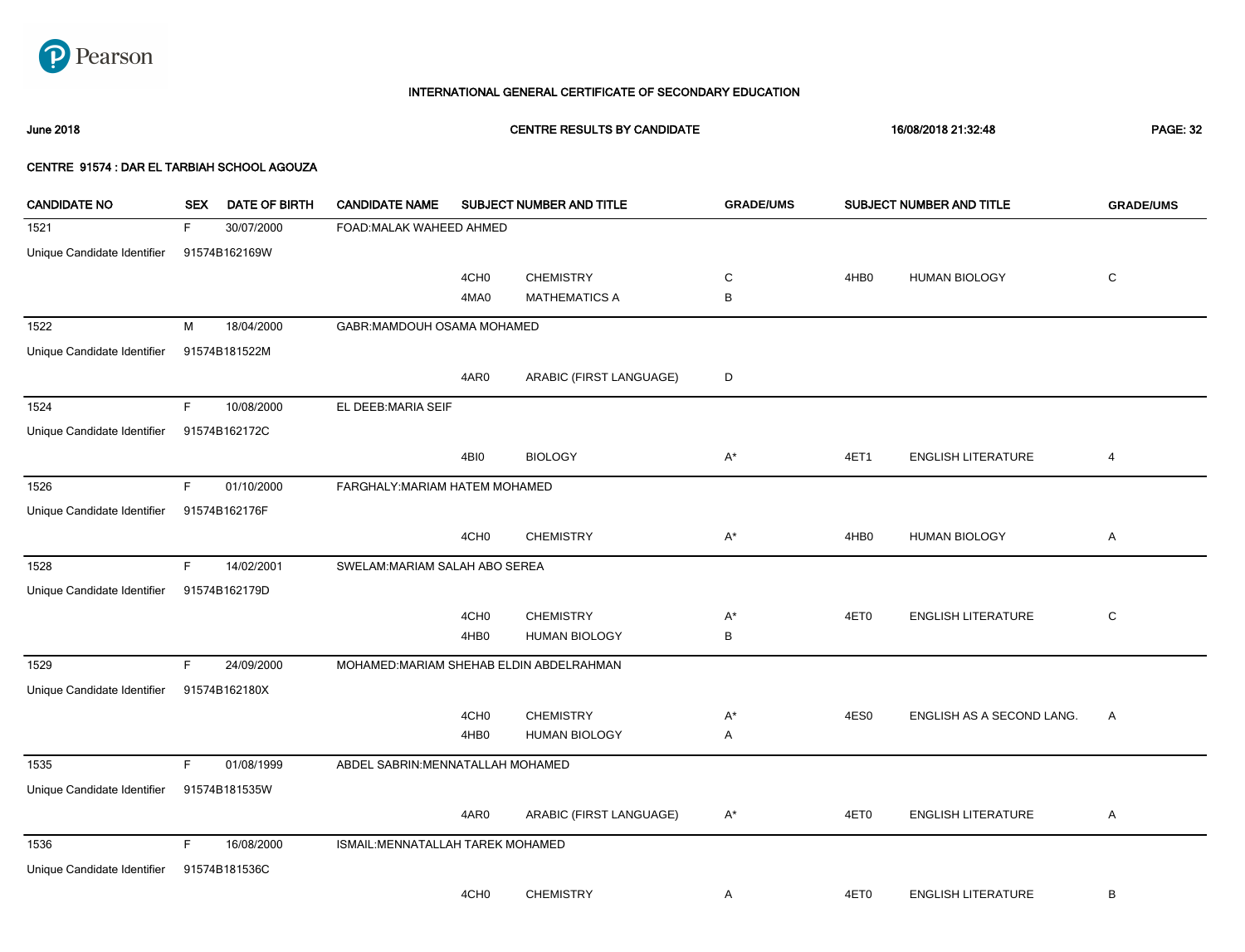

June 2018 CENTRE RESULTS BY CANDIDATE 16/08/2018 21:32:48 PAGE: 33

| <b>CANDIDATE NO</b>         | <b>SEX</b> | <b>DATE OF BIRTH</b> | <b>CANDIDATE NAME</b>                   |                  | SUBJECT NUMBER AND TITLE  | <b>GRADE/UMS</b> |                  | SUBJECT NUMBER AND TITLE  | <b>GRADE/UMS</b> |
|-----------------------------|------------|----------------------|-----------------------------------------|------------------|---------------------------|------------------|------------------|---------------------------|------------------|
| 1538                        | М          | 01/10/2000           | ASAAD: MOHAMED AMR MOHAMED MOHAMED      |                  |                           |                  |                  |                           |                  |
| Unique Candidate Identifier |            | 91574B162194H        |                                         |                  |                           |                  |                  |                           |                  |
|                             |            |                      |                                         | 4ES0             | ENGLISH AS A SECOND LANG. | B                |                  |                           |                  |
| 1539                        | М          | 10/11/2000           | ABDELWAHAB: MOHAMED HASSAN TAHSIN       |                  |                           |                  |                  |                           |                  |
| Unique Candidate Identifier |            | 91574B162195T        |                                         |                  |                           |                  |                  |                           |                  |
|                             |            |                      |                                         | 4BI0             | <b>BIOLOGY</b>            | Α                |                  |                           |                  |
| 1541                        | М          | 12/01/2000           | BADR: MOHAMED MOSTAFA SAAD              |                  |                           |                  |                  |                           |                  |
| Unique Candidate Identifier |            | 91574B162197F        |                                         |                  |                           |                  |                  |                           |                  |
|                             |            |                      |                                         | 4HB0             | <b>HUMAN BIOLOGY</b>      | $A^*$            |                  |                           |                  |
| 1542                        | М          | 02/06/2000           | MADBOULY: MOHAMED TAREK MOHAMED         |                  |                           |                  |                  |                           |                  |
| Unique Candidate Identifier |            | 91574B162198M        |                                         |                  |                           |                  |                  |                           |                  |
|                             |            |                      |                                         | 4BI0             | <b>BIOLOGY</b>            | $A^*$            | 4CH <sub>0</sub> | <b>CHEMISTRY</b>          | B                |
|                             |            |                      |                                         | 4HB <sub>0</sub> | <b>HUMAN BIOLOGY</b>      | В                |                  |                           |                  |
| 1544                        | M          | 30/05/2000           | HASSAN: MOSTAFA AHMED ABDEL HAMID AHMED |                  |                           |                  |                  |                           |                  |
| Unique Candidate Identifier |            | 91574B162201V        |                                         |                  |                           |                  |                  |                           |                  |
|                             |            |                      |                                         | 4BI0             | <b>BIOLOGY</b>            | $A^*$            |                  |                           |                  |
| 1545                        | М          | 11/04/2000           | AHMED: MOSTAFA MAHMOUD ABDEL AZIZ       |                  |                           |                  |                  |                           |                  |
| Unique Candidate Identifier |            | 91574B181545D        |                                         |                  |                           |                  |                  |                           |                  |
|                             |            |                      |                                         | 4ET0             | <b>ENGLISH LITERATURE</b> | B                |                  |                           |                  |
| 1546                        | М          | 12/12/2000           | BAYOUMI: MOSTAFA OMAR MOSTAFA ELSAYED   |                  |                           |                  |                  |                           |                  |
| Unique Candidate Identifier |            | 91574B162204R        |                                         |                  |                           |                  |                  |                           |                  |
|                             |            |                      |                                         | 4BI0             | <b>BIOLOGY</b>            | $A^*$            |                  |                           |                  |
| 1548                        | М          | 06/09/2000           | YOUSSEF: NAJIB TOUFIK NAJIB             |                  |                           |                  |                  |                           |                  |
| Unique Candidate Identifier |            | 91574B162209C        |                                         |                  |                           |                  |                  |                           |                  |
|                             |            |                      |                                         | 4CH <sub>0</sub> | <b>CHEMISTRY</b>          | В                | 4ES0             | ENGLISH AS A SECOND LANG. | Е                |
|                             |            |                      |                                         | 4HB <sub>0</sub> | <b>HUMAN BIOLOGY</b>      | D                |                  |                           |                  |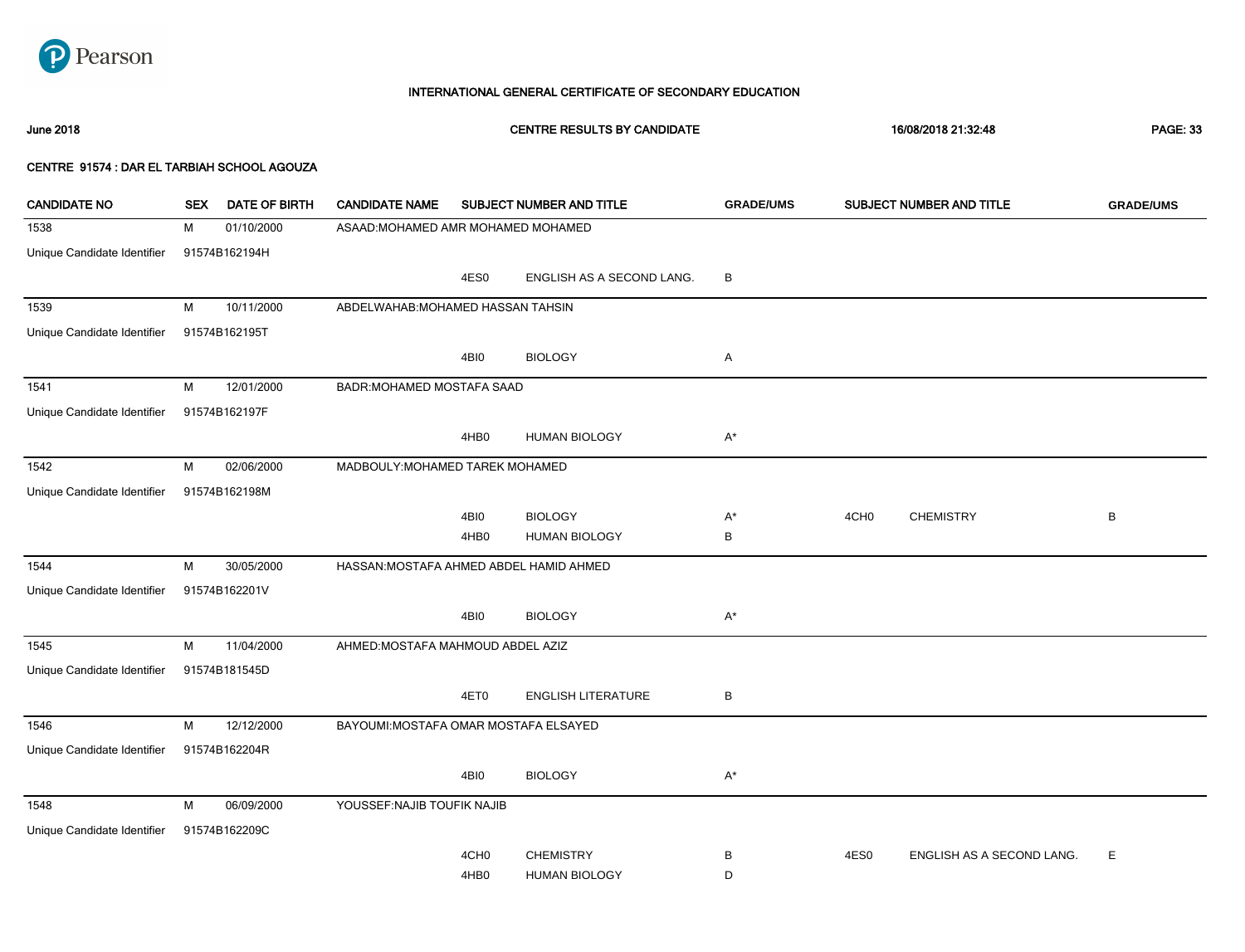

June 2018 CENTRE RESULTS BY CANDIDATE 16/08/2018 21:32:48 PAGE: 34

| <b>CANDIDATE NO</b>         | <b>SEX</b> | <b>DATE OF BIRTH</b> | <b>CANDIDATE NAME</b>                  |                  | SUBJECT NUMBER AND TITLE | <b>GRADE/UMS</b> |                  | SUBJECT NUMBER AND TITLE  | <b>GRADE/UMS</b> |
|-----------------------------|------------|----------------------|----------------------------------------|------------------|--------------------------|------------------|------------------|---------------------------|------------------|
| 1549                        | F.         | 15/01/2000           | ABD ALAZIZI: NARIMAN FAROUK GALAL      |                  |                          |                  |                  |                           |                  |
| Unique Candidate Identifier |            | 91574B162210W        |                                        |                  |                          |                  |                  |                           |                  |
|                             |            |                      |                                        | 4HB0             | <b>HUMAN BIOLOGY</b>     | C                |                  |                           |                  |
| 1552                        | M          | 06/12/1999           | AL SHARKAWY: OMAR ABDALLAH ABDEL HALIM |                  |                          |                  |                  |                           |                  |
| Unique Candidate Identifier |            | 91574B162214A        |                                        |                  |                          |                  |                  |                           |                  |
|                             |            |                      |                                        | 4CH <sub>0</sub> | <b>CHEMISTRY</b>         | в                | 4ET0             | <b>ENGLISH LITERATURE</b> | В                |
| 1553                        | M          | 25/10/2000           | ZAKI: OMAR ESLAM ABDEL HAMID           |                  |                          |                  |                  |                           |                  |
| Unique Candidate Identifier |            | 91574B162215F        |                                        |                  |                          |                  |                  |                           |                  |
|                             |            |                      |                                        | 4CH <sub>0</sub> | <b>CHEMISTRY</b>         | C                | 4ET0             | <b>ENGLISH LITERATURE</b> | B                |
| 1558                        | F.         | 10/07/2000           | SOLIMAN: RANEEN SAMY HASSAN            |                  |                          |                  |                  |                           |                  |
| Unique Candidate Identifier |            | 91574B170349L        |                                        |                  |                          |                  |                  |                           |                  |
|                             |            |                      |                                        | 4AR0             | ARABIC (FIRST LANGUAGE)  | A*               | 4ET0             | <b>ENGLISH LITERATURE</b> | $\mathsf{A}$     |
|                             |            |                      |                                        | 4MA0             | <b>MATHEMATICS A</b>     | Α                |                  |                           |                  |
| 1560                        | F.         | 29/10/2000           | YOUSSEF: RAWAN KHALED HASSAN           |                  |                          |                  |                  |                           |                  |
| Unique Candidate Identifier |            | 91574B162224G        |                                        |                  |                          |                  |                  |                           |                  |
|                             |            |                      |                                        | 4BI0             | <b>BIOLOGY</b>           | $A^*$            | 4CH <sub>0</sub> | <b>CHEMISTRY</b>          | Α                |
| 1561                        | F.         | 01/09/2000           | HASHEM:RAWAN MOHAMED MAHMOUD           |                  |                          |                  |                  |                           |                  |
| Unique Candidate Identifier |            | 91574B162225R        |                                        |                  |                          |                  |                  |                           |                  |
|                             |            |                      |                                        | 4AR0             | ARABIC (FIRST LANGUAGE)  | A*               | 4BI0             | <b>BIOLOGY</b>            | $A^*$            |
|                             |            |                      |                                        | 4CH <sub>0</sub> | <b>CHEMISTRY</b>         | A*               |                  |                           |                  |
| 1563                        | F.         | 18/01/2001           | SALAH EL DIN: SALMA KHALED MOHAMED     |                  |                          |                  |                  |                           |                  |
| Unique Candidate Identifier |            | 91574B162230L        |                                        |                  |                          |                  |                  |                           |                  |
|                             |            |                      |                                        | 4HB <sub>0</sub> | <b>HUMAN BIOLOGY</b>     | В                |                  |                           |                  |
| 1566                        | F.         | 06/07/2000           | ELSAYED: SALMA SHERIF                  |                  |                          |                  |                  |                           |                  |
| Unique Candidate Identifier |            | 91574B162233H        |                                        |                  |                          |                  |                  |                           |                  |
|                             |            |                      |                                        | 4BI0             | <b>BIOLOGY</b>           | A*               | 4MA0             | <b>MATHEMATICS A</b>      | A                |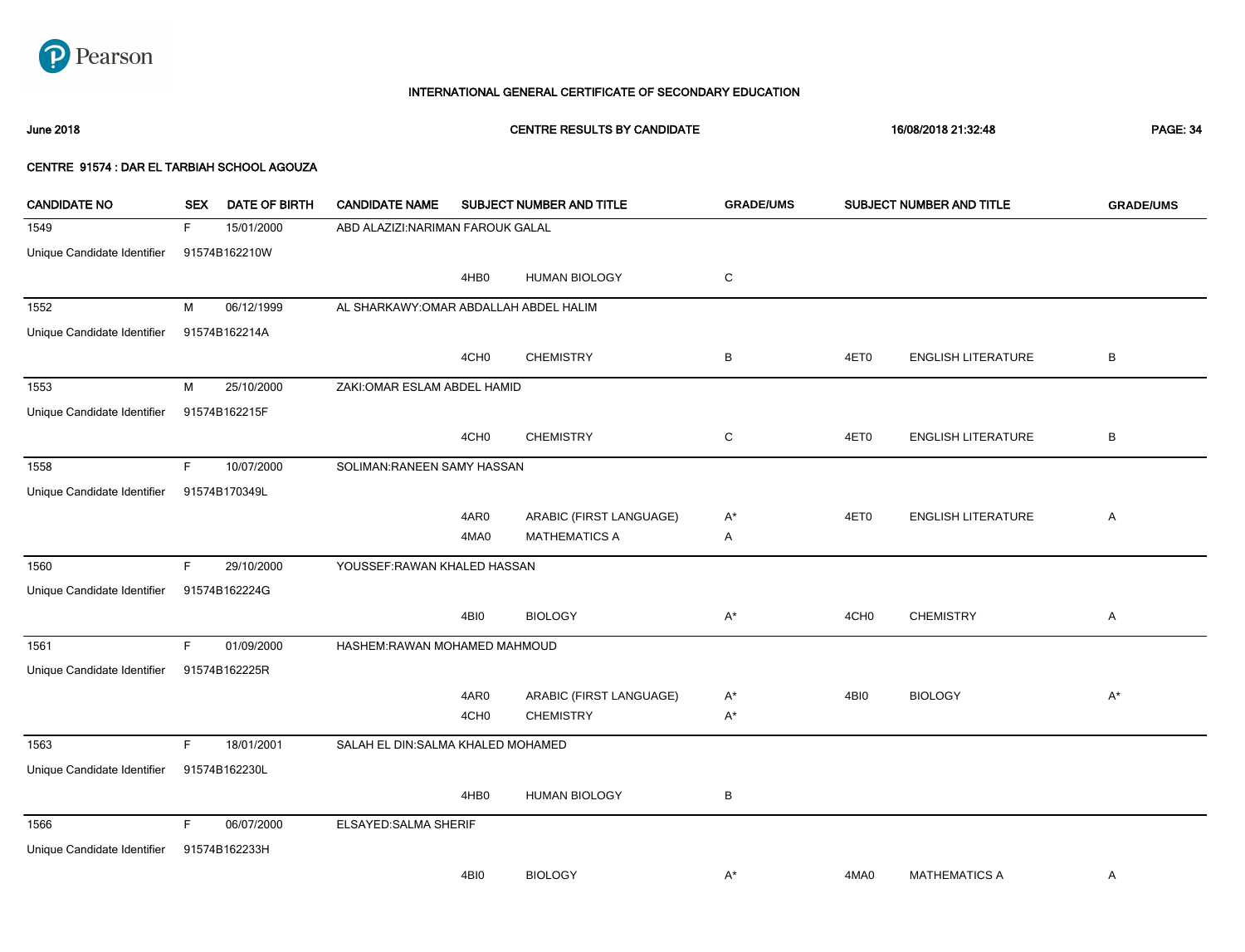

# June 2018 CENTRE RESULTS BY CANDIDATE 16/08/2018 21:32:48 PAGE: 35

| <b>CANDIDATE NO</b>         | <b>SEX</b> | <b>DATE OF BIRTH</b> | <b>CANDIDATE NAME</b>                   |                  | SUBJECT NUMBER AND TITLE | <b>GRADE/UMS</b> |                  | SUBJECT NUMBER AND TITLE  | <b>GRADE/UMS</b> |
|-----------------------------|------------|----------------------|-----------------------------------------|------------------|--------------------------|------------------|------------------|---------------------------|------------------|
| 1567                        | F.         | 31/07/2000           | ELMENSHAWY: SALMA YOUSSRY AHMED         |                  |                          |                  |                  |                           |                  |
| Unique Candidate Identifier |            | 91574B181567K        |                                         |                  |                          |                  |                  |                           |                  |
|                             |            |                      |                                         | 4BI0             | <b>BIOLOGY</b>           | A*               |                  |                           |                  |
| 1570                        | F.         | 01/07/2000           | SAMIR: SARA GEORGE                      |                  |                          |                  |                  |                           |                  |
| Unique Candidate Identifier |            | 91574B181570V        |                                         |                  |                          |                  |                  |                           |                  |
|                             |            |                      |                                         | 4BI0             | <b>BIOLOGY</b>           | D                |                  |                           |                  |
| 1571                        | F          | 13/11/1999           | ELSERSEI: SARA MOHAMED AHMED HUSSIEN    |                  |                          |                  |                  |                           |                  |
| Unique Candidate Identifier |            | 91574B162280F        |                                         |                  |                          |                  |                  |                           |                  |
|                             |            |                      |                                         | 4CH <sub>0</sub> | <b>CHEMISTRY</b>         | $A^*$            |                  |                           |                  |
| 1573                        | F.         | 12/06/2000           | MEHANNA: SARAH MOHAMED                  |                  |                          |                  |                  |                           |                  |
| Unique Candidate Identifier |            | 91574B162239D        |                                         |                  |                          |                  |                  |                           |                  |
|                             |            |                      |                                         | 4HB0             | <b>HUMAN BIOLOGY</b>     | В                |                  |                           |                  |
| 1574                        | M          | 16/07/2000           | EL MANADILY: SEIF EL DIN MAGED MOUSTAFA |                  |                          |                  |                  |                           |                  |
| Unique Candidate Identifier |            | 91574B181574Y        |                                         |                  |                          |                  |                  |                           |                  |
|                             |            |                      |                                         | 4AR0             | ARABIC (FIRST LANGUAGE)  | C                |                  |                           |                  |
| 1575                        | F.         | 01/11/1999           | EBRAHIM: SHAHENDA EBRAHIM YOUSSEF       |                  |                          |                  |                  |                           |                  |
| Unique Candidate Identifier |            | 91574B162241D        |                                         |                  |                          |                  |                  |                           |                  |
|                             |            |                      |                                         | 4BI0             | <b>BIOLOGY</b>           | $A^*$            | 4CH <sub>0</sub> | <b>CHEMISTRY</b>          | В                |
| 1576                        | F.         | 26/04/2000           | SHAMS ELDIN: SOHAILA AHMED MOHAMED      |                  |                          |                  |                  |                           |                  |
| Unique Candidate Identifier |            | 91574B181576L        |                                         |                  |                          |                  |                  |                           |                  |
|                             |            |                      |                                         | 4CH <sub>0</sub> | <b>CHEMISTRY</b>         | Е                |                  |                           |                  |
| 1577                        | F.         | 01/01/2000           | ABDELALEEM: SOHAILA HESHAM              |                  |                          |                  |                  |                           |                  |
| Unique Candidate Identifier |            | 91574B181577W        |                                         |                  |                          |                  |                  |                           |                  |
|                             |            |                      |                                         | 4CH <sub>0</sub> | <b>CHEMISTRY</b>         | C                | 4ET0             | <b>ENGLISH LITERATURE</b> | В                |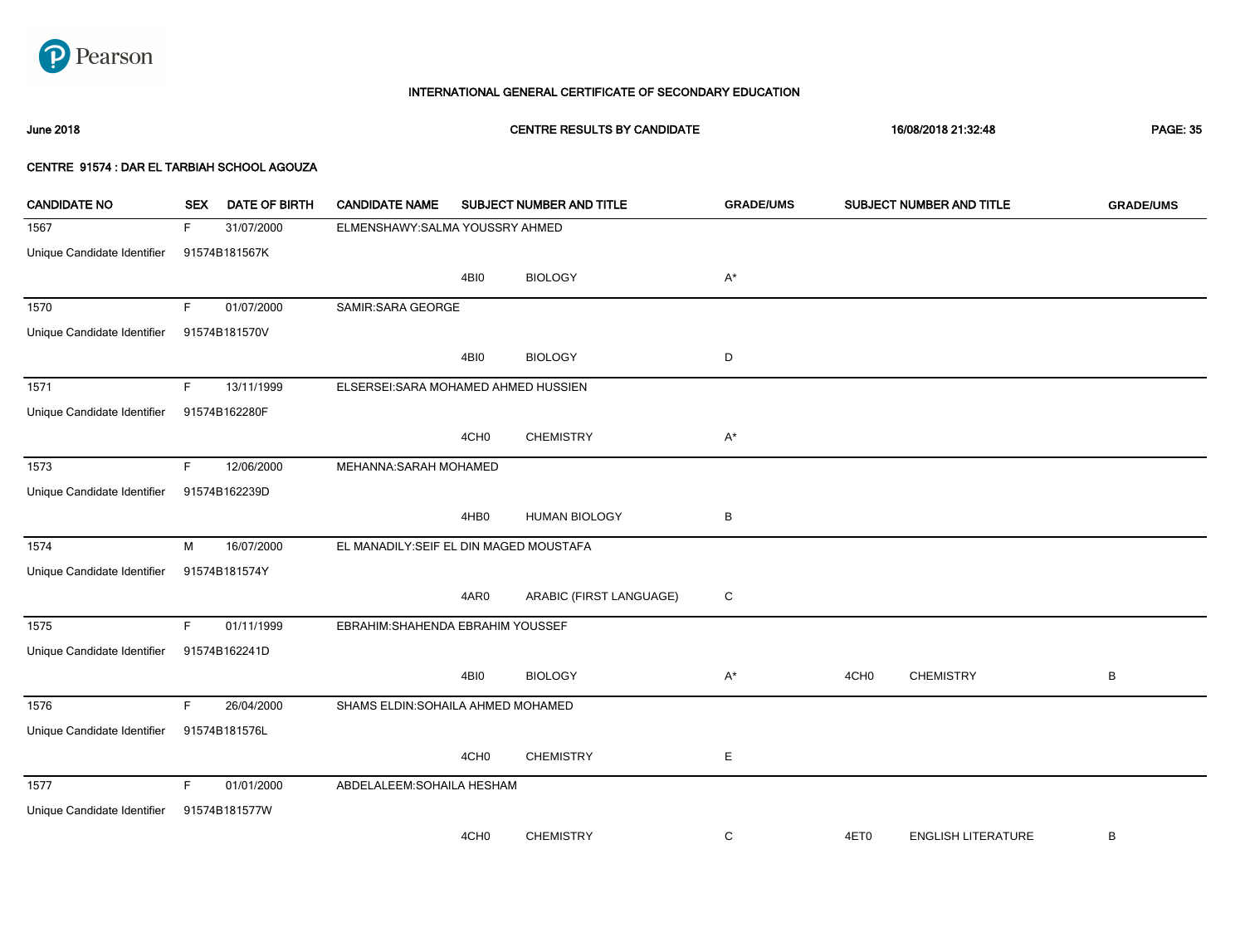

June 2018 CENTRE RESULTS BY CANDIDATE 16/08/2018 21:32:48 PAGE: 36

| <b>CANDIDATE NO</b>         | <b>SEX</b> | <b>DATE OF BIRTH</b> | <b>CANDIDATE NAME</b>                  |                  | SUBJECT NUMBER AND TITLE  | <b>GRADE/UMS</b> |                  | SUBJECT NUMBER AND TITLE  | <b>GRADE/UMS</b> |
|-----------------------------|------------|----------------------|----------------------------------------|------------------|---------------------------|------------------|------------------|---------------------------|------------------|
| 1578                        | F.         | 02/12/2000           | HASSAN: SOHAYLA ESSAM MUHAMMAD         |                  |                           |                  |                  |                           |                  |
| Unique Candidate Identifier |            | 91574B162246R        |                                        |                  |                           |                  |                  |                           |                  |
|                             |            |                      |                                        | 4BI0             | <b>BIOLOGY</b>            | $A^*$            | 4ES0             | ENGLISH AS A SECOND LANG. | Α                |
| 1579                        | F.         | 01/01/2000           | ABDALGHANY: SONDOS OSAMA               |                  |                           |                  |                  |                           |                  |
| Unique Candidate Identifier |            | 91574B181579H        |                                        |                  |                           |                  |                  |                           |                  |
|                             |            |                      |                                        | 4AR0             | ARABIC (FIRST LANGUAGE)   | Α                | 4BI0             | <b>BIOLOGY</b>            | X                |
|                             |            |                      |                                        | 4ET0             | <b>ENGLISH LITERATURE</b> | В                | 4HB <sub>0</sub> | <b>HUMAN BIOLOGY</b>      | В                |
| 1580                        | F.         | 25/05/2000           | IBRAHIM:TASSNIM KHALED MOHAMED HASSAN  |                  |                           |                  |                  |                           |                  |
| Unique Candidate Identifier |            | 91574B181580C        |                                        |                  |                           |                  |                  |                           |                  |
|                             |            |                      |                                        | 4CH <sub>0</sub> | <b>CHEMISTRY</b>          | $A^*$            | 4ET0             | <b>ENGLISH LITERATURE</b> | B                |
|                             |            |                      |                                        | 4MA0             | <b>MATHEMATICS A</b>      | Α                |                  |                           |                  |
| 1582                        | M          | 02/12/1999           | ABD EL FATAH: YAHYA AHMED SAID         |                  |                           |                  |                  |                           |                  |
| Unique Candidate Identifier |            | 91574B181582T        |                                        |                  |                           |                  |                  |                           |                  |
|                             |            |                      |                                        | 4ET0             | <b>ENGLISH LITERATURE</b> | Α                |                  |                           |                  |
| 1585                        | F.         | 01/10/2000           | ABO MOSALAM: YASMINA ABD EL RAUF       |                  |                           |                  |                  |                           |                  |
| Unique Candidate Identifier |            | 91574B162253C        |                                        |                  |                           |                  |                  |                           |                  |
|                             |            |                      |                                        | 4ES0             | ENGLISH AS A SECOND LANG. | В                |                  |                           |                  |
| 1586                        | F          | 02/11/2000           | ABOTABL: YASMINE ADEL EISA MOHAMED     |                  |                           |                  |                  |                           |                  |
| Unique Candidate Identifier |            | 91574B181586X        |                                        |                  |                           |                  |                  |                           |                  |
|                             |            |                      |                                        | 4CH <sub>0</sub> | <b>CHEMISTRY</b>          | $\mathbf C$      | 4ET0             | <b>ENGLISH LITERATURE</b> | $\mathsf{E}\#$   |
| 1588                        | M          | 07/09/2000           | IBRAHIM: YOUSSEF HOSAM ABDEL HADI      |                  |                           |                  |                  |                           |                  |
| Unique Candidate Identifier |            | 91574B162258M        |                                        |                  |                           |                  |                  |                           |                  |
|                             |            |                      |                                        | 4HB0             | <b>HUMAN BIOLOGY</b>      | Α                |                  |                           |                  |
| 1590                        | M          | 03/05/2000           | SEDKY: YOUSSEF MOHAMED MOHAMED MOHAMED |                  |                           |                  |                  |                           |                  |
| Unique Candidate Identifier |            | 91574B162261X        |                                        |                  |                           |                  |                  |                           |                  |
|                             |            |                      |                                        | 4HB <sub>0</sub> | <b>HUMAN BIOLOGY</b>      | С                |                  |                           |                  |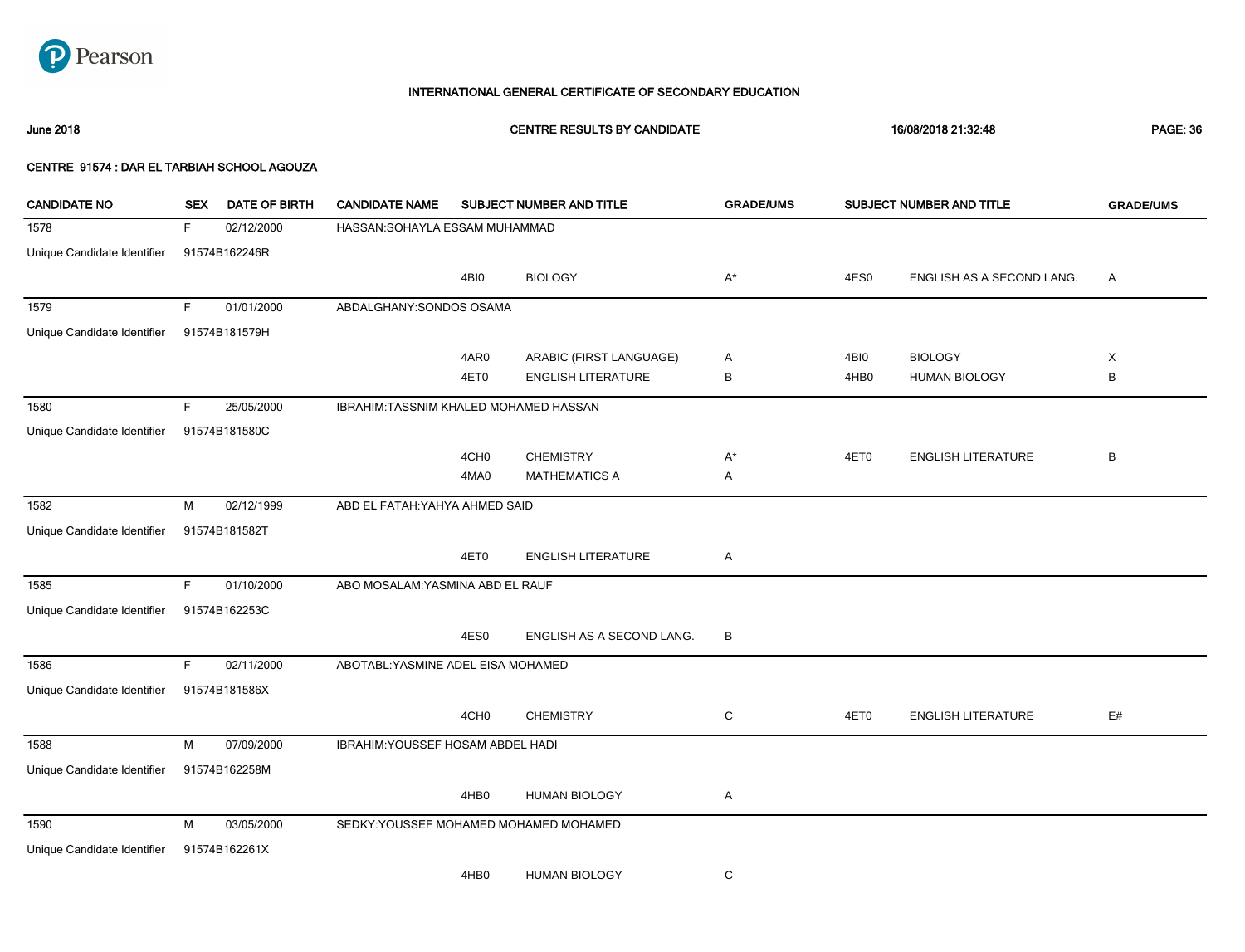

# 1591 F 19/04/2000 TAWFIK:ZEINA ASHRAF Unique Candidate Identifier 91574B181591V 4ES0 ENGLISH AS A SECOND LANG. A 1592 M 15/05/1998 KHALIFA:ABDELRAHMAN ALI ESSAM Unique Candidate Identifier 91574B181592B 4HB0 HUMAN BIOLOGY C 1593 M 05/12/1998 AHMED:ABDELRAHMAN SHERIF MAHROUS Unique Candidate Identifier 91574B181593G 4CH0 CHEMISTRY U 4ET0 ENGLISH LITERATURE D 1595 F 11/06/2000 ABDELGAWAD:ALAA AHMED KHAMIS ALY Unique Candidate Identifier 91574B161545C 4HI0 HISTORY A 4MA0 MATHEMATICS A A 1596 F 22/02/2000 MOHAMED:ALYAA AMR ABD EL AZIZ Unique Candidate Identifier 91574B181596E 4CH0 CHEMISTRY D 1597 M 21/01/1998 EL SHABORY:AMR MOHAMED SALAH EL MAHDY Unique Candidate Identifier 91574B181597L 4AR0 ARABIC (FIRST LANGUAGE) B 1598 F 23/05/1999 SABER:SHDW SHERIF Unique Candidate Identifier 91574B181598W 4BI0 BIOLOGY U 4ES0 ENGLISH AS A SECOND LANG. U 4CH0 CHEMISTRY G 4MA0 MATHEMATICS A E 1599 M 24/07/1999 ZAKI:YOUSSEF EHAB KAMAL Unique Candidate Identifier 91574B181599C June 2018 CENTRE RESULTS BY CANDIDATE 16/08/2018 21:32:48 PAGE: 37 CENTRE 91574 : DAR EL TARBIAH SCHOOL AGOUZA CANDIDATE NO SEX DATE OF BIRTH CANDIDATE NAME SUBJECT NUMBER AND TITLE **GRADE/UMS** SUBJECT NUMBER AND TITLE **GRADE/UMS**

4AR0 ARABIC (FIRST LANGUAGE) B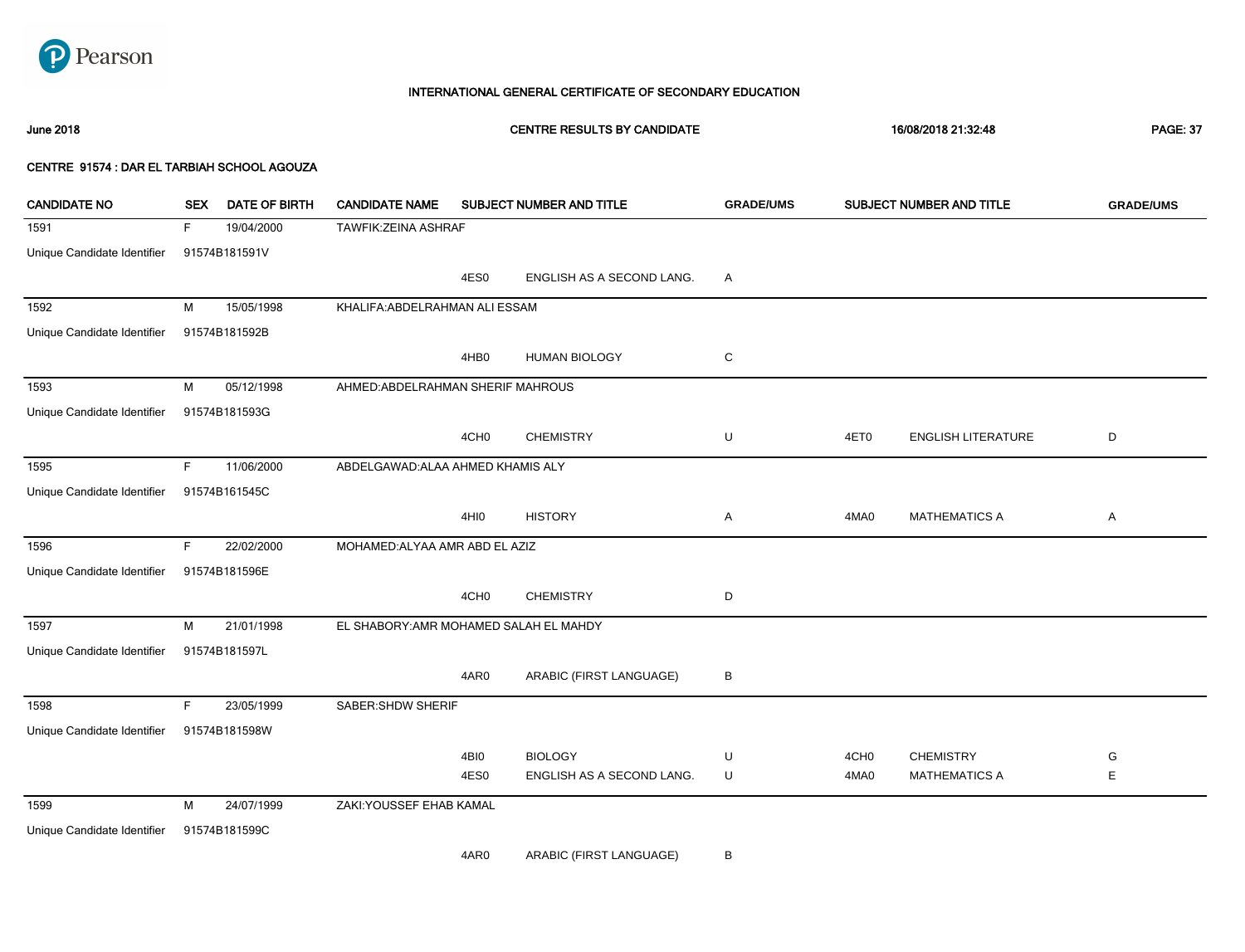

# June 2018 CENTRE RESULTS BY CANDIDATE 16/08/2018 21:32:48 PAGE: 38

| <b>CANDIDATE NO</b>         | <b>SEX</b> | <b>DATE OF BIRTH</b> | <b>CANDIDATE NAME</b>               |      | SUBJECT NUMBER AND TITLE  | <b>GRADE/UMS</b> |      | SUBJECT NUMBER AND TITLE  | <b>GRADE/UMS</b> |
|-----------------------------|------------|----------------------|-------------------------------------|------|---------------------------|------------------|------|---------------------------|------------------|
| 1600                        | М          | 09/01/2000           | ABU BAKKER: ZYAD WAEL               |      |                           |                  |      |                           |                  |
| Unique Candidate Identifier |            | 91574B181600T        |                                     |      |                           |                  |      |                           |                  |
|                             |            |                      |                                     | 4ET0 | <b>ENGLISH LITERATURE</b> | C                |      |                           |                  |
| 1606                        | F.         | 08/06/2001           | ZAKI: YOUSRA AMR ABDEL HAMID        |      |                           |                  |      |                           |                  |
| Unique Candidate Identifier |            | 91574B170134X        |                                     |      |                           |                  |      |                           |                  |
|                             |            |                      |                                     | 4BI0 | <b>BIOLOGY</b>            | $A^*$            |      |                           |                  |
| 1607                        | M          | 10/03/2001           | AHMED: YOUSSEF HESHAM AHMED         |      |                           |                  |      |                           |                  |
| Unique Candidate Identifier |            | 91574B170165E        |                                     |      |                           |                  |      |                           |                  |
|                             |            |                      |                                     | 4ET0 | <b>ENGLISH LITERATURE</b> | $\mathbf C$      |      |                           |                  |
| 1608                        | M          | 18/08/2001           | ZALAT: ABDEL RAHMAN ADEL HASSAN     |      |                           |                  |      |                           |                  |
| Unique Candidate Identifier |            | 91574B170030F        |                                     |      |                           |                  |      |                           |                  |
|                             |            |                      |                                     | 4BI0 | <b>BIOLOGY</b>            | в                | 4MA0 | <b>MATHEMATICS A</b>      | В                |
| 1609                        | M          | 12/08/2001           | MAHMOUD: ABDEL RAHMAN MAGDY MOSTAFA |      |                           |                  |      |                           |                  |
| Unique Candidate Identifier |            | 91574B170024C        |                                     |      |                           |                  |      |                           |                  |
|                             |            |                      |                                     | 4MA0 | <b>MATHEMATICS A</b>      | Α                |      |                           |                  |
| 1611                        | F.         | 28/05/2001           | ABDEL MOTALEB:AGYAD SAYED SAYED     |      |                           |                  |      |                           |                  |
| Unique Candidate Identifier |            | 91574B181611G        |                                     |      |                           |                  |      |                           |                  |
|                             |            |                      |                                     | 4AR0 | ARABIC (FIRST LANGUAGE)   | C                |      |                           |                  |
| 1612                        | M          | 24/07/2001           | EL ANSARY: AHMED ANAS AHMED         |      |                           |                  |      |                           |                  |
| Unique Candidate Identifier |            | 91634B170001F        |                                     |      |                           |                  |      |                           |                  |
|                             |            |                      |                                     | 4ES0 | ENGLISH AS A SECOND LANG. | B                |      |                           |                  |
| 1613                        | M          | 26/09/2001           | EL TOUNI: AHMED ASHRAF AHMED        |      |                           |                  |      |                           |                  |
| Unique Candidate Identifier |            | 91574B170019E        |                                     |      |                           |                  |      |                           |                  |
|                             |            |                      |                                     | 4AR0 | ARABIC (FIRST LANGUAGE)   | A*               | 4ET1 | <b>ENGLISH LITERATURE</b> | 6                |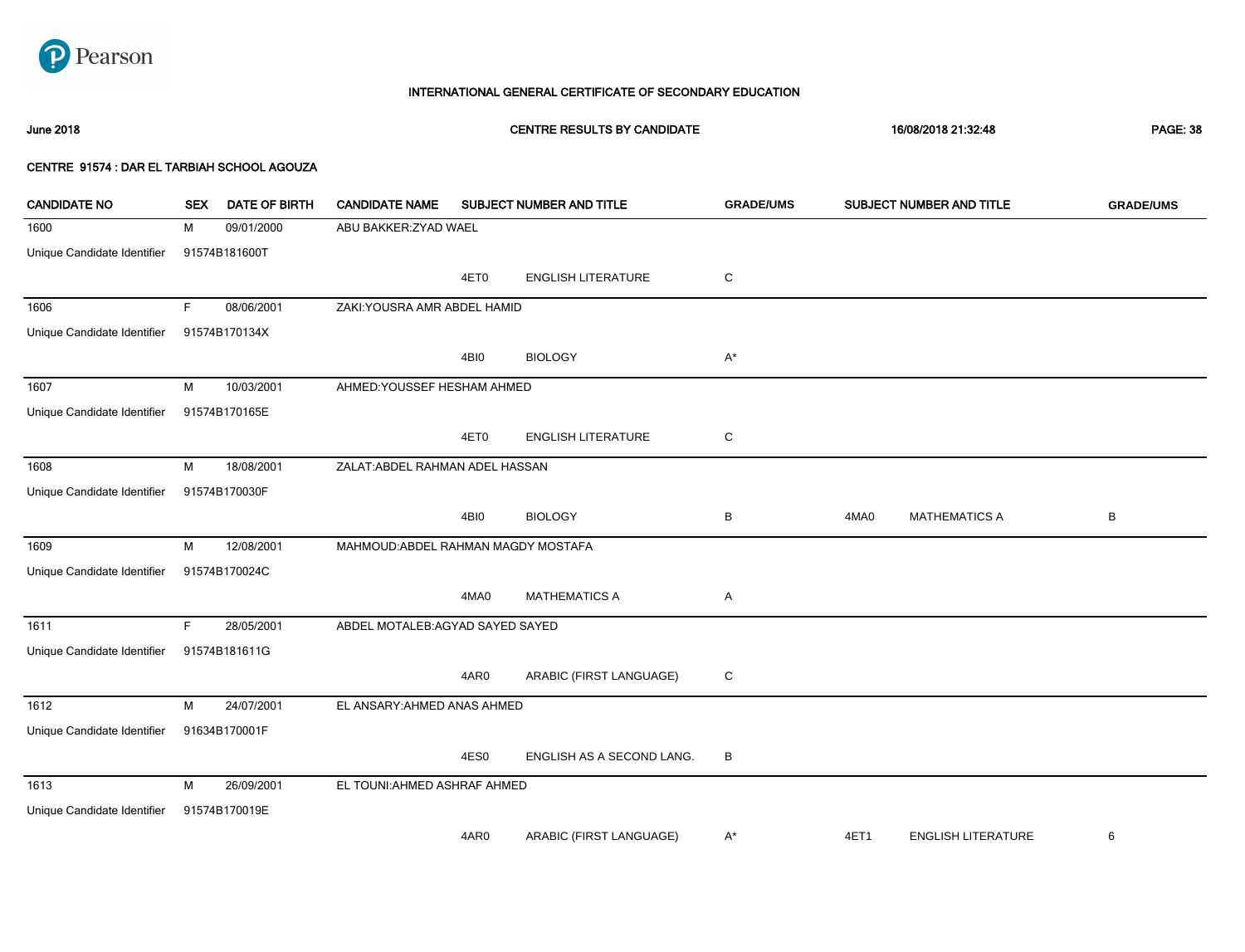

June 2018 CENTRE RESULTS BY CANDIDATE 16/08/2018 21:32:48 PAGE: 39

| <b>CANDIDATE NO</b>         | <b>SEX</b>  | <b>DATE OF BIRTH</b> | <b>CANDIDATE NAME</b>               |                  | SUBJECT NUMBER AND TITLE  | <b>GRADE/UMS</b> |      | SUBJECT NUMBER AND TITLE  | <b>GRADE/UMS</b> |
|-----------------------------|-------------|----------------------|-------------------------------------|------------------|---------------------------|------------------|------|---------------------------|------------------|
| 1614                        | М           | 09/06/2001           | IBRAHIM: AHMED HESHAM               |                  |                           |                  |      |                           |                  |
| Unique Candidate Identifier |             | 91574B170025H        |                                     |                  |                           |                  |      |                           |                  |
|                             |             |                      |                                     | 4CH <sub>0</sub> | <b>CHEMISTRY</b>          | A                | 4ES0 | ENGLISH AS A SECOND LANG. | C                |
| 1615                        | м           | 01/03/2001           | EL TAMAWY: AHMED HOSSAM             |                  |                           |                  |      |                           |                  |
| Unique Candidate Identifier |             | 91574B170011X        |                                     |                  |                           |                  |      |                           |                  |
|                             |             |                      |                                     | 4ET0             | <b>ENGLISH LITERATURE</b> | Α                |      |                           |                  |
| 1616                        | М           | 25/05/2001           | ROSHDY: AHMED MOHAMED               |                  |                           |                  |      |                           |                  |
| Unique Candidate Identifier |             | 91574B170003C        |                                     |                  |                           |                  |      |                           |                  |
|                             |             |                      |                                     | 4HB0             | <b>HUMAN BIOLOGY</b>      | $A^*$            |      |                           |                  |
| 1618                        | М           | 04/09/2001           | ABDELSAMAD: AHMED WALID MOHAMED     |                  |                           |                  |      |                           |                  |
| Unique Candidate Identifier |             | 91574B170040R        |                                     |                  |                           |                  |      |                           |                  |
|                             |             |                      |                                     | 4HB0             | <b>HUMAN BIOLOGY</b>      | В                |      |                           |                  |
| 1620                        | м           | 26/05/2001           | MAHER: ALI MOHAMED                  |                  |                           |                  |      |                           |                  |
| Unique Candidate Identifier |             | 91574B170020Y        |                                     |                  |                           |                  |      |                           |                  |
|                             |             |                      |                                     | 4BI0             | <b>BIOLOGY</b>            | ${\rm C}$        |      |                           |                  |
| 1621                        | М           | 31/03/2001           | ELGENDY: ALI WAEL ABDELLATIF RAGHEB |                  |                           |                  |      |                           |                  |
| Unique Candidate Identifier |             | 91574B170004H        |                                     |                  |                           |                  |      |                           |                  |
|                             |             |                      |                                     | 4ES0             | ENGLISH AS A SECOND LANG. | Α                |      |                           |                  |
| 1622                        | $\mathsf F$ | 07/07/2001           | AZMY: ALIAA EHAB AHMED MAHER        |                  |                           |                  |      |                           |                  |
| Unique Candidate Identifier |             | 91574B170021E        |                                     |                  |                           |                  |      |                           |                  |
|                             |             |                      |                                     | 4BI0             | <b>BIOLOGY</b>            | $A^*$            |      |                           |                  |
| 1623                        | F           | 24/04/2001           | ZEYADY: ALIAA HANY GAMIL FOUAD      |                  |                           |                  |      |                           |                  |
| Unique Candidate Identifier |             | 91574B181623F        |                                     |                  |                           |                  |      |                           |                  |
|                             |             |                      |                                     | 4BI0             | <b>BIOLOGY</b>            | $A^*$            |      |                           |                  |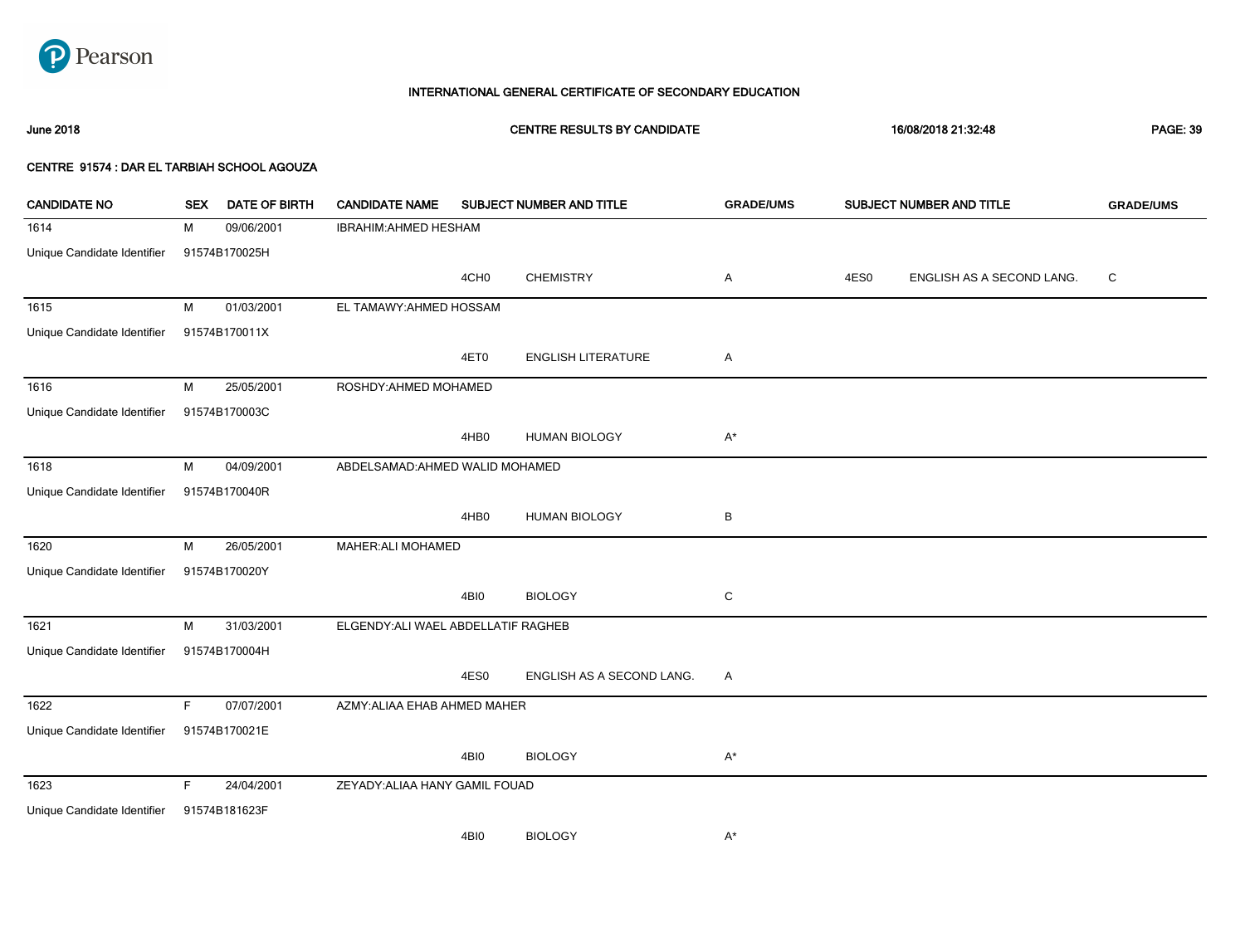

June 2018 CENTRE RESULTS BY CANDIDATE 16/08/2018 21:32:48 PAGE: 40

### CENTRE 91574 : DAR EL TARBIAH SCHOOL AGOUZA

| <b>CANDIDATE NO</b>         | <b>SEX</b> | <b>DATE OF BIRTH</b> | <b>CANDIDATE NAME</b>                 |                       | SUBJECT NUMBER AND TITLE          | <b>GRADE/UMS</b><br>SUBJECT NUMBER AND TITLE |                  |                           | <b>GRADE/UMS</b> |
|-----------------------------|------------|----------------------|---------------------------------------|-----------------------|-----------------------------------|----------------------------------------------|------------------|---------------------------|------------------|
| 1626                        | М          | 20/10/2000           | MOHAMED: AMR YASSER BAKR              |                       |                                   |                                              |                  |                           |                  |
| Unique Candidate Identifier |            | 91574B170022L        |                                       |                       |                                   |                                              |                  |                           |                  |
|                             |            |                      |                                       | 4AR0                  | ARABIC (FIRST LANGUAGE)           | Α                                            | 4CH <sub>0</sub> | <b>CHEMISTRY</b>          | $A^*$            |
| 1629                        | м          | 27/02/2002           | AFIFI: BAHER MAMDOUH                  |                       |                                   |                                              |                  |                           |                  |
| Unique Candidate Identifier |            | 91574B170029M        |                                       |                       |                                   |                                              |                  |                           |                  |
|                             |            |                      |                                       | 4HB0                  | <b>HUMAN BIOLOGY</b>              | $\mathsf{A}^\star$                           |                  |                           |                  |
| 1630                        | F.         | 04/08/2001           | HASSAN: BASSANT KHALED MAHMOOD        |                       |                                   |                                              |                  |                           |                  |
| Unique Candidate Identifier |            | 91574B181630V        |                                       |                       |                                   |                                              |                  |                           |                  |
|                             |            |                      |                                       | 4BI0                  | <b>BIOLOGY</b>                    | F                                            | 4CH <sub>0</sub> | <b>CHEMISTRY</b>          | G                |
|                             |            |                      |                                       | 4ES0                  | ENGLISH AS A SECOND LANG.         | G                                            |                  |                           |                  |
| 1632                        | М          | 15/08/2001           | BELAL: BELAL OSAMA MOHAMED            |                       |                                   |                                              |                  |                           |                  |
| Unique Candidate Identifier |            | 91574B181632G        |                                       |                       |                                   |                                              |                  |                           |                  |
|                             |            |                      |                                       | 4AR0                  | ARABIC (FIRST LANGUAGE)           | В                                            | 4BI0             | <b>BIOLOGY</b>            | G                |
|                             |            |                      |                                       | 4CH <sub>0</sub>      | <b>CHEMISTRY</b>                  | G                                            | 4ET0             | <b>ENGLISH LITERATURE</b> | C                |
|                             |            |                      |                                       | 4MA0                  | <b>MATHEMATICS A</b>              | C                                            |                  |                           |                  |
| 1633                        | М          | 06/11/2000           | SAMIR: BESHOY MAGED                   |                       |                                   |                                              |                  |                           |                  |
| Unique Candidate Identifier |            | 91574B181633R        |                                       |                       |                                   |                                              |                  |                           |                  |
|                             |            |                      |                                       | 4AR0                  | ARABIC (FIRST LANGUAGE)           | D                                            | 4CH <sub>0</sub> | <b>CHEMISTRY</b>          | D                |
|                             |            |                      |                                       | 4ES0                  | ENGLISH AS A SECOND LANG.         | Е                                            |                  |                           |                  |
| 1637                        | М          | 16/07/2001           | ELDEEB:ESLAM USAMA MOHAMED            |                       |                                   |                                              |                  |                           |                  |
| Unique Candidate Identifier |            | 91555B170051K        |                                       |                       |                                   |                                              |                  |                           |                  |
|                             |            |                      |                                       | 4BI0                  | <b>BIOLOGY</b>                    | В                                            | 4CH <sub>0</sub> | <b>CHEMISTRY</b>          | D                |
| 1638                        | F          | 06/11/2000           | EL NAGGAR: ESRAA ABDEL NASSER MOHAMED |                       |                                   |                                              |                  |                           |                  |
| Unique Candidate Identifier |            | 91574B170007F        |                                       |                       |                                   |                                              |                  |                           |                  |
|                             |            |                      |                                       | $\cdot$ $\sim$ $\sim$ | $1.51510 \times 10.0711101110001$ |                                              |                  |                           |                  |

4AR0 ARABIC (FIRST LANGUAGE) B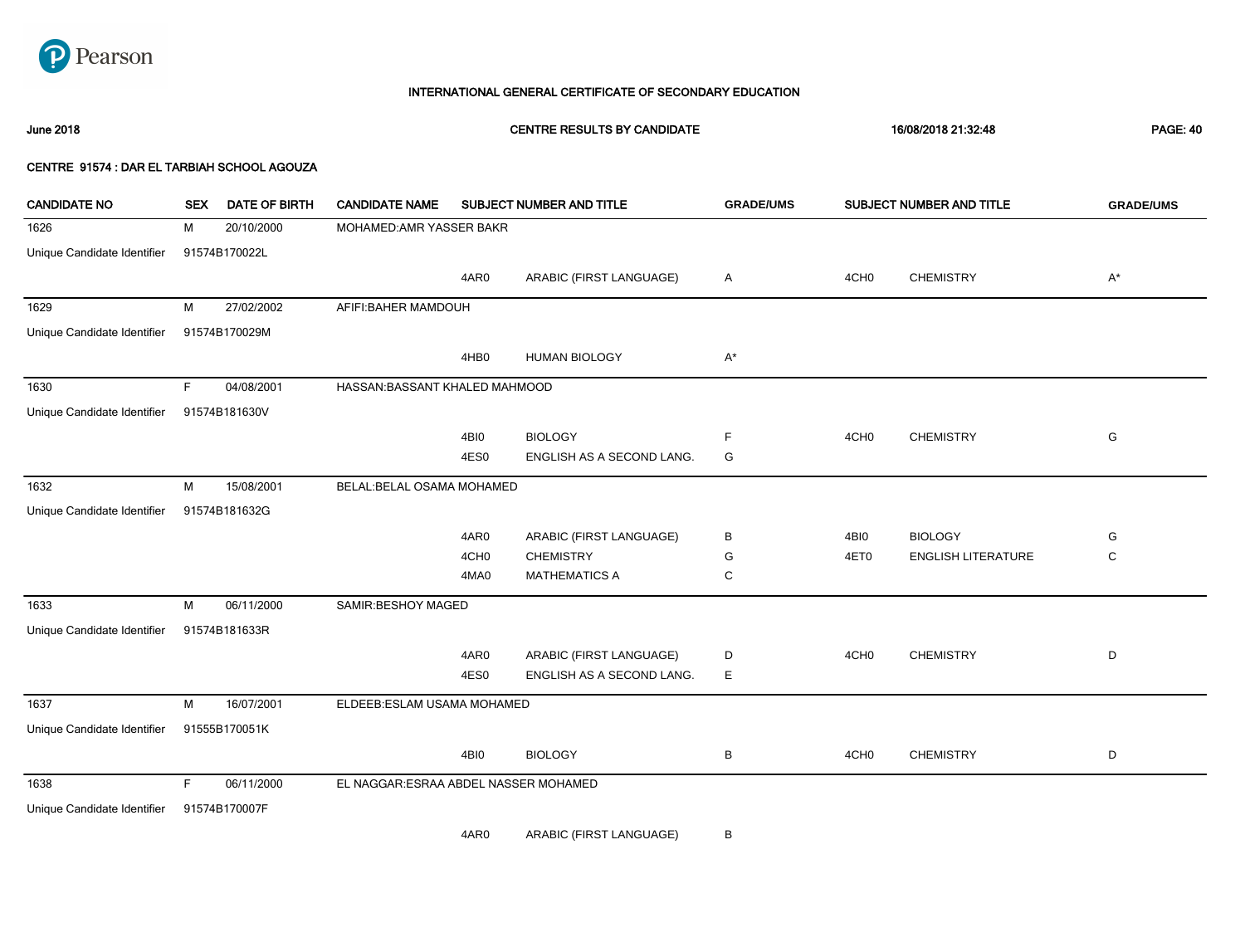

# 1639 F 07/03/2001 ELBENDARY:FADILA AHMED Unique Candidate Identifier 91574B170038R 4HB0 HUMAN BIOLOGY A\* 1643 F 22/04/2001 MOHAMMED:GANNAT MOSTAFA Unique Candidate Identifier 91574B170008M 4HB0 HUMAN BIOLOGY A 1644 F 20/01/2001 EBAID:HABIBA MOHAMED Unique Candidate Identifier 91574B181644F 4AR0 ARABIC (FIRST LANGUAGE) A 1646 F 10/05/2001 FARIED:HAGAR MUHAMMAD MORSY Unique Candidate Identifier 91574B170053X 4AR0 ARABIC (FIRST LANGUAGE) A\* 1647 F 29/08/2001 IBRAHIM:HALA YAHIA Unique Candidate Identifier 91574B170074X 4AR0 ARABIC (FIRST LANGUAGE) A\* 4ET0 ENGLISH LITERATURE A 1648 M 25/05/2001 ABDEL DAYEM:HAMAD RABIE HAMMAD Unique Candidate Identifier 91574B170009X 4BI0 BIOLOGY A\* 4HB0 HUMAN BIOLOGY B 4ET0 ENGLISH LITERATURE B 1649 F 27/09/2000 EL DACKROURY:HANA KHALED SAYED Unique Candidate Identifier 91574B170033D 4AR0 ARABIC (FIRST LANGUAGE) B 1650 F 30/09/2001 ABDEL AZEIM:HANA MOHAMED Unique Candidate Identifier 91574B181650K 4MA0 MATHEMATICS A A June 2018 CENTRE RESULTS BY CANDIDATE 16/08/2018 21:32:48 PAGE: 41 CENTRE 91574 : DAR EL TARBIAH SCHOOL AGOUZA CANDIDATE NO SEX DATE OF BIRTH CANDIDATE NAME SUBJECT NUMBER AND TITLE **GRADE/UMS** SUBJECT NUMBER AND TITLE **GRADE/UMS**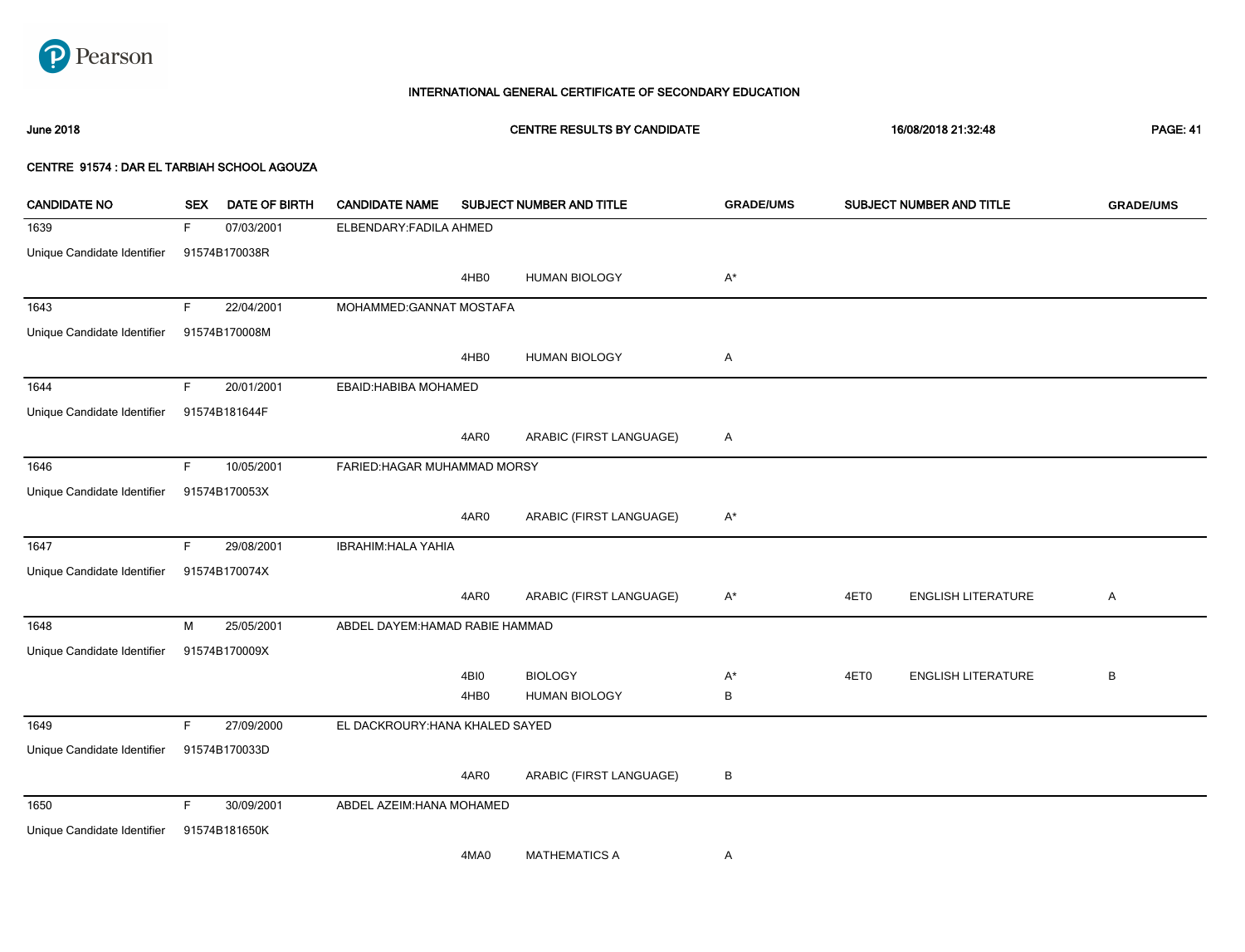

June 2018 CENTRE RESULTS BY CANDIDATE 16/08/2018 21:32:48 PAGE: 42

| <b>CANDIDATE NO</b>         | <b>SEX</b> | <b>DATE OF BIRTH</b> | <b>CANDIDATE NAME</b>                 |                  | SUBJECT NUMBER AND TITLE                      | <b>GRADE/UMS</b> | SUBJECT NUMBER AND TITLE |                      | <b>GRADE/UMS</b> |
|-----------------------------|------------|----------------------|---------------------------------------|------------------|-----------------------------------------------|------------------|--------------------------|----------------------|------------------|
| 1652                        | м          | 04/08/2000           | <b>HASSAN: HASSAN ADEL</b>            |                  |                                               |                  |                          |                      |                  |
| Unique Candidate Identifier |            | 91574B170055K        |                                       |                  |                                               |                  |                          |                      |                  |
|                             |            |                      |                                       | 4AR0             | ARABIC (FIRST LANGUAGE)                       | В                | 4BI0                     | <b>BIOLOGY</b>       | Α                |
|                             |            |                      |                                       | 4HB0             | <b>HUMAN BIOLOGY</b>                          | в                |                          |                      |                  |
| 1655                        | M          | 08/05/2001           |                                       |                  | EL-HALAFAWY: HOSSAM HASSANAIN HAMDY HASSANAIN |                  |                          |                      |                  |
| Unique Candidate Identifier |            | 91190B170013X        |                                       |                  |                                               |                  |                          |                      |                  |
|                             |            |                      |                                       | 4AR0             | ARABIC (FIRST LANGUAGE)                       | Α                | 4BI0                     | <b>BIOLOGY</b>       | E                |
| 1656                        | М          | 08/02/2002           | ZAKY: HOSSAM SAMEH MOHAMED HAMED      |                  |                                               |                  |                          |                      |                  |
| Unique Candidate Identifier |            | 91574B181656E        |                                       |                  |                                               |                  |                          |                      |                  |
|                             |            |                      |                                       | 4AR0             | ARABIC (FIRST LANGUAGE)                       | A*               | 4BI0                     | <b>BIOLOGY</b>       | Α                |
|                             |            |                      |                                       | 4CH <sub>0</sub> | <b>CHEMISTRY</b>                              | Α                | 4MA0                     | <b>MATHEMATICS A</b> | $A^*$            |
| 1657                        | м          | 02/07/2001           | ELSHINNAWY: HUSSEIN AHMED HAMED ANWAR |                  |                                               |                  |                          |                      |                  |
| Unique Candidate Identifier |            | 91190B170014D        |                                       |                  |                                               |                  |                          |                      |                  |
|                             |            |                      |                                       | 4HB0             | <b>HUMAN BIOLOGY</b>                          | Α                |                          |                      |                  |
| 1658                        | М          | 11/06/2001           | TANTAWY: KARIM AHMED AMIR             |                  |                                               |                  |                          |                      |                  |
| Unique Candidate Identifier |            | 91574B181658W        |                                       |                  |                                               |                  |                          |                      |                  |
|                             |            |                      |                                       | 4ES0             | ENGLISH AS A SECOND LANG.                     | C                |                          |                      |                  |
| 1662                        | F.         | 26/09/2000           | AHMED:MAHYNOUR HAITHAM                |                  |                                               |                  |                          |                      |                  |
| Unique Candidate Identifier |            | 91574B181662H        |                                       |                  |                                               |                  |                          |                      |                  |
|                             |            |                      |                                       | 4AR0             | ARABIC (FIRST LANGUAGE)                       | В                | 4BI0                     | <b>BIOLOGY</b>       | $\mathsf F$      |
|                             |            |                      |                                       | 4ET1             | <b>ENGLISH LITERATURE</b>                     | 3                | 4MA0                     | <b>MATHEMATICS A</b> | D                |
| 1664                        | F.         | 16/07/2001           | AHMED: MARIAM AHMED ABDEL AZIZ        |                  |                                               |                  |                          |                      |                  |
| Unique Candidate Identifier |            | 91574B170056V        |                                       |                  |                                               |                  |                          |                      |                  |
|                             |            |                      |                                       | 4ET0             | <b>ENGLISH LITERATURE</b>                     | В                |                          |                      |                  |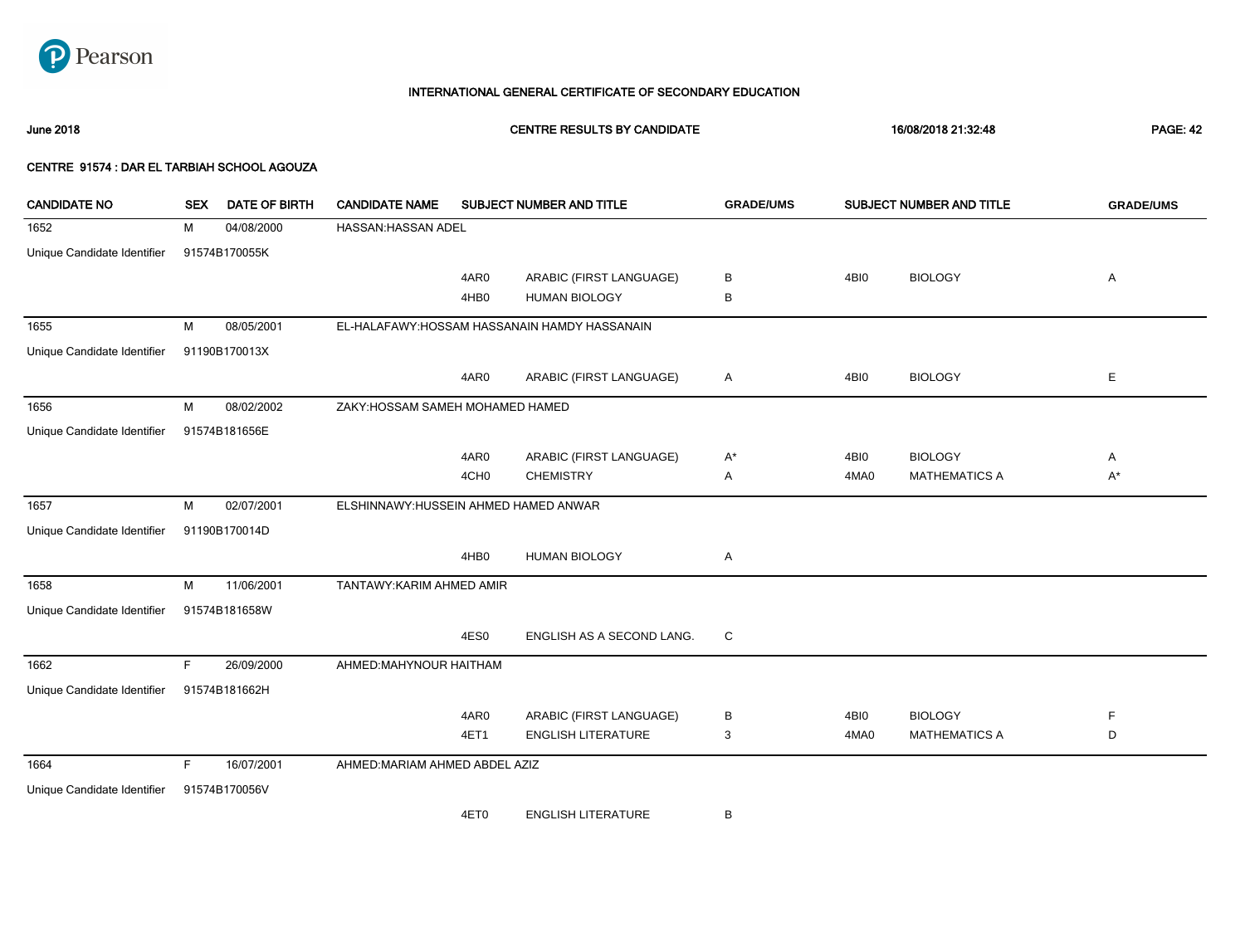

June 2018 CENTRE RESULTS BY CANDIDATE 16/08/2018 21:32:48 PAGE: 43

| <b>CANDIDATE NO</b>         | <b>SEX</b> | <b>DATE OF BIRTH</b> | <b>CANDIDATE NAME</b>                |                  | SUBJECT NUMBER AND TITLE  | <b>GRADE/UMS</b>   | SUBJECT NUMBER AND TITLE | <b>GRADE/UMS</b>          |                    |
|-----------------------------|------------|----------------------|--------------------------------------|------------------|---------------------------|--------------------|--------------------------|---------------------------|--------------------|
| 1667                        | F.         | 15/01/2001           | ELWAN: MARIEM YASSER AHMED           |                  |                           |                    |                          |                           |                    |
| Unique Candidate Identifier |            | 91574B170042E        |                                      |                  |                           |                    |                          |                           |                    |
|                             |            |                      |                                      | 4AR0             | ARABIC (FIRST LANGUAGE)   | В                  | 4BI0                     | <b>BIOLOGY</b>            | $\mathsf{A}^\star$ |
|                             |            |                      |                                      | 4CH <sub>0</sub> | <b>CHEMISTRY</b>          | Α                  |                          |                           |                    |
| 1668                        | F.         | 12/08/2001           | ABDEL KARIM: MARWA AHMED ALY         |                  |                           |                    |                          |                           |                    |
| Unique Candidate Identifier |            | 91574B170043L        |                                      |                  |                           |                    |                          |                           |                    |
|                             |            |                      |                                      | 4HB0             | <b>HUMAN BIOLOGY</b>      | $\mathsf{A}^\star$ |                          |                           |                    |
| 1670                        | M          | 25/06/2001           | ABDEL KHALEK: MARWAN MOHAMED ZAKARIA |                  |                           |                    |                          |                           |                    |
| Unique Candidate Identifier |            | 91574B170071A        |                                      |                  |                           |                    |                          |                           |                    |
|                             |            |                      |                                      | 4CH <sub>0</sub> | <b>CHEMISTRY</b>          | D                  |                          |                           |                    |
| 1672                        | F.         | 27/08/2001           | <b>GALAL:MAYAR HAITHAM</b>           |                  |                           |                    |                          |                           |                    |
| Unique Candidate Identifier |            | 91574B170069A        |                                      |                  |                           |                    |                          |                           |                    |
|                             |            |                      |                                      | 4BI0             | <b>BIOLOGY</b>            | $A^*$              |                          |                           |                    |
| 1674                        | М          | 15/05/2001           | TARRAD: MAZEN EYAD AHMED             |                  |                           |                    |                          |                           |                    |
| Unique Candidate Identifier |            | 91574B170045C        |                                      |                  |                           |                    |                          |                           |                    |
|                             |            |                      |                                      | 4CH <sub>0</sub> | <b>CHEMISTRY</b>          | $A^*$              | 4ET1                     | <b>ENGLISH LITERATURE</b> | $\overline{a}$     |
| 1676                        | F.         | 12/02/2001           | MOHAMED: MENNA ALLAH WAEL            |                  |                           |                    |                          |                           |                    |
| Unique Candidate Identifier |            | 91574B181676Y        |                                      |                  |                           |                    |                          |                           |                    |
|                             |            |                      |                                      | 4BI0             | <b>BIOLOGY</b>            | $A^*$              |                          |                           |                    |
| 1677                        | F.         | 07/12/2000           | MAHMOUD: MENNA NASSER GALLAL         |                  |                           |                    |                          |                           |                    |
| Unique Candidate Identifier |            | 91574B181677E        |                                      |                  |                           |                    |                          |                           |                    |
|                             |            |                      |                                      | 4ES0             | ENGLISH AS A SECOND LANG. | D                  |                          |                           |                    |
| 1678                        | F.         | 09/01/2001           | EL KHOLY: MENNATALLAH AYMAN AHMED    |                  |                           |                    |                          |                           |                    |
| Unique Candidate Identifier |            | 91574B181678L        |                                      |                  |                           |                    |                          |                           |                    |
|                             |            |                      |                                      | 4BI0             | <b>BIOLOGY</b>            | В                  |                          |                           |                    |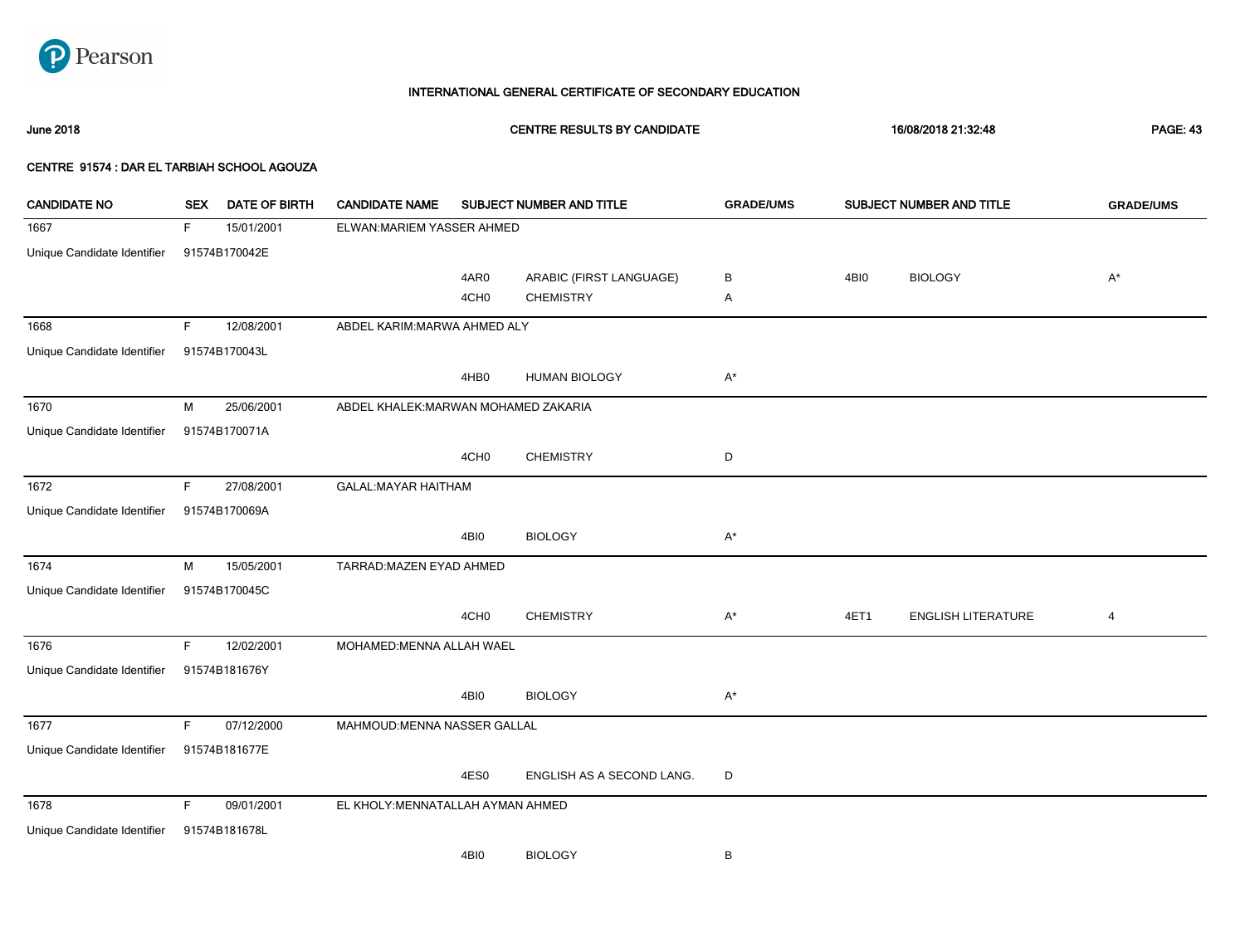

## June 2018 CENTRE RESULTS BY CANDIDATE 16/08/2018 21:32:48 PAGE: 44

| <b>CANDIDATE NO</b>         | <b>SEX</b>  | <b>DATE OF BIRTH</b> | <b>CANDIDATE NAME</b>          |                  | SUBJECT NUMBER AND TITLE  | <b>GRADE/UMS</b>   |      | SUBJECT NUMBER AND TITLE  | <b>GRADE/UMS</b> |
|-----------------------------|-------------|----------------------|--------------------------------|------------------|---------------------------|--------------------|------|---------------------------|------------------|
| 1679                        | $\mathsf F$ | 01/12/2001           | ALAAELDIN: MERVAT              |                  |                           |                    |      |                           |                  |
| Unique Candidate Identifier |             | 91574B181679W        |                                |                  |                           |                    |      |                           |                  |
|                             |             |                      |                                | 4CH <sub>0</sub> | <b>CHEMISTRY</b>          | E                  |      |                           |                  |
| 1680                        | M           | 24/05/2001           | MIKHAIL: MICHEAL MOHEEB        |                  |                           |                    |      |                           |                  |
| Unique Candidate Identifier |             | 91574B170067H        |                                |                  |                           |                    |      |                           |                  |
|                             |             |                      |                                | 4BI0             | <b>BIOLOGY</b>            | Α                  |      |                           |                  |
| 1681                        | M           | 22/06/2001           | SARKES: MINA ATEF BENIAMEN     |                  |                           |                    |      |                           |                  |
| Unique Candidate Identifier |             | 91574B181681W        |                                |                  |                           |                    |      |                           |                  |
|                             |             |                      |                                | 4HB0             | <b>HUMAN BIOLOGY</b>      | $\mathsf{A}^\star$ |      |                           |                  |
| 1682                        | M           | 24/09/2001           | AYAD: MINA MEDHAT LATIF        |                  |                           |                    |      |                           |                  |
| Unique Candidate Identifier |             | 91574B170047T        |                                |                  |                           |                    |      |                           |                  |
|                             |             |                      |                                | 4ET1             | <b>ENGLISH LITERATURE</b> | 3                  |      |                           |                  |
| 1683                        | M           | 20/10/2001           | ABDEL HAMID: MOATAZ AHMED      |                  |                           |                    |      |                           |                  |
| Unique Candidate Identifier |             | 91574B170072F        |                                |                  |                           |                    |      |                           |                  |
|                             |             |                      |                                | 4HB0             | <b>HUMAN BIOLOGY</b>      | Α                  |      |                           |                  |
| 1684                        | M           | 11/05/2001           | ALI: MOHAMED ABD EL REHEM      |                  |                           |                    |      |                           |                  |
| Unique Candidate Identifier |             | 91574B170105C        |                                |                  |                           |                    |      |                           |                  |
|                             |             |                      |                                | 4AR0             | ARABIC (FIRST LANGUAGE)   | Α                  | 4ES0 | ENGLISH AS A SECOND LANG. | D                |
|                             |             |                      |                                | 4ET0             | <b>ENGLISH LITERATURE</b> | $\mathsf C$        |      |                           |                  |
| 1685                        | M           | 16/08/2001           | ALY: MOHAMED ABUBAKR ABDELAZIZ |                  |                           |                    |      |                           |                  |
| Unique Candidate Identifier |             | 90763B170038Y        |                                |                  |                           |                    |      |                           |                  |
|                             |             |                      |                                | 4AR0             | ARABIC (FIRST LANGUAGE)   | D                  | 4BI0 | <b>BIOLOGY</b>            | $A^*$            |
|                             |             |                      |                                | 4CH <sub>0</sub> | <b>CHEMISTRY</b>          | Α                  |      |                           |                  |
| 1686                        | M           | 07/03/2001           | ASHOUR: MOHAMED ADEL MOHAMED   |                  |                           |                    |      |                           |                  |
| Unique Candidate Identifier |             | 91574B170103L        |                                |                  |                           |                    |      |                           |                  |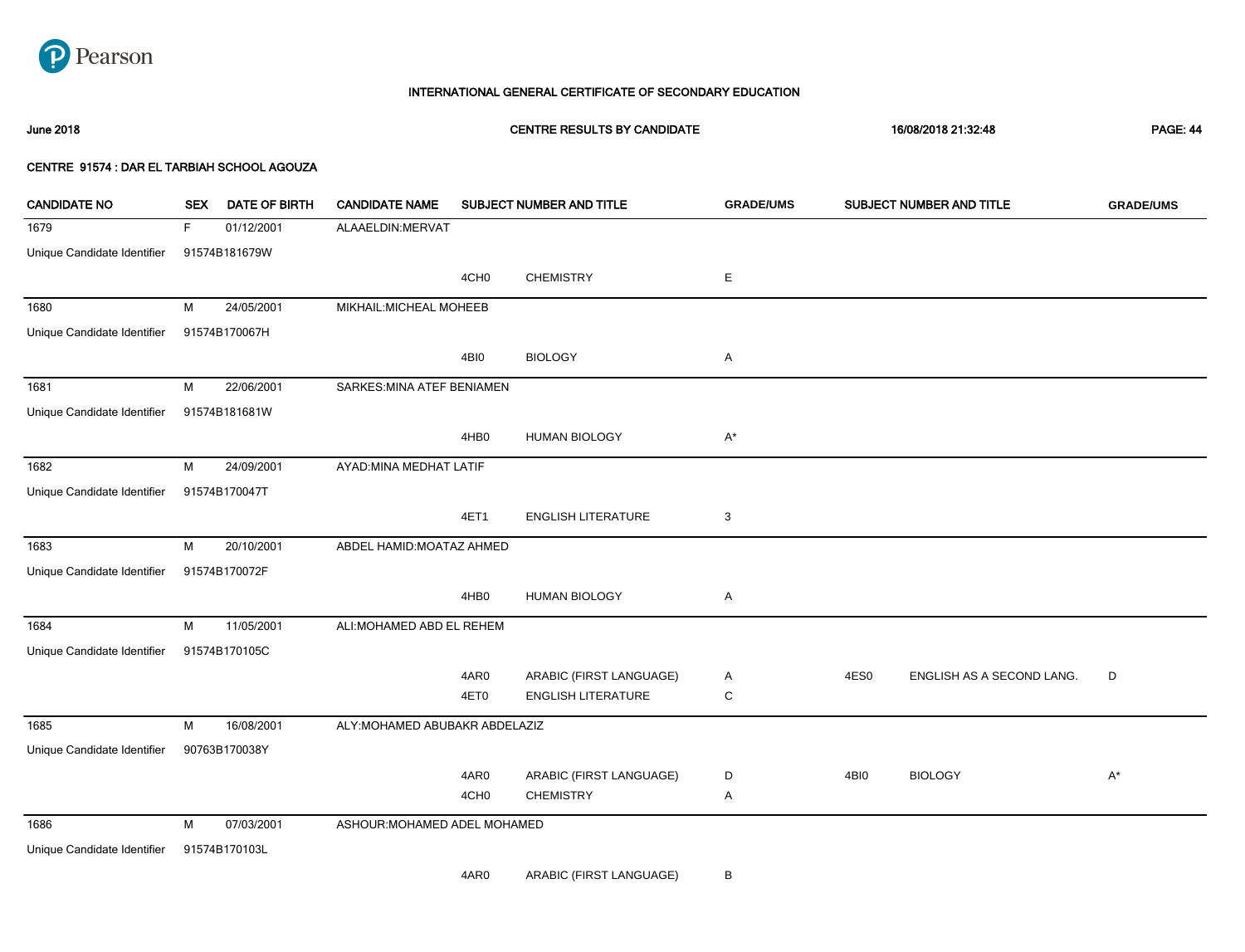

# June 2018 CENTRE RESULTS BY CANDIDATE 16/08/2018 21:32:48 PAGE: 45 CENTRE 91574 : DAR EL TARBIAH SCHOOL AGOUZA CANDIDATE NO SEX DATE OF BIRTH CANDIDATE NAME SUBJECT NUMBER AND TITLE **GRADE/UMS** SUBJECT NUMBER AND TITLE **GRADE/UMS**

| 1687                        | 16/06/2001<br>м | EL HADDAD: MOHAMED AYMAN         |                           |             |                  |                           |       |
|-----------------------------|-----------------|----------------------------------|---------------------------|-------------|------------------|---------------------------|-------|
| Unique Candidate Identifier | 91574B170048A   |                                  |                           |             |                  |                           |       |
|                             |                 | 4HB0                             | <b>HUMAN BIOLOGY</b>      | $A^*$       |                  |                           |       |
| 1688                        | 02/02/2002<br>M | IBRAHIM: MOHAMED GAMAL GHARIB    |                           |             |                  |                           |       |
| Unique Candidate Identifier | 91574B170052M   |                                  |                           |             |                  |                           |       |
|                             |                 | 4HB0                             | <b>HUMAN BIOLOGY</b>      | В           | 4MA0             | <b>MATHEMATICS A</b>      | $A^*$ |
| 1689                        | M<br>01/10/2001 | MAHMOUD: MOHAMED GAMAL           |                           |             |                  |                           |       |
| Unique Candidate Identifier | 91574B181689D   |                                  |                           |             |                  |                           |       |
|                             |                 | 4ES0                             | ENGLISH AS A SECOND LANG. | $\mathsf F$ |                  |                           |       |
| 1691                        | M<br>03/06/2001 | SHABAKA: MOHAMED HESHAM          |                           |             |                  |                           |       |
| Unique Candidate Identifier | 91574B181691D   |                                  |                           |             |                  |                           |       |
|                             |                 | 4CH <sub>0</sub>                 | <b>CHEMISTRY</b>          | C           |                  |                           |       |
| 1692                        | 03/07/2001<br>M | OMAR: MOHAMED HISHAM MOHAMED     |                           |             |                  |                           |       |
| Unique Candidate Identifier | 91574B170085L   |                                  |                           |             |                  |                           |       |
|                             |                 | 4CH <sub>0</sub>                 | <b>CHEMISTRY</b>          | В           | 4ET1             | <b>ENGLISH LITERATURE</b> | 3     |
| 1693                        | M<br>07/03/2001 | ALI: MOHAMED KHALED MOHAMED      |                           |             |                  |                           |       |
| Unique Candidate Identifier | 91574B170077V   |                                  |                           |             |                  |                           |       |
|                             |                 | 4HB <sub>0</sub>                 | <b>HUMAN BIOLOGY</b>      | Α           |                  |                           |       |
| 1694                        | M<br>01/05/2000 | SAMIR: MOHAMED KHALED            |                           |             |                  |                           |       |
| Unique Candidate Identifier | 91574B170078B   |                                  |                           |             |                  |                           |       |
|                             |                 | 4CH <sub>0</sub>                 | <b>CHEMISTRY</b>          | $A^*$       |                  |                           |       |
| 1695                        | 25/06/2001<br>M | MOHAMED: MOHAMED MOATASEM BELLAH |                           |             |                  |                           |       |
| Unique Candidate Identifier | 91574B170086W   |                                  |                           |             |                  |                           |       |
|                             |                 | 4AR0                             | ARABIC (FIRST LANGUAGE)   | $A^*$       | 4CH <sub>0</sub> | <b>CHEMISTRY</b>          | $A^*$ |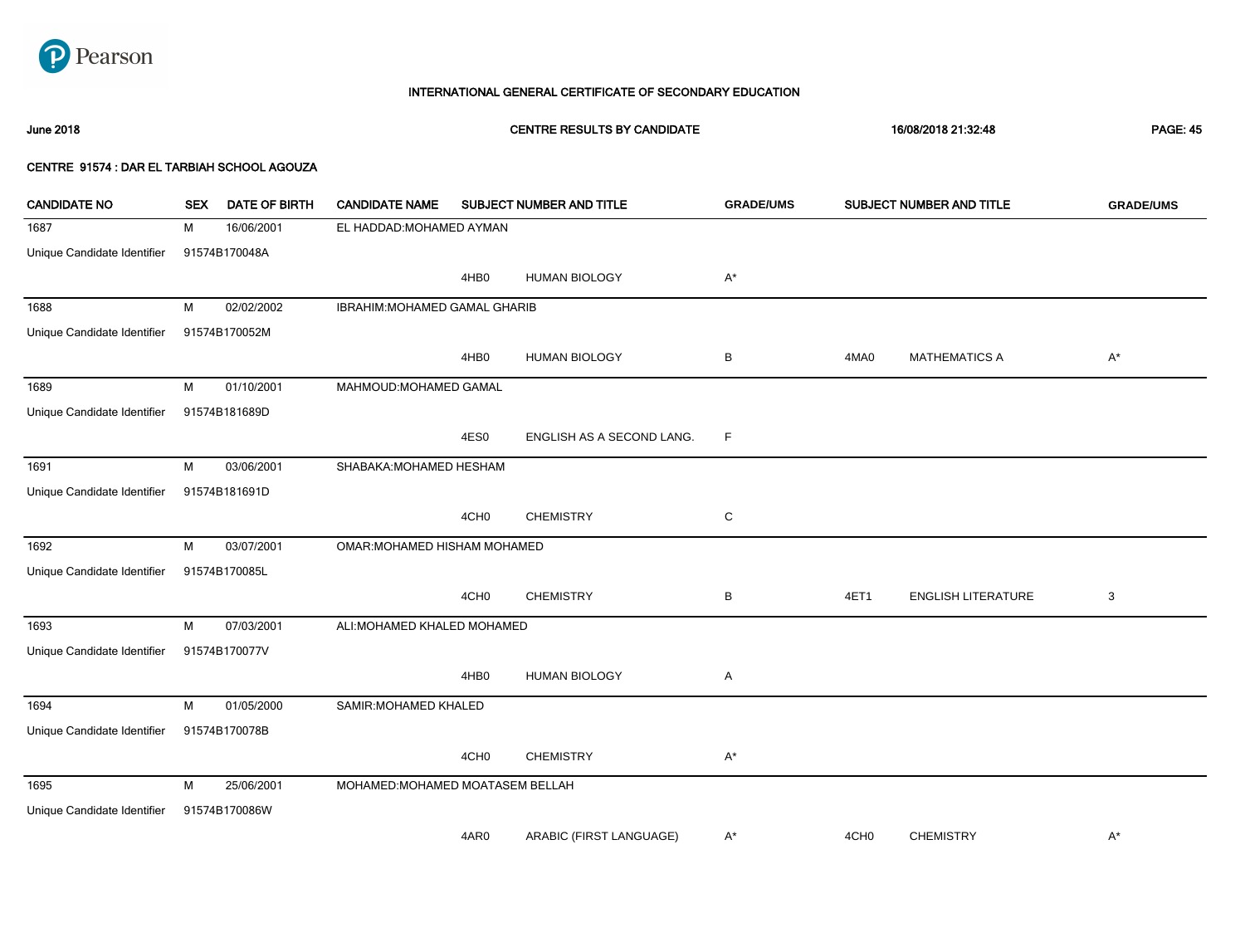

June 2018 CENTRE RESULTS BY CANDIDATE 16/08/2018 21:32:48 PAGE: 46

| <b>CANDIDATE NO</b>         | <b>SEX</b>  | <b>DATE OF BIRTH</b> | <b>CANDIDATE NAME</b>                 |                  | SUBJECT NUMBER AND TITLE | <b>GRADE/UMS</b> | SUBJECT NUMBER AND TITLE |                           |         |
|-----------------------------|-------------|----------------------|---------------------------------------|------------------|--------------------------|------------------|--------------------------|---------------------------|---------|
| 1696                        | М           | 24/02/2001           | ALI: MOHAMED OSAMA                    |                  |                          |                  |                          |                           |         |
| Unique Candidate Identifier |             | 91574B170146W        |                                       |                  |                          |                  |                          |                           |         |
|                             |             |                      |                                       | 4CH <sub>0</sub> | <b>CHEMISTRY</b>         | Α                | 4ET0                     | <b>ENGLISH LITERATURE</b> | $\sf B$ |
|                             |             |                      |                                       | 4HB0             | <b>HUMAN BIOLOGY</b>     | В                |                          |                           |         |
| 1698                        | M           | 04/12/2000           | AHMED: MOHAMMAD HOSSAM ELDIN          |                  |                          |                  |                          |                           |         |
| Unique Candidate Identifier |             | 91574B170079G        |                                       |                  |                          |                  |                          |                           |         |
|                             |             |                      |                                       | 4AR0             | ARABIC (FIRST LANGUAGE)  | A                |                          |                           |         |
| 1699                        | M           | 07/09/2001           | ABDELAZEEM: MOKHTAR SAMEH             |                  |                          |                  |                          |                           |         |
| Unique Candidate Identifier |             | 91574B170080B        |                                       |                  |                          |                  |                          |                           |         |
|                             |             |                      |                                       | 4BI0             | <b>BIOLOGY</b>           | $A^*$            |                          |                           |         |
| 1700                        | $\mathsf F$ | 16/08/2001           | HASSAN: MONA MOHSEN MOHAMED           |                  |                          |                  |                          |                           |         |
| Unique Candidate Identifier |             | 91574B170093F        |                                       |                  |                          |                  |                          |                           |         |
|                             |             |                      |                                       | 4BI0             | <b>BIOLOGY</b>           | $A^*$            |                          |                           |         |
| 1701                        | M           | 08/08/2001           | KHALIL: MOSTAFA MOHAMED AHMED MOHAMED |                  |                          |                  |                          |                           |         |
| Unique Candidate Identifier |             | 91574B170120G        |                                       |                  |                          |                  |                          |                           |         |
|                             |             |                      |                                       | 4BI0             | <b>BIOLOGY</b>           | $A^*$            |                          |                           |         |
| 1702                        | M           | 17/02/2001           | AMER: MOUSTAFA ALI MOUSTAFA           |                  |                          |                  |                          |                           |         |
| Unique Candidate Identifier |             | 91574B181702T        |                                       |                  |                          |                  |                          |                           |         |
|                             |             |                      |                                       | 4AR0             | ARABIC (FIRST LANGUAGE)  | Α                | 4BI0                     | <b>BIOLOGY</b>            | С       |
|                             |             |                      |                                       | 4CH <sub>0</sub> | <b>CHEMISTRY</b>         | С                | 4ET0                     | <b>ENGLISH LITERATURE</b> | C       |
|                             |             |                      |                                       | 4MA0             | <b>MATHEMATICS A</b>     | В                |                          |                           |         |
| 1703                        | M           | 11/01/2002           | AHMED: MUSTAFA HESHAM                 |                  |                          |                  |                          |                           |         |
| Unique Candidate Identifier |             | 91574B181703A        |                                       |                  |                          |                  |                          |                           |         |
|                             |             |                      |                                       | 4CH <sub>0</sub> | <b>CHEMISTRY</b>         | F                |                          |                           |         |
| 1706                        | F           | 28/01/2001           | MANSOUR: NADA MOHAMED ABDEL FATTAH    |                  |                          |                  |                          |                           |         |
| Unique Candidate Identifier |             | 91574B170082R        |                                       |                  |                          |                  |                          |                           |         |
|                             |             |                      |                                       | 4HB0             | <b>HUMAN BIOLOGY</b>     | A                |                          |                           |         |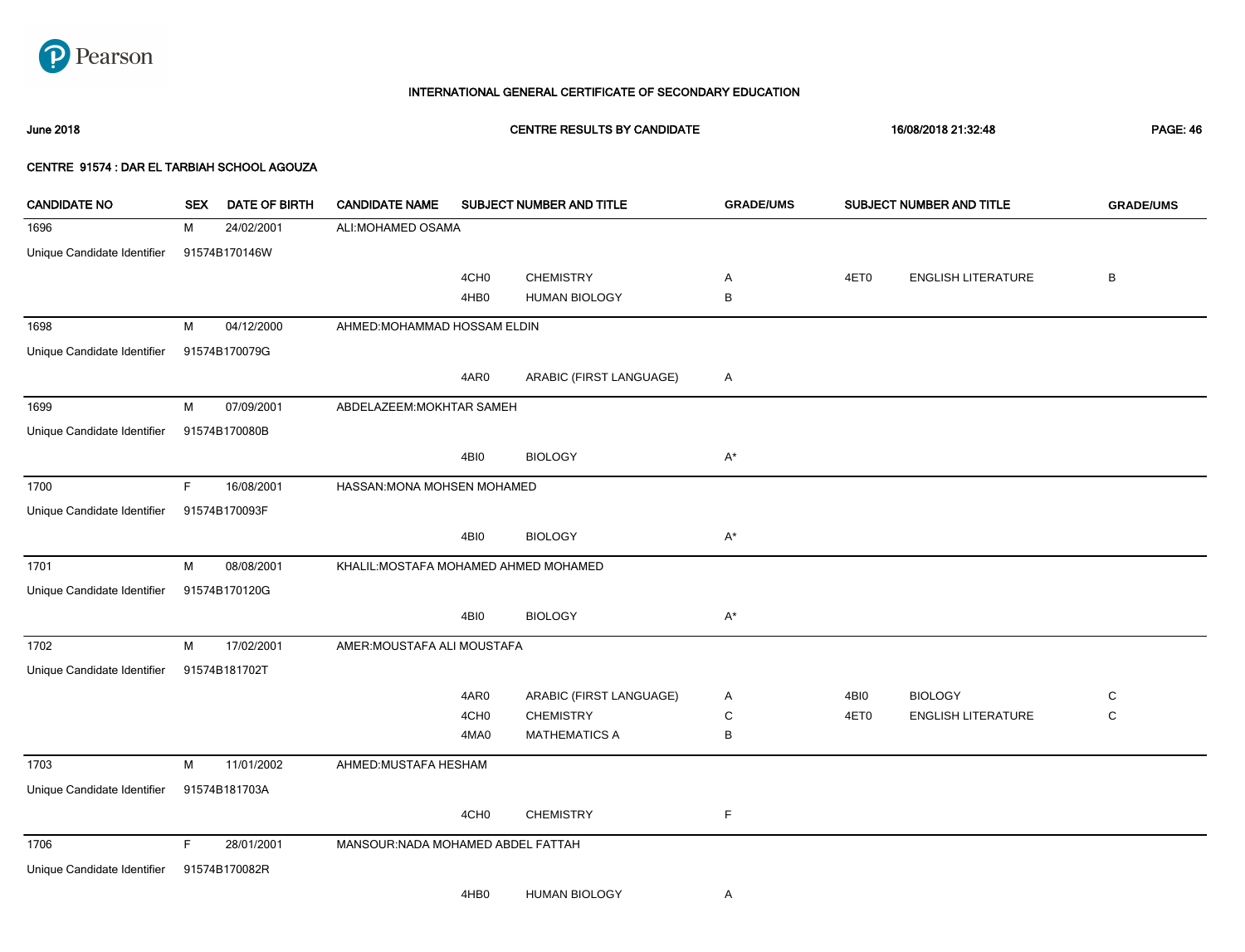

# 1707 F 21/01/2002 ABDELKHALEK:NADA MOHAMED SAYED Unique Candidate Identifier 91574B170089T 4AR0 ARABIC (FIRST LANGUAGE) A 1708 F 29/01/2001 MOHAMED:NANEES ESSAM FAHMY Unique Candidate Identifier 91574B170122Y 4CH0 CHEMISTRY A 1709 F 22/11/2000 EL ETR:NOOR TAHER REFAAT Unique Candidate Identifier 91574B170123E 4AR0 ARABIC (FIRST LANGUAGE) A\* 4MA0 MATHEMATICS A A\* 1710 M 01/11/2001 FAYEZ:NOUR EL DEEN KHALED MOHAMED Unique Candidate Identifier 91574B170090H 4AR0 ARABIC (FIRST LANGUAGE) C 4MA0 MATHEMATICS A C 4CH0 CHEMISTRY D 1711 F 01/01/2002 HAMED:NOUR SAYED Unique Candidate Identifier 91574B170084E 4CH0 CHEMISTRY A\* 1712 F 16/03/2001 ELTANBOULY:NOUR TAHA Unique Candidate Identifier 91574B170124L 4HB0 HUMAN BIOLOGY A 1713 F 03/06/2001 ABDUL AZIZ:NOUR TAMER ADEL Unique Candidate Identifier 91574B170121R 4BI0 BIOLOGY A\* 1717 M 10/11/2001 ZIEDAN:OMAR KHALED MAHMOUD Unique Candidate Identifier 91574B181717L 4CH0 CHEMISTRY C June 2018 CENTRE RESULTS BY CANDIDATE 16/08/2018 21:32:48 PAGE: 47 CENTRE 91574 : DAR EL TARBIAH SCHOOL AGOUZA CANDIDATE NO SEX DATE OF BIRTH CANDIDATE NAME SUBJECT NUMBER AND TITLE **GRADE/UMS** SUBJECT NUMBER AND TITLE **GRADE/UMS**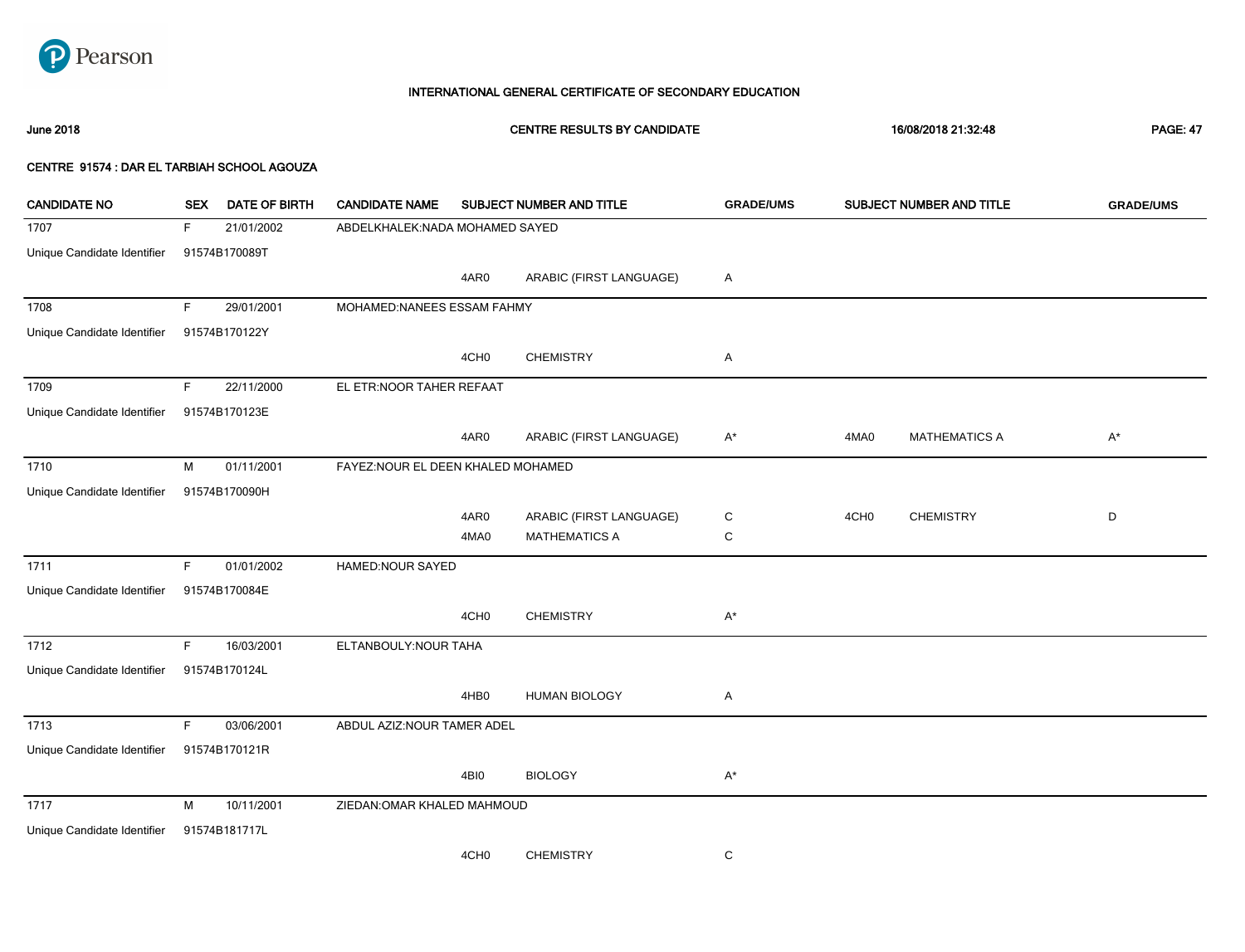

# June 2018 CENTRE RESULTS BY CANDIDATE 16/08/2018 21:32:48 PAGE: 48

| <b>CANDIDATE NO</b>         | <b>SEX</b> | <b>DATE OF BIRTH</b> | <b>CANDIDATE NAME</b>                 |                  | SUBJECT NUMBER AND TITLE  | <b>GRADE/UMS</b> | SUBJECT NUMBER AND TITLE | <b>GRADE/UMS</b> |
|-----------------------------|------------|----------------------|---------------------------------------|------------------|---------------------------|------------------|--------------------------|------------------|
| 1718                        | М          | 03/05/2001           | EL SHISHTAWI: OMAR KHALED SHAFIK      |                  |                           |                  |                          |                  |
| Unique Candidate Identifier |            | 91574B170094M        |                                       |                  |                           |                  |                          |                  |
|                             |            |                      |                                       | 4BI0             | <b>BIOLOGY</b>            | A*               |                          |                  |
| 1724                        | M          | 31/01/2001           | EL MAHROUKI:RAMI MOHAMED ABDEL FADEIL |                  |                           |                  |                          |                  |
| Unique Candidate Identifier |            | 91574B170125W        |                                       |                  |                           |                  |                          |                  |
|                             |            |                      |                                       | 4ES0             | ENGLISH AS A SECOND LANG. | в                |                          |                  |
| 1729                        | F.         | 18/09/2001           | SALLAM: RODAINA AHMED LOTFY           |                  |                           |                  |                          |                  |
| Unique Candidate Identifier |            | 91574B170148H        |                                       |                  |                           |                  |                          |                  |
|                             |            |                      |                                       | 4HB0             | <b>HUMAN BIOLOGY</b>      | A*               |                          |                  |
| 1730                        | F.         | 16/07/2001           | AHMED:ROLA AHMED ABDEL AZIZ           |                  |                           |                  |                          |                  |
| Unique Candidate Identifier |            | 91574B170160V        |                                       |                  |                           |                  |                          |                  |
|                             |            |                      |                                       | 4ET0             | <b>ENGLISH LITERATURE</b> | B                |                          |                  |
| 1732                        | F.         | 18/06/2001           | GALAL: SALMA EYAD MOHAMED             |                  |                           |                  |                          |                  |
| Unique Candidate Identifier |            | 91574B181732V        |                                       |                  |                           |                  |                          |                  |
|                             |            |                      |                                       | 4ES0             | ENGLISH AS A SECOND LANG. | C                |                          |                  |
| 1736                        | M          | 28/05/2001           | MARZOUK:SAMUEL SAMIR SOLIMAN          |                  |                           |                  |                          |                  |
| Unique Candidate Identifier |            | 91574B181736Y        |                                       |                  |                           |                  |                          |                  |
|                             |            |                      |                                       | 4CH <sub>0</sub> | <b>CHEMISTRY</b>          | D                |                          |                  |
| 1737                        | F.         | 26/04/2001           | MEDAWARA: SARA AHMED MUHAMMED         |                  |                           |                  |                          |                  |
| Unique Candidate Identifier |            | 91574B181737E        |                                       |                  |                           |                  |                          |                  |
|                             |            |                      |                                       | 4CH <sub>0</sub> | <b>CHEMISTRY</b>          | Α                |                          |                  |
| 1739                        | F.         | 18/02/2002           | <b>IBRAHIM: SARAH ADEL</b>            |                  |                           |                  |                          |                  |
| Unique Candidate Identifier |            | 91574B181739W        |                                       |                  |                           |                  |                          |                  |
|                             |            |                      |                                       | 4HB0             | <b>HUMAN BIOLOGY</b>      | С                |                          |                  |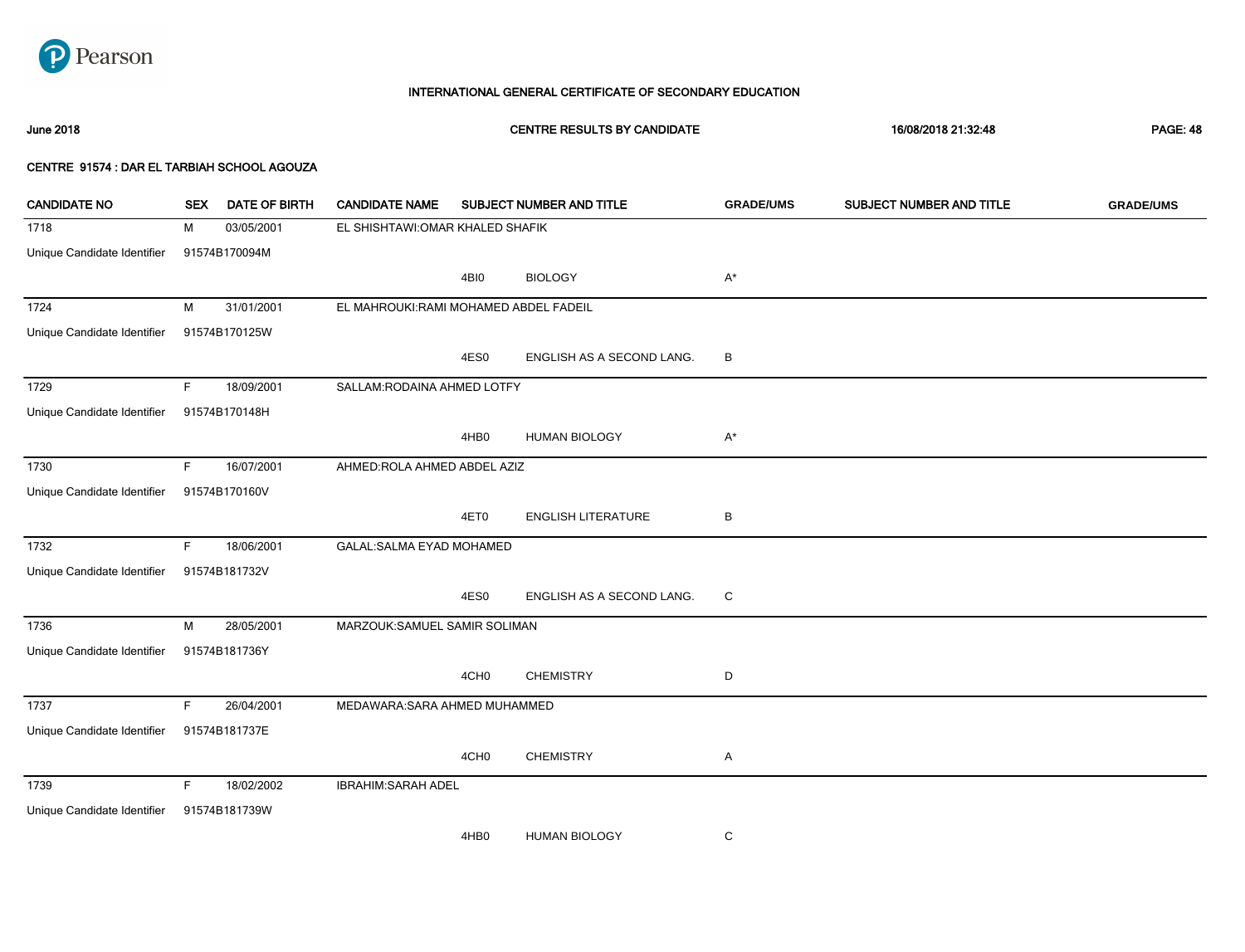

June 2018 CENTRE RESULTS BY CANDIDATE 16/08/2018 21:32:48 PAGE: 49

| <b>CANDIDATE NO</b>         | <b>SEX</b> | <b>DATE OF BIRTH</b> | <b>CANDIDATE NAME</b>             |      | SUBJECT NUMBER AND TITLE | <b>GRADE/UMS</b> |                  | SUBJECT NUMBER AND TITLE  | <b>GRADE/UMS</b> |
|-----------------------------|------------|----------------------|-----------------------------------|------|--------------------------|------------------|------------------|---------------------------|------------------|
| 1740                        | M          | 01/07/2001           | MOHAMED:SEIF ELDIN ADEL           |      |                          |                  |                  |                           |                  |
| Unique Candidate Identifier |            | 91574B170100R        |                                   |      |                          |                  |                  |                           |                  |
|                             |            |                      |                                   | 4BI0 | <b>BIOLOGY</b>           | Ε                | 4ET1             | <b>ENGLISH LITERATURE</b> | $\,$ 5 $\,$      |
| 1741                        | M          | 04/01/2002           | TAHA:SEIF OSAMA                   |      |                          |                  |                  |                           |                  |
| Unique Candidate Identifier |            | 91574B181741W        |                                   |      |                          |                  |                  |                           |                  |
|                             |            |                      |                                   | 4AR0 | ARABIC (FIRST LANGUAGE)  | В                | 4CH <sub>0</sub> | <b>CHEMISTRY</b>          | Α                |
|                             |            |                      |                                   | 4HB0 | <b>HUMAN BIOLOGY</b>     | В                | 4MA0             | <b>MATHEMATICS A</b>      | B                |
| 1742                        | M          | 25/12/2000           | ELGAWLY: SHADI ASHRAF             |      |                          |                  |                  |                           |                  |
| Unique Candidate Identifier |            | 91574B170101Y        |                                   |      |                          |                  |                  |                           |                  |
|                             |            |                      |                                   | 4AR0 | ARABIC (FIRST LANGUAGE)  | A                |                  |                           |                  |
| 1743                        | M          | 15/02/2001           | SOLIMAN: SHADY AHMED HAMDY ALY    |      |                          |                  |                  |                           |                  |
| Unique Candidate Identifier |            | 91574B170151T        |                                   |      |                          |                  |                  |                           |                  |
|                             |            |                      |                                   | 4BI0 | <b>BIOLOGY</b>           | $A^*$            |                  |                           |                  |
| 1745                        | F.         | 15/04/2001           | EL SALAMONY: SHROUK AHMED MOHAMED |      |                          |                  |                  |                           |                  |
| Unique Candidate Identifier |            | 91574B170163R        |                                   |      |                          |                  |                  |                           |                  |
|                             |            |                      |                                   | 4BI0 | <b>BIOLOGY</b>           | A                |                  |                           |                  |
| 1746                        | F.         | 28/05/2001           | MARZOUK:SIMONE SAMIR SOLIMAN      |      |                          |                  |                  |                           |                  |
| Unique Candidate Identifier |            | 91574B170128T        |                                   |      |                          |                  |                  |                           |                  |
|                             |            |                      |                                   | 4AR0 | ARABIC (FIRST LANGUAGE)  | $A^*$            |                  |                           |                  |
| 1747                        | F.         | 01/01/2001           | MORSY: WAADALLAH SAID MOHAMED     |      |                          |                  |                  |                           |                  |
| Unique Candidate Identifier |            | 91574B170102E        |                                   |      |                          |                  |                  |                           |                  |
|                             |            |                      |                                   | 4BI0 | <b>BIOLOGY</b>           | В                | 4CH <sub>0</sub> | <b>CHEMISTRY</b>          | C                |
|                             |            |                      |                                   | 4ET0 | ENGLISH LITERATURE       | $\mathsf C$      | 4MA0             | <b>MATHEMATICS A</b>      | B                |
| 1748                        | M          | 11/10/2001           | ABD ELMONEIM: YAHIA MOHAMED       |      |                          |                  |                  |                           |                  |
| Unique Candidate Identifier |            | 91574B170133M        |                                   |      |                          |                  |                  |                           |                  |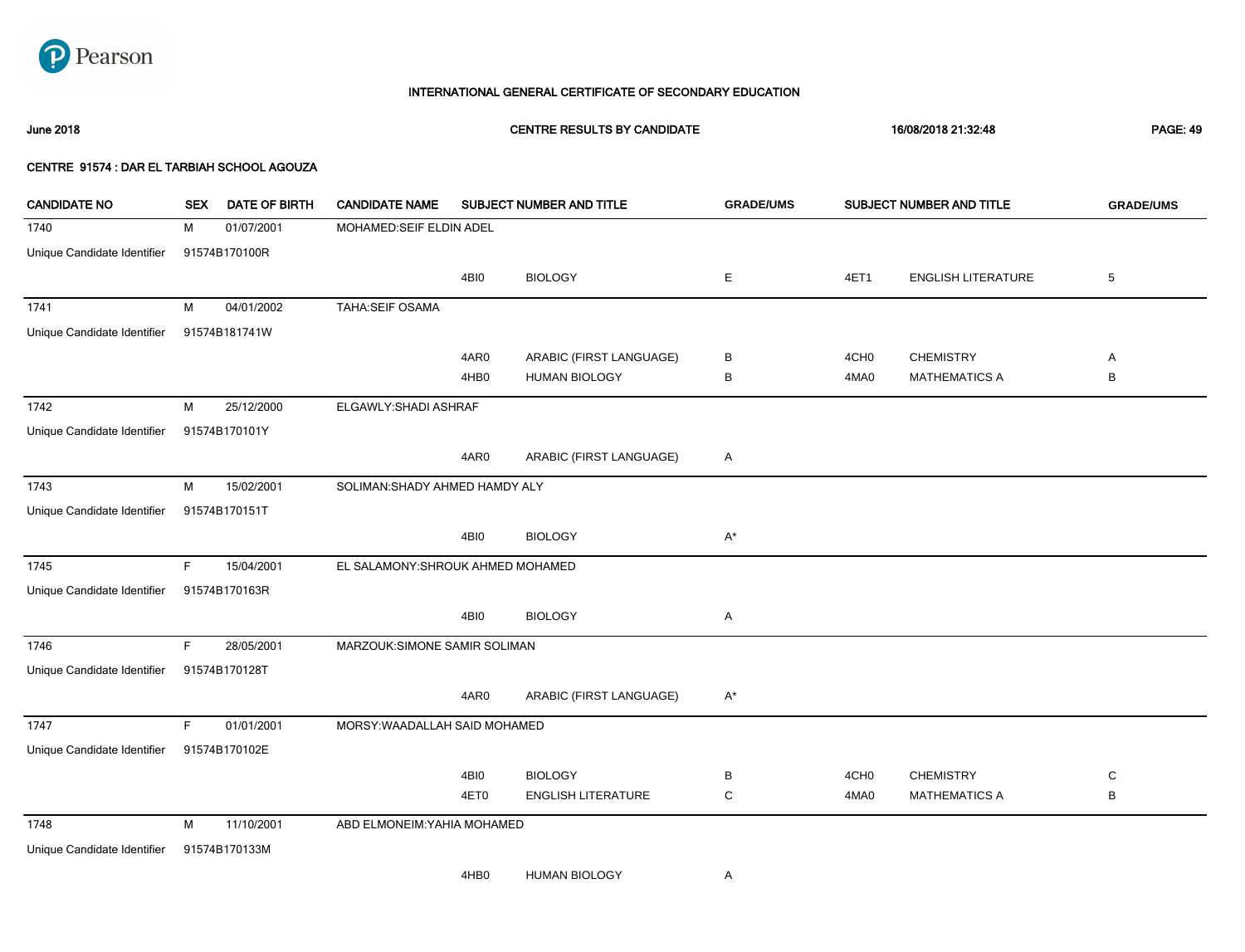

June 2018 CENTRE RESULTS BY CANDIDATE 16/08/2018 21:32:48 PAGE: 50

| <b>CANDIDATE NO</b>         | <b>SEX</b> | DATE OF BIRTH | <b>CANDIDATE NAME</b>                    |                  | SUBJECT NUMBER AND TITLE                    | <b>GRADE/UMS</b> |                  | SUBJECT NUMBER AND TITLE  | <b>GRADE/UMS</b> |
|-----------------------------|------------|---------------|------------------------------------------|------------------|---------------------------------------------|------------------|------------------|---------------------------|------------------|
| 1749                        | M          | 04/01/2001    | ZAKI: YAHYA MOHAMED BAHAA ELDEEN MAHMOUD |                  |                                             |                  |                  |                           |                  |
| Unique Candidate Identifier |            | 91574B170111F |                                          |                  |                                             |                  |                  |                           |                  |
|                             |            |               |                                          | 4HB0             | <b>HUMAN BIOLOGY</b>                        | В                |                  |                           |                  |
| 1756                        | M          | 30/09/2001    |                                          |                  | HASSAN: YOUSSEF HOSSAM ELDEEN MOHAMED ANWAR |                  |                  |                           |                  |
| Unique Candidate Identifier |            | 91574B170424V |                                          |                  |                                             |                  |                  |                           |                  |
|                             |            |               |                                          | 4BI0             | <b>BIOLOGY</b>                              | A*               | 4CH <sub>0</sub> | <b>CHEMISTRY</b>          | Α                |
| 1757                        | M          | 23/07/2001    | ALI:YOUSSEF MOHAMED                      |                  |                                             |                  |                  |                           |                  |
| Unique Candidate Identifier |            | 91574B181757Y |                                          |                  |                                             |                  |                  |                           |                  |
|                             |            |               |                                          | 4BI0             | <b>BIOLOGY</b>                              | В                | 4CH <sub>0</sub> | <b>CHEMISTRY</b>          | C                |
| 1758                        | M          | 14/12/2000    | MOHAMED: YOUSSEF OSAMA                   |                  |                                             |                  |                  |                           |                  |
| Unique Candidate Identifier |            | 91574B170135D |                                          |                  |                                             |                  |                  |                           |                  |
|                             |            |               |                                          | 4ET0             | <b>ENGLISH LITERATURE</b>                   | $\mathbf C$      |                  |                           |                  |
| 1760                        | M          | 08/08/2001    | EL TAWEL: YUSSUF KHALED ANWAR            |                  |                                             |                  |                  |                           |                  |
| Unique Candidate Identifier |            | 91574B170131A |                                          |                  |                                             |                  |                  |                           |                  |
|                             |            |               |                                          | 4AR0             | ARABIC (FIRST LANGUAGE)                     | В                | 4HB <sub>0</sub> | <b>HUMAN BIOLOGY</b>      | Α                |
| 1761                        | F.         | 08/06/2001    | HUSSEIN: ZEINA TAREK SALAH ELDIN         |                  |                                             |                  |                  |                           |                  |
| Unique Candidate Identifier |            | 91574B181761L |                                          |                  |                                             |                  |                  |                           |                  |
|                             |            |               |                                          | 4AR0             | ARABIC (FIRST LANGUAGE)                     | Α                | 4BI0             | <b>BIOLOGY</b>            | В                |
|                             |            |               |                                          | 4CH <sub>0</sub> | <b>CHEMISTRY</b>                            | Α                | 4ET0             | <b>ENGLISH LITERATURE</b> | B                |
|                             |            |               |                                          | 4MA0             | <b>MATHEMATICS A</b>                        | В                |                  |                           |                  |
| 1762                        | M          | 08/09/2001    | ABD ELGABER: ZEYAD NABIL                 |                  |                                             |                  |                  |                           |                  |
| Unique Candidate Identifier |            | 91574B170114D |                                          |                  |                                             |                  |                  |                           |                  |
|                             |            |               |                                          | 4BI0             | <b>BIOLOGY</b>                              | В                | 4CH <sub>0</sub> | <b>CHEMISTRY</b>          | $\mathbf C$      |
|                             |            |               |                                          | 4ES0             | ENGLISH AS A SECOND LANG.                   | $\mathsf C$      |                  |                           |                  |
| 1763                        | M          | 01/10/2001    | EL MOSHNEB: ZIAD AMR AHMED               |                  |                                             |                  |                  |                           |                  |
| Unique Candidate Identifier |            | 91574B181763C |                                          |                  |                                             |                  |                  |                           |                  |
|                             |            |               |                                          | 4AR0             | ARABIC (FIRST LANGUAGE)                     | в                | 4BI0             | <b>BIOLOGY</b>            | В                |